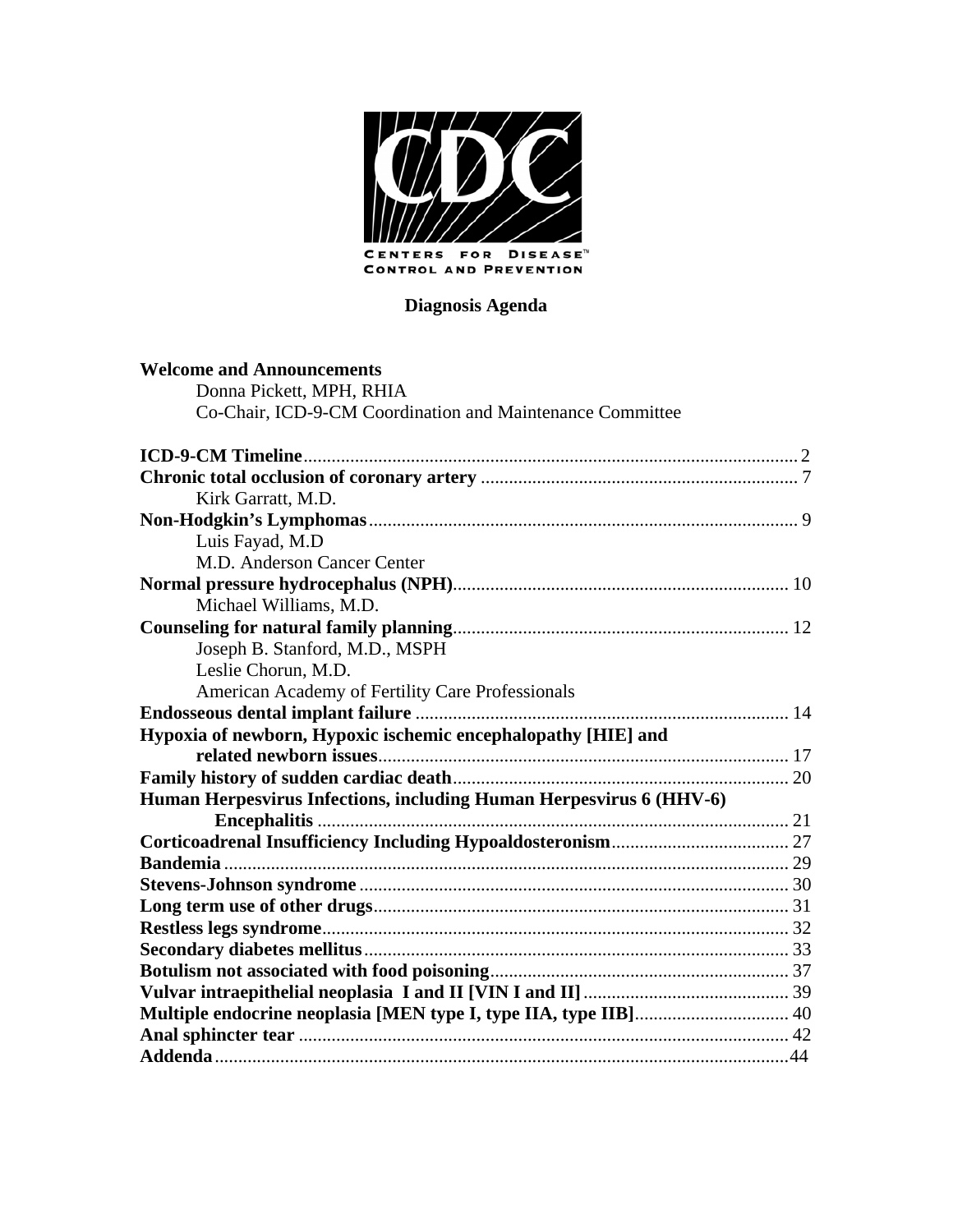# **ICD-9-CM TIMELINE**

A timeline of important dates in the ICD-9-CM process is described below:

| <b>January 3, 2006</b> | On-line registration opens for the March $23 - 24$ , 2006 ICD-9- CM<br>Coordination and Maintenance Committee meeting at:<br>http://www.cms.hhs.gov/events/                                                                                                                                                                                                     |
|------------------------|-----------------------------------------------------------------------------------------------------------------------------------------------------------------------------------------------------------------------------------------------------------------------------------------------------------------------------------------------------------------|
| January 23, 2006       | Deadline for requestors: Those members of the public requesting<br>that topics be discussed at the March 23 – March 24, 2006 ICD-9-<br>CM Coordination and Maintenance Committee meeting must have<br>their requests to CMS for procedures and NCHS for diagnoses by<br>this date.                                                                              |
| February, 2006         | Tentative agenda for the Procedure part of the March 23, 2006<br>ICD-9-CM Coordination and Maintenance Committee meeting<br>posted on CMS homepage as follows:<br>http://www.cms.hhs.gov/paymentsystems/icd9                                                                                                                                                    |
|                        | Tentative agenda for the Diagnosis part of the March 24, 2006<br>ICD-9-CM Coordination and Maintenance Committee meeting<br>posted on NCHS homepage as follows:<br>http://www.cdc.gov/nchs/icd9.htm                                                                                                                                                             |
|                        | Federal Register notice announcing March 23 – March 24, 2006<br>ICD-9-CM Coordination and Maintenance Committee Meeting<br>will be published. This will include the tentative agenda.                                                                                                                                                                           |
| March 17, 2006         | Because of increased security requirements, those wishing to<br>attend the March 23 - March 24, 2006 ICD-9-CM Coordination<br>and Maintenance Committee meeting must register for the meeting<br>online at: http://www.cms.hhs.gov/events Attendees must<br>register online by March 17, 2006; failure to do so may result<br>in lack of access to the meeting. |
| March 23-24, 2006      | ICD-9-CM Coordination and Maintenance Committee Meeting.<br>Those who wish to attend the ICD-9-CM Coordination and<br>Maintenance Committee meeting must have registered for the<br>meeting online by March 17, 2006. You must bring an official<br>form of picture identification (such as a driver's license) in order to<br>be admitted to the building.     |
| April 1, 2006          | There will not be any new ICD-9-CM codes implemented on April<br>1, 2006 to capture new technology.                                                                                                                                                                                                                                                             |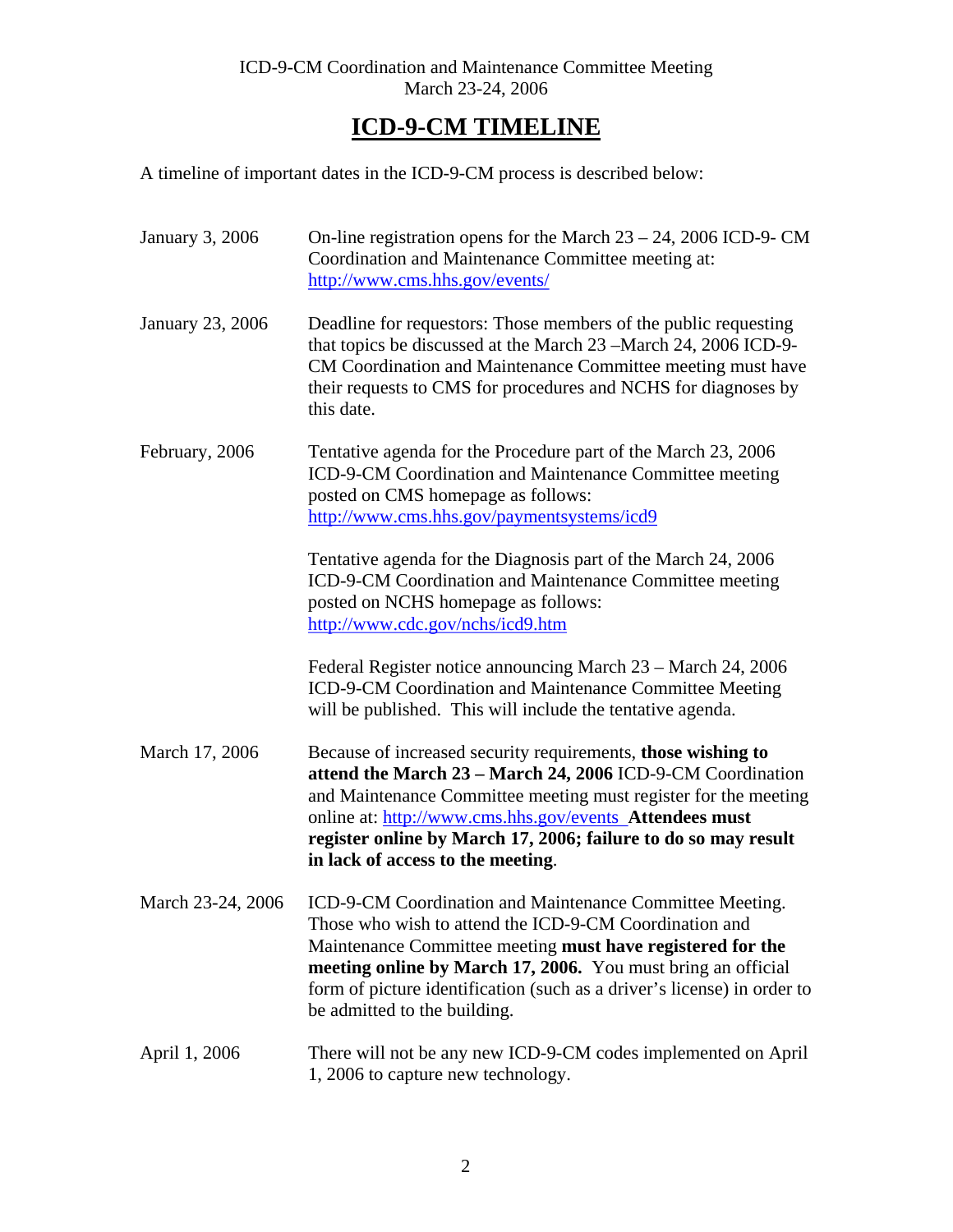|                      | ICD-9-CM Coordination and Maintenance Committee Meeting<br>March 23-24, 2006                                                                                                                                                                                                                                                                                                                                            |
|----------------------|-------------------------------------------------------------------------------------------------------------------------------------------------------------------------------------------------------------------------------------------------------------------------------------------------------------------------------------------------------------------------------------------------------------------------|
| April 2006           | Notice of Proposed Rulemaking to be published in the Federal<br>Register as mandated by Public Law 99-509. This notice will<br>include the final ICD-9-CM diagnosis and procedure codes for the<br>upcoming fiscal year. It will also include proposed revisions to the<br>DRG system on which the public may comment. The proposed<br>rule can be accessed at:<br>http://www.cms.hhs.gov/providers/hipps/frnotices.asp |
| April 2006           | Summary report of the <b>Procedure part</b> of the March 23, 2006 ICD-<br>9-CM Coordination and Maintenance Committee meeting will be<br>posted on CMS homepage as follows:<br>http://www.cms.hhs.gov/paymentsystems/icd9                                                                                                                                                                                               |
|                      | Summary report of the Diagnosis part of the March 24, 2006 ICD-<br>9-CM Coordination and Maintenance Committee meeting report<br>will be posted on NCHS homepage as follows:<br>http://www.cdc.gov/nchs/icd9.htm                                                                                                                                                                                                        |
| April 14, 2006       | Deadline for receipt of public comments on proposed code<br>revisions discussed at the March 23-24, 2006 ICD-9-CM<br>Coordination and Maintenance Committee meeting for<br>implementation on October 1, 2006 to capture new technology.                                                                                                                                                                                 |
| June 2006            | Final addendum posted on web pages as follows:<br>Diagnosis addendum at - http://www.cdc.gov/nchs/icd9.htm<br>Procedure addendum at -<br>http://www.cms.hhs.gov/paymentsystems/icd9                                                                                                                                                                                                                                     |
| June 29, 2006        | On-line registration opens for the September 28-29, 2006 ICD-9-<br>CM Coordination and Maintenance Committee meeting at:<br>http://www.cms.hhs.gov/events/                                                                                                                                                                                                                                                              |
| July 28, 2006        | Deadline for requestors: Those members of the public requesting<br>that topics be discussed at the September 28-29, 2006 ICD-9-CM<br>Coordination and Maintenance Committee meeting must have their<br>requests to CMS for procedures and NCHS for diagnoses by this<br>date.                                                                                                                                           |
| <b>August</b> , 2006 | Hospital Inpatient Prospective Payment System final rule to be<br>published in the Federal Register as mandated by Public Law 99-<br>509. This rule will also include all the final codes to be<br>implemented on October 1, 2006. This rule can be accessed at:<br>http://www.cms.hhs.gov/providers/hipps/frnotices.asp                                                                                                |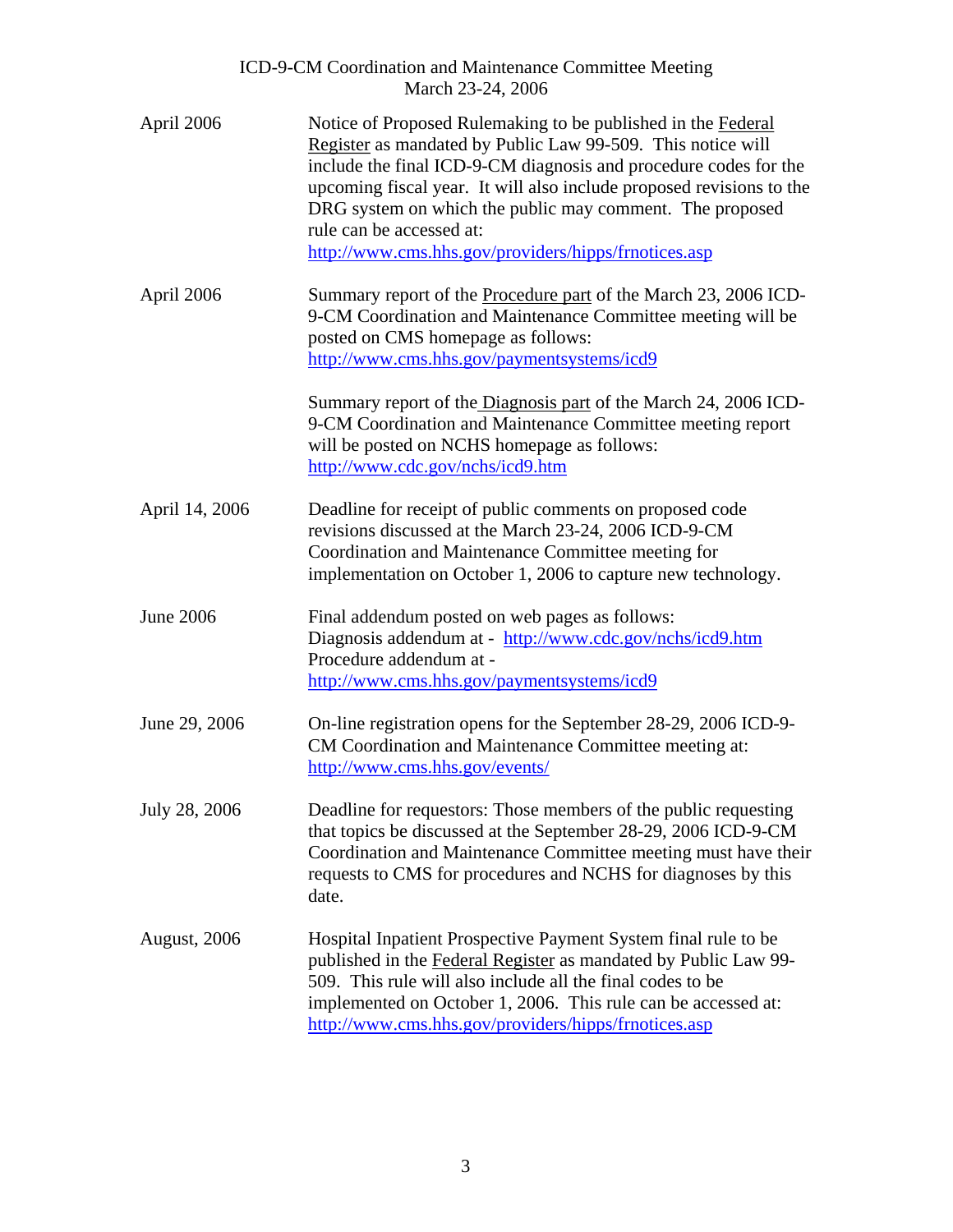| August 2006        | Tentative agenda for the <b>Procedure part</b> of the September $28 - 29$ ,<br>2006 ICD-9-CM Coordination and Maintenance Committee<br>meeting will be posted on CMS homepage at -<br>http://www.cms.hhs.gov/paymentsystems/icd9                                                                                                                                |  |  |  |  |
|--------------------|-----------------------------------------------------------------------------------------------------------------------------------------------------------------------------------------------------------------------------------------------------------------------------------------------------------------------------------------------------------------|--|--|--|--|
|                    | Tentative agenda for the Diagnosis part of the September $28 - 29$ ,<br>2006 ICD-9-CM Coordination and Maintenance Committee<br>meeting will be posted on NCHS homepage at -<br>http://www.cdc.gov/nchs/icd9.htm                                                                                                                                                |  |  |  |  |
|                    | Federal Register notice for the September $28 - 29$ , 2006 ICD-9-<br>CM Coordination and Maintenance Committee Meeting will be<br>published. This will include the tentative agenda.                                                                                                                                                                            |  |  |  |  |
| September 24, 2006 | Because of increased security requirements, those wishing to<br>attend the September 28-29, 2006 ICD-9-CM Coordination and<br>Maintenance Committee meeting must register for the meeting<br>online at: http://www.cms.hhs.gov/events Attendees must<br>register online by September 24, 2006; failure to do so may<br>result in lack of access to the meeting. |  |  |  |  |
| Sept. 28-29, 2006  | ICD-9-CM Coordination and Maintenance Committee Meeting.<br>Those who wish to attend the ICD-9-CM Coordination and<br>Maintenance Committee meeting must have registered for the<br>meeting online by September 24, 2006. You must bring an<br>official form of picture identification (such as a driver's license) in<br>order to be admitted to the building. |  |  |  |  |
| October 1, 2006    | New and revised ICD-9-CM codes go into effect along with DRG<br>changes. Final addendum posted on web pages as follows:<br>Diagnosis addendum - http://www.cdc.gov/nchs/icd9.htm<br>Procedure addendum at -<br>http://www.cms.hhs.gov/paymentsystems/icd9                                                                                                       |  |  |  |  |
| October, 2006      | Summary report of the Procedure part of the September 28-29,<br>2006 ICD-9-CM Coordination and Maintenance Committee<br>meeting posted on CMS homepage at -<br>http://www.cms.hhs.gov/paymentsystems/icd9                                                                                                                                                       |  |  |  |  |
|                    | Summary report of the Diagnosis part of the September 28-29,<br>2006 ICD-9-CM Coordination and Maintenance Committee<br>meeting report posted on NCHS homepage at -<br>http://www.cdc.gov/nchs/icd9.htm                                                                                                                                                         |  |  |  |  |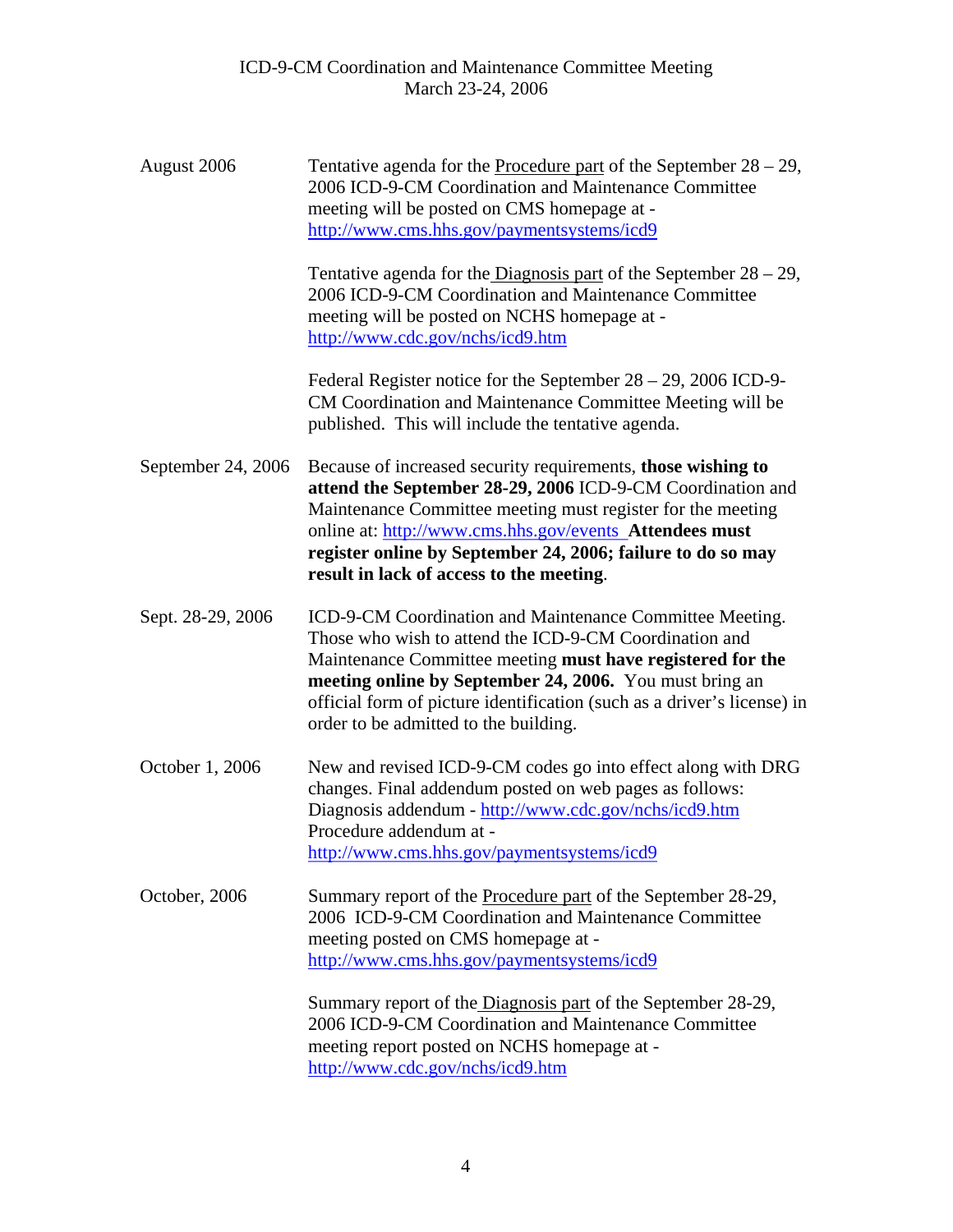|                  | ICD-9-CM Coordination and Maintenance Committee Meeting<br>March 23-24, 2006                                                                                                                                                                                                                                                                                                                                                  |
|------------------|-------------------------------------------------------------------------------------------------------------------------------------------------------------------------------------------------------------------------------------------------------------------------------------------------------------------------------------------------------------------------------------------------------------------------------|
| October 7, 2006  | Deadline for receipt of public comments on proposed code<br>revisions discussed at the September 29 - 30, 2006 ICD-9-CM<br>Coordination and Maintenance Committee meetings for<br>implementation on April 1, 2007 to capture new technology.                                                                                                                                                                                  |
| October 2006     | Summary report of the Procedure part of the September $29 - 30$ ,<br>2006 ICD-9-CM Coordination and Maintenance Committee<br>meeting will be posted on CMS homepage as follows:<br>http://www.cms.hhs.gov/paymentsystems/icd9                                                                                                                                                                                                 |
|                  | Summary report of the Diagnosis part of the September $29 - 30$ ,<br>2006 ICD-9-CM Coordination and Maintenance Committee<br>meeting report will be posted on NCHS homepage as follows:<br>http://www.cdc.gov/nchs/icd9.htm                                                                                                                                                                                                   |
| October 13, 2006 | Deadline for receipt of public comments on proposed code<br>revisions discussed at the September 28-29, 2006 ICD-9-CM<br>Coordination and Maintenance Committee meeting for<br>implementation on October 1, 2007 to capture new technology.                                                                                                                                                                                   |
| Early Nov., 2006 | Any new ICD-9-CM codes required to capture new technology<br>that will be implemented on April 1, 2007 will be announced.<br>Information on any new codes to be implemented on April 1, 2007<br>will be posted on the following websites:<br>Procedure at http://www.cms.hhs.gov/paymentsystems/icd9<br>Diagnosis addendum at http://www.cdc.gov/nchs/icd9.htm<br>Code titles at http://www.cms.hhs.gov/medlearn/icd9code.asp |
| December 4, 2006 | Deadline for receipt of public comments on proposed code<br>revisions discussed at the March 23 - 24, 2006 and September 29 -<br>30, 2006 ICD-9-CM Coordination and Maintenance Committee<br>meetings for implementation on October 1, 2007.                                                                                                                                                                                  |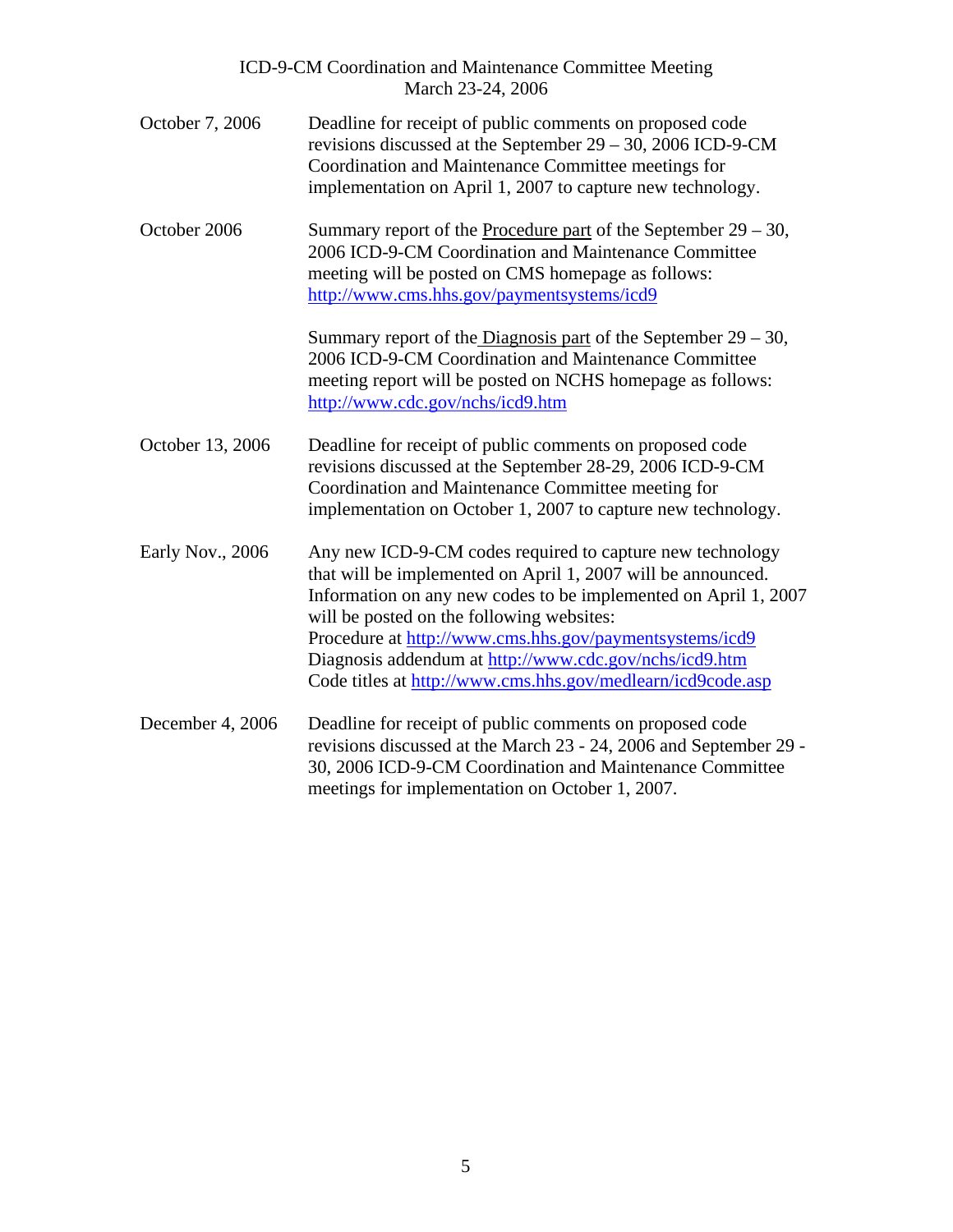Contact Information:

Mailing address:

National Center for Health Statistics ICD-9-CM Coordination and Maintenance Committee 3311 Toledo Road, Room 2402 Hyattsville, Maryland 20782

Fax: (301) 458-4022

| Donna Pickett:  | $(301)$ 458-4434<br>E-mail: $dfp4@cdc.gov$ |
|-----------------|--------------------------------------------|
| Amy Blum:       | $(301)$ 458-4106<br>E-mail alb8@cdc.gov    |
| David Berglund  | $(301)$ 458-4095<br>E-mail $zhc2@cdc.gov$  |
| Lizabeth Fisher | $(301)$ 458-4091<br>E-mail $llw4@cdc.gov$  |

NCHS Classifications of Diseases web page: <http://www.cdc.gov/nchs/icd9.htm>

Please consult this web page for updated information.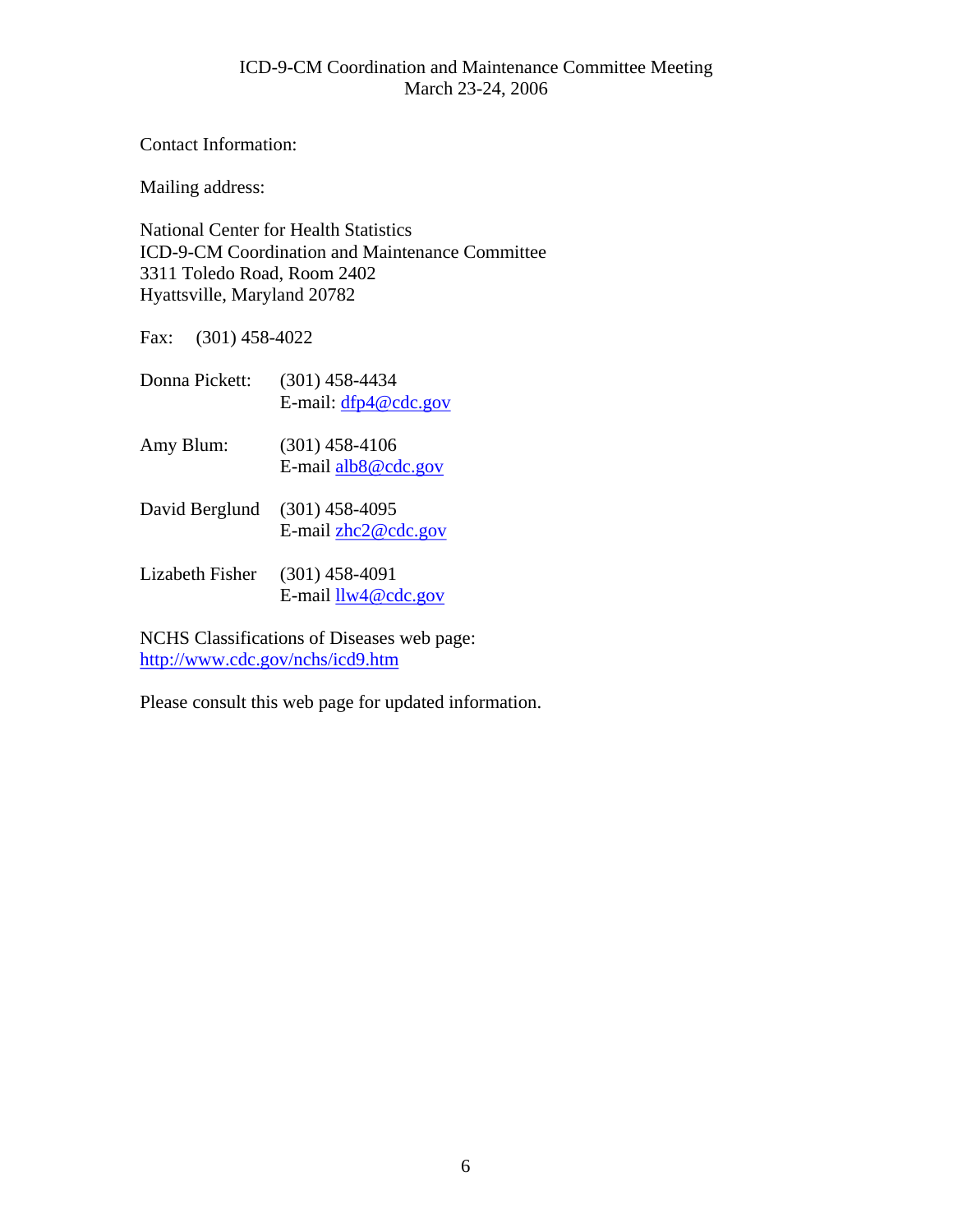#### <span id="page-6-0"></span>**Topic: Chronic total occlusion of coronary artery**

A complete blockage of a coronary artery which has been present for an extended duration is known as a chronic total occlusion of the coronary artery. Collateral flow may avoid myocardial infarction, despite the chronic total occlusion of the coronary artery. However, this flow could not likely increase much during exercise, so would be likely to greatly limit activity.

There is increased risk of myocardial infarction or death, for individuals with chronic total occlusion of a coronary artery. Correcting this is beneficial. However, passing a guide wire through a chronic total coronary occlusion is more difficult than for other coronary stenosis. Chronic total occlusion of a coronary artery may be treated with angioplasty or stent placement, usually with a drug eluting stent. Advances in treatment have been made in recent years, with methods developed specifically for handling chronic total coronary occlusions.

It would be beneficial to be able to specifically track the diagnosis of chronic total coronary artery occlusion. Two options for coding are presented below. While the second option shows excludes notes between proposed new codes and existing ones, it would be possible to have both of these at the same time, in different coronary arteries. For that matter, it would be possible to have more than one of the current codes at 414.0 together. However, these situations might lead to confusion.

These changes were requested by Abbott.

## TABULAR MODIFICATION

**Option 1.** Create a new code for chronic total occlusion to be used in addition to the current coronary atherosclerosis code (414.00-414.07).

414 Other forms of chronic ischemic heart disease 414.0 Coronary atherosclerosis Add Use additional code to identify chronic total occlusion of coronary artery (414.2)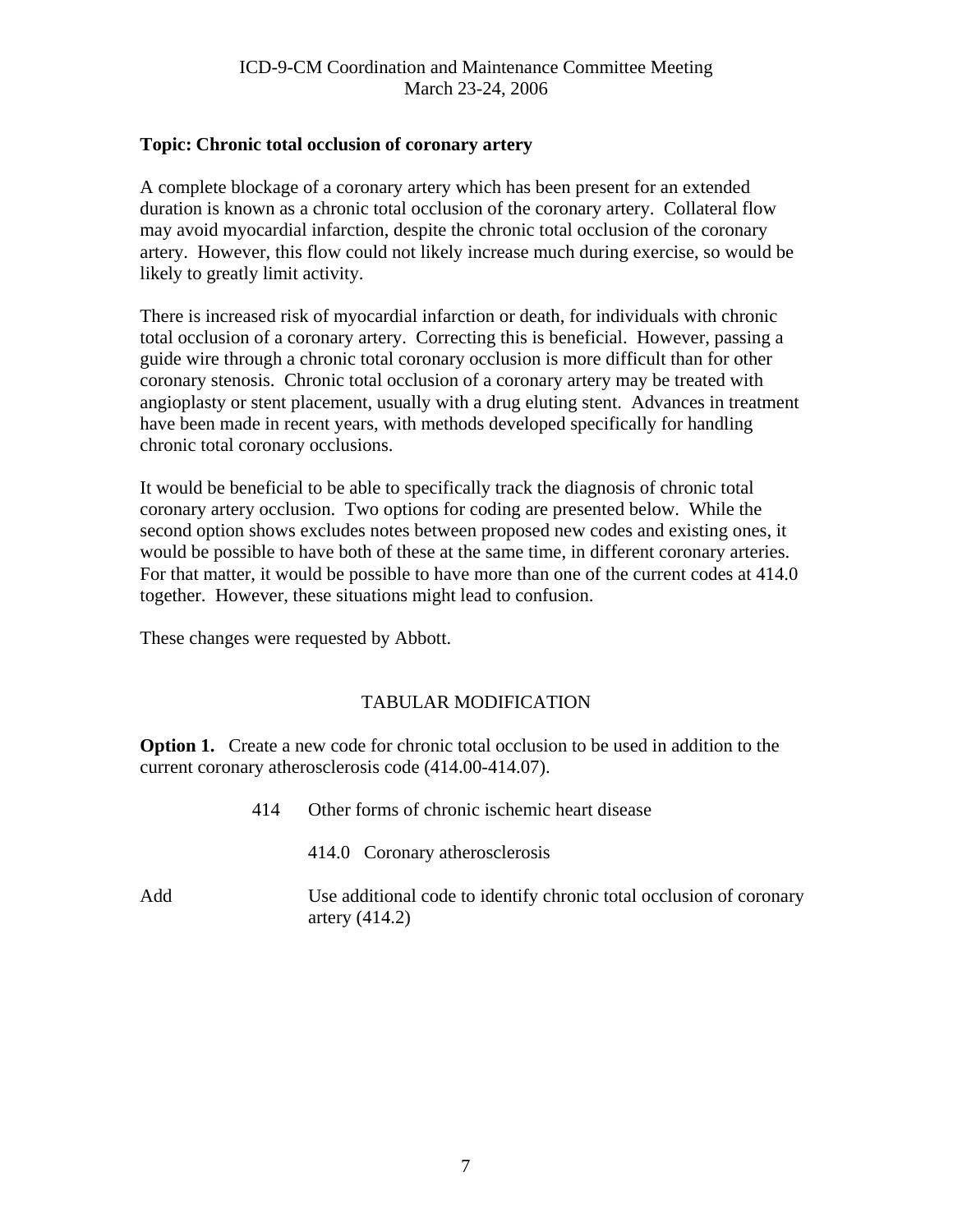| New Code | 414.2 Chronic total occlusion of coronary artery                                                                                                           |  |  |  |
|----------|------------------------------------------------------------------------------------------------------------------------------------------------------------|--|--|--|
|          | Code first coronary atherosclerosis (414.00-414.07)                                                                                                        |  |  |  |
|          | Excludes: acute coronary occlusion with myocardial infarction<br>$(410.00 - 410.92)$<br>acute coronary occlusion without myocardial infarction<br>(411.81) |  |  |  |

**Option 2.** Restructure the atherosclerosis codes to provide for a subcategory for atherosclerosis without chronic total occlusion and a subcategory for that with chronic total occlusion.

|              | 414 | Other forms of chronic ischemic heart disease                                          |                                                                                           |  |  |  |  |
|--------------|-----|----------------------------------------------------------------------------------------|-------------------------------------------------------------------------------------------|--|--|--|--|
| Revise title |     | 414.0 Coronary atherosclerosis without chronic total occlusion                         |                                                                                           |  |  |  |  |
| Add          |     | Excludes: coronary atherosclerosis with chronic total occlusion<br>$(414.20 - 414.27)$ |                                                                                           |  |  |  |  |
| New sub-     |     | 414.2 Coronary atherosclerosis with chronic total occlusion                            |                                                                                           |  |  |  |  |
| category     |     |                                                                                        | Excludes: coronary atherosclerosis without chronic total occlusion<br>$(414.00 - 414.07)$ |  |  |  |  |
| New code     |     | 414.20                                                                                 | Of unspecified type of vessel, native or graft                                            |  |  |  |  |
| New code     |     | 414.21                                                                                 | Of native coronary artery                                                                 |  |  |  |  |
| New code     |     | 414.22                                                                                 | Of autologous biological bypass graft                                                     |  |  |  |  |
| New code     |     | 414.23                                                                                 | Of nonautologous biological bypass graft                                                  |  |  |  |  |
| New code     |     | 414.24                                                                                 | Of artery bypass graft<br>Internal mammary artery                                         |  |  |  |  |
| New code     |     | 414.25                                                                                 | Of unspecified type of bypass graft<br>Bypass graft NOS                                   |  |  |  |  |
| New code     |     | 414.26                                                                                 | Of native coronary artery of transplanted heart                                           |  |  |  |  |
| New code     |     | 414.27                                                                                 | Of bypass graft (artery) (vein) of transplanted<br>heart                                  |  |  |  |  |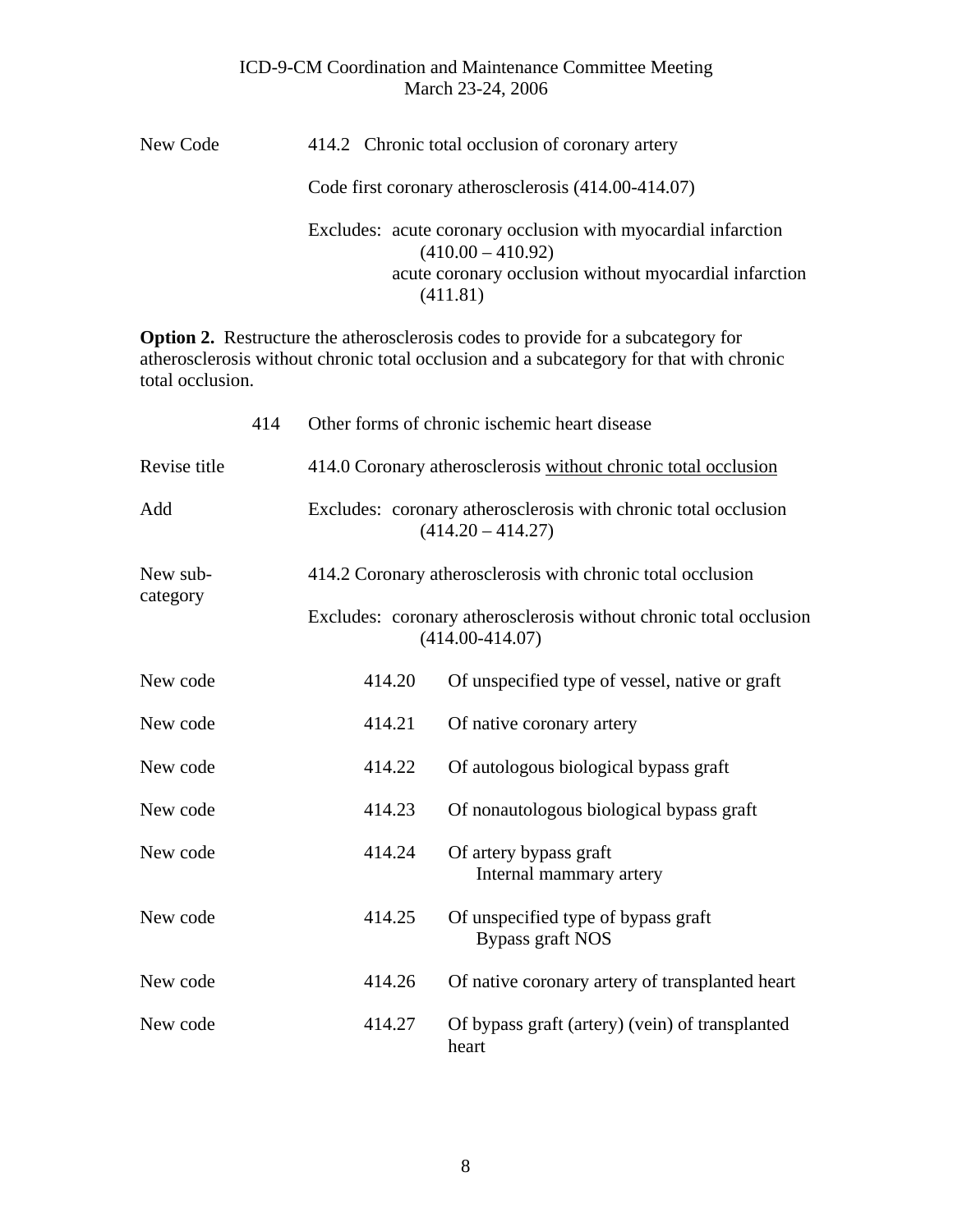## <span id="page-8-0"></span>**Topic: Non-Hodgkin's Lymphomas**

Non-Hodgkin's lymphomas are a heterogeneous group of malignant lymphomas, the only common feature being the absence of the giant Reed-Sternberg cells characteristic of Hodgkin's disease. They arise from the lymphoid components of the immune system, and present a clinical picture broadly similar to that of Hodgkin's disease, except that the disease is initially more widespread, with the most common manifestation being painless enlargement of one or more peripheral lymph nodes. The main cell found in lymphoid tissue is the lymphocyte, of which there are two main types, B lymphocytes (B cells), and T lymphocytes (T cells). B cell lymphomas are much more common, accounting for 85% of cases on non-Hodgkin's lymphoma in the United States.

The non-Hodgkin's lymphoma disease process is complex. There are over 30 subtypes of non-Hodgkin's lymphoma, including Mantle cell, mucosa associated lymphoid tissue [MALT], and primary central nervous system lymphoma. Though more specific designations of the behavior have been defined with new morphology terms and synonyms, the ICD-9-CM has not been updated to accommodate these changes. The MD Anderson Cancer Center has requested that the non-Hodgkin's lymphoma codes in the ICD-9-CM be updated to allow for more current classification of these malignancies. Though it is not allowable to delete or modify existing code titles, it is being proposed that certain updates to the non-Hodgkin's lymphoma codes be made based on the proposal submitted by MD Anderson Cancer Center.

| Revise   | 200 | Lymphosarcoma and reticulosarcoma and other specified<br>malignant tumors of lymphatic tissue |                                                                                                                                                                                                      |  |
|----------|-----|-----------------------------------------------------------------------------------------------|------------------------------------------------------------------------------------------------------------------------------------------------------------------------------------------------------|--|
| New code |     |                                                                                               | 200.3 Marginal zone lymphoma<br>Extranodal marginal zone B cell lymphoma<br>Mucosa associated lymphoid tissue [MALT]<br>Nodal marginal zone B cell lymphoma<br>Splenic marginal zone B cell lymphoma |  |
| New code |     |                                                                                               | 200.4 Mantle cell lymphoma                                                                                                                                                                           |  |
| New code |     |                                                                                               | 200.5 Primary central nervous system lymphoma                                                                                                                                                        |  |
| New code |     |                                                                                               | 200.6 Anaplastic large cell lymphoma                                                                                                                                                                 |  |
| New code |     |                                                                                               | 200.7 Large cell lymphoma                                                                                                                                                                            |  |
|          | 202 | Other malignant neoplasms of lymphoid and histiocytic tissue                                  |                                                                                                                                                                                                      |  |
| New code |     |                                                                                               | 202.7 Peripheral T cell lymphoma                                                                                                                                                                     |  |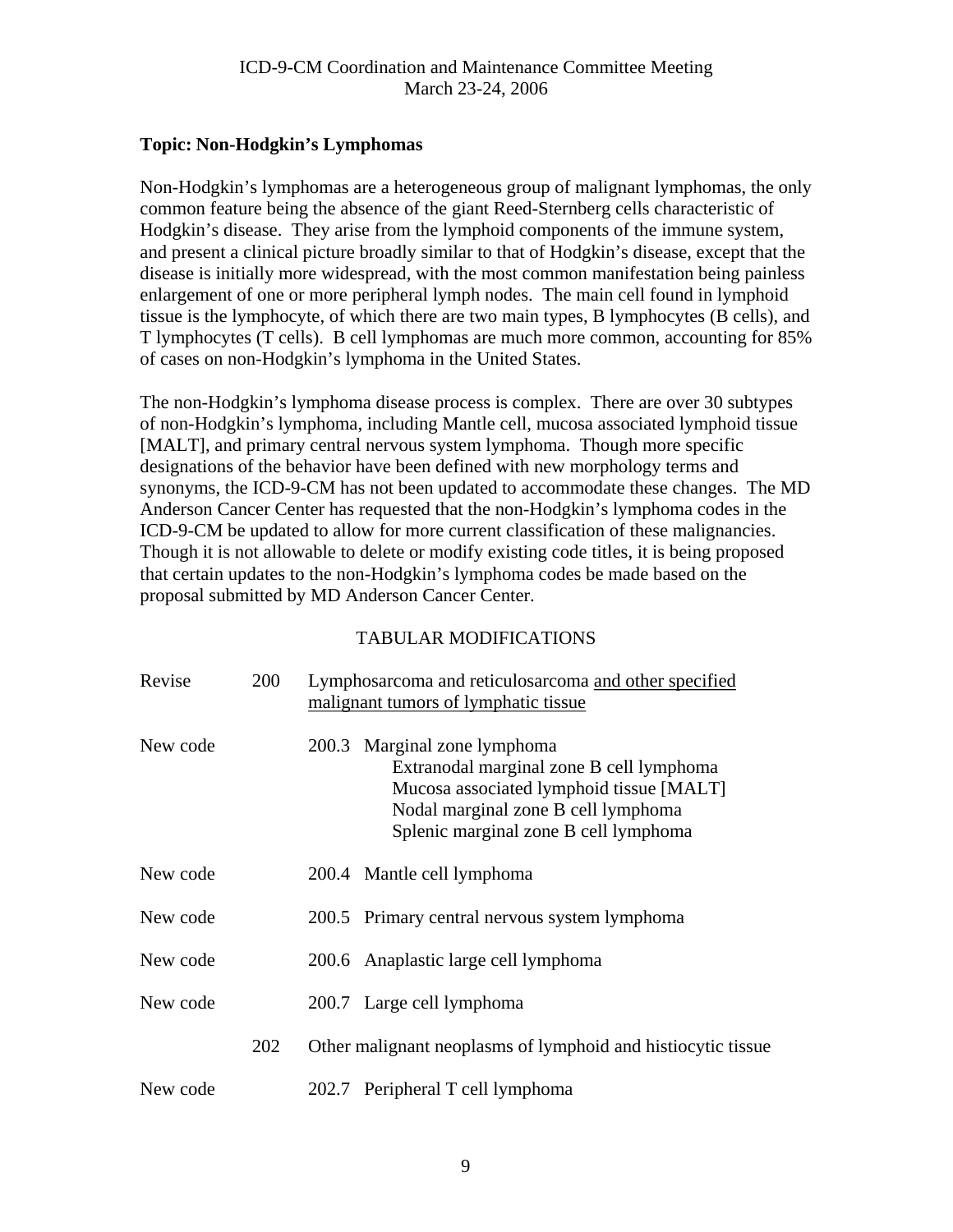# <span id="page-9-0"></span>**Topic: Normal pressure hydrocephalus (NPH)**

Normal pressure hydrocephalus (NPH) is a treatable disorder of gait impairment, subcortical dementia and urinary urgency and incontinence associated with impaired cerebrospinal fluid (CSF) circulation and ventriculomegaly. NPH results from a disruption in the CSF circulation leading to gradual enlargement of the ventricles and emergence of symptoms. This syndrome, when secondary to disease processes including subarachnoid hemorrhage, traumatic brain injury, cerebral infarction, and meningitis, is referred to as secondary NPH, appropriately coded as communicating hydrocephalus, 331.3. In patients without known etiologies (2/3 of all cases), it is called idiopathic NPH (INPH), also coded as 331.3.

Many common disorders of aging cause the individual components of the INPH triad of cognitive, gait, and urinary problems. Because these symptoms are ubiquitous in the elderly, evaluation of suspected NPH requires consideration of the differential diagnosis of all three symptoms simultaneously. It is common for patients with NPH to have multifactorial causes of dementia, gait impairment, or incontinence, such as vascular or degenerative dementia, Parkinsonism, cervical or lumbar stenosis, peripheral neuropathy, arthritis, bladder instability, or prostate enlargement. Careful screening for these conditions is important because shunt surgery will only improve symptoms related to NPH. Public awareness of INPH has increased in part due to a television and internet media campaign, and efforts of the Hydrocephalus Association, a patient advocacy group.

While there are no findings on CT or MR imaging studies of the brain that are sufficient alone to diagnose INPH, ventricular enlargement is necessary to establish the diagnosis of INPH for patients with appropriate symptoms. Consensus guidelines to help physicians diagnose this condition were developed and published in Neurosurgery in 2005. Highly recommended are tests of the patient's response to short-term removal of CSF either by lumbar puncture, or several days CSF drainage via temporary spinal catheter.

The treatment for INPH is surgical diversion of CSF. This is accomplished by implanting a shunt to drain CSF either from the intracranial ventricular system or the lumbar subarachnoid space to a distal site, such as the peritoneal or pleural cavity or the venous system, where the CSF can be reabsorbed. A 2001 meta-analysis found 59% improved immediately after shunting (range 24-100%), while two major studies in 2005 found that 75-90% of patients selected on the basis of response to controlled CSF drainage improved after shunt surgery. Early diagnosis and treatment improves this chance of recovery. If the condition is not treated the symptoms will worsen.

Currently this condition is not specifically indexed in ICD-9-CM, although upon review of the tabular it would likely be assigned to existing code 331.3, Communicating hydrocephalus. The impact of treating NPH is difficult to evaluate if there is no unique diagnosis code for the condition. The American Academy of Neurology has requested that a unique code be created for this condition using the following tabular modification.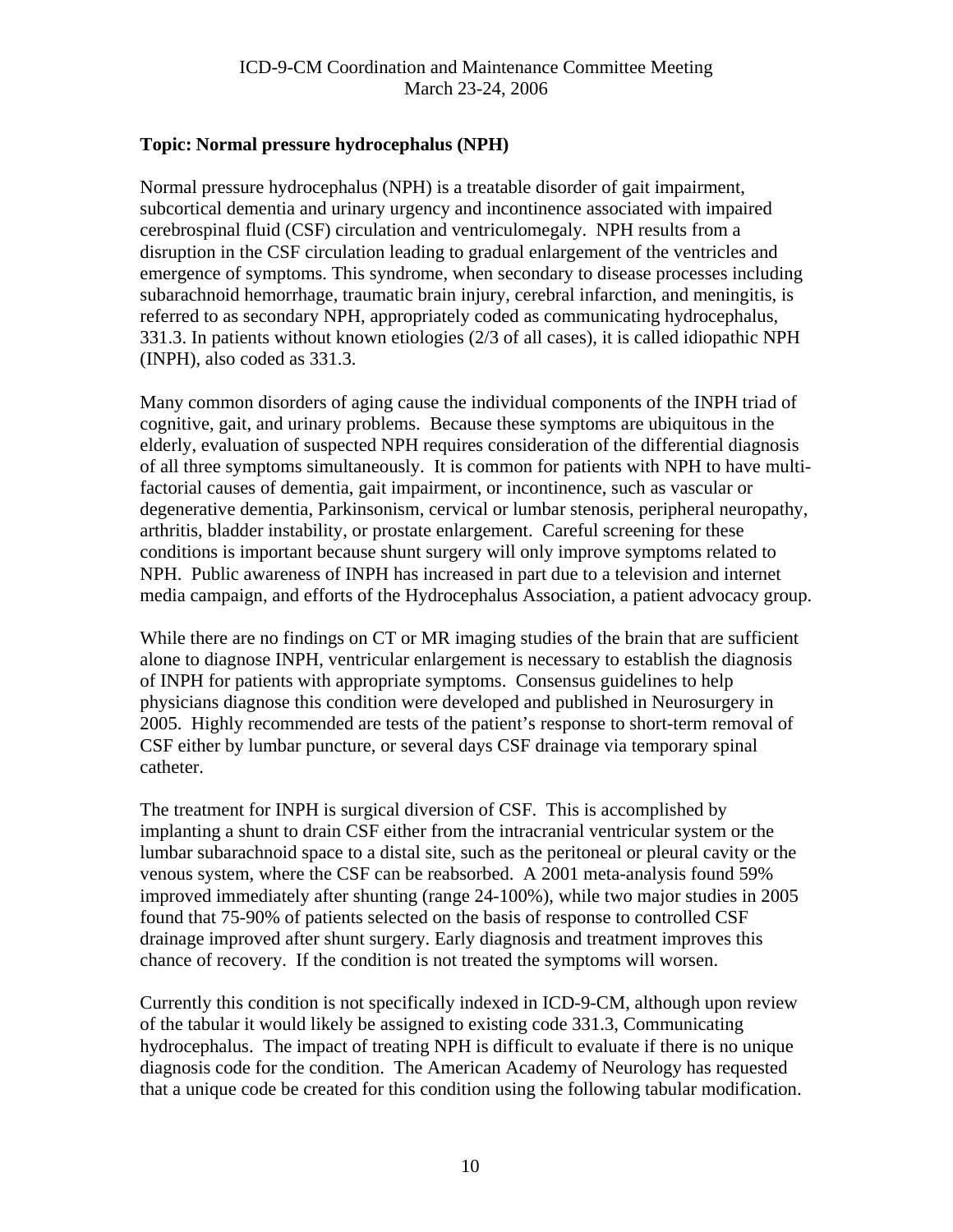|                             | 331 | Other cerebral degenerations |                                                                                                                                                                                             |  |
|-----------------------------|-----|------------------------------|---------------------------------------------------------------------------------------------------------------------------------------------------------------------------------------------|--|
| Add                         |     | 331.3                        | Communicating hydrocephalus<br>Secondary normal pressure hydrocephalus                                                                                                                      |  |
| Revise<br>Add<br>Add<br>Add |     |                              | Excludes: congenital hydrocephalus $(741.0, 742.3)$<br>idiopathic normal pressure hydrocephalus (331.5)<br>normal pressure hydrocephalus (331.5)<br>spina bifida with hydrocephalus (741.0) |  |
|                             |     | 331.4                        | Obstructive hydrocephalus                                                                                                                                                                   |  |
| Revise<br>Add<br>Add<br>Add |     |                              | Excludes: congenital hydrocephalus (741.0, 742.3)<br>idiopathic normal pressure hydrocephalus (331.5)<br>normal pressure hydrocephalus (331.5)<br>spina bifida with hydrocephalus (741.0)   |  |
| New code                    |     | 331.5                        | Idiopathic normal pressure hydrocephalus<br>Normal pressure hydrocephalus                                                                                                                   |  |
|                             |     |                              | Excludes: congenital hydrocephalus $(741.0, 742.3)$<br>secondary normal pressure hydrocephalus (331.3)<br>spina bifida with hydrocephalus (741.0)                                           |  |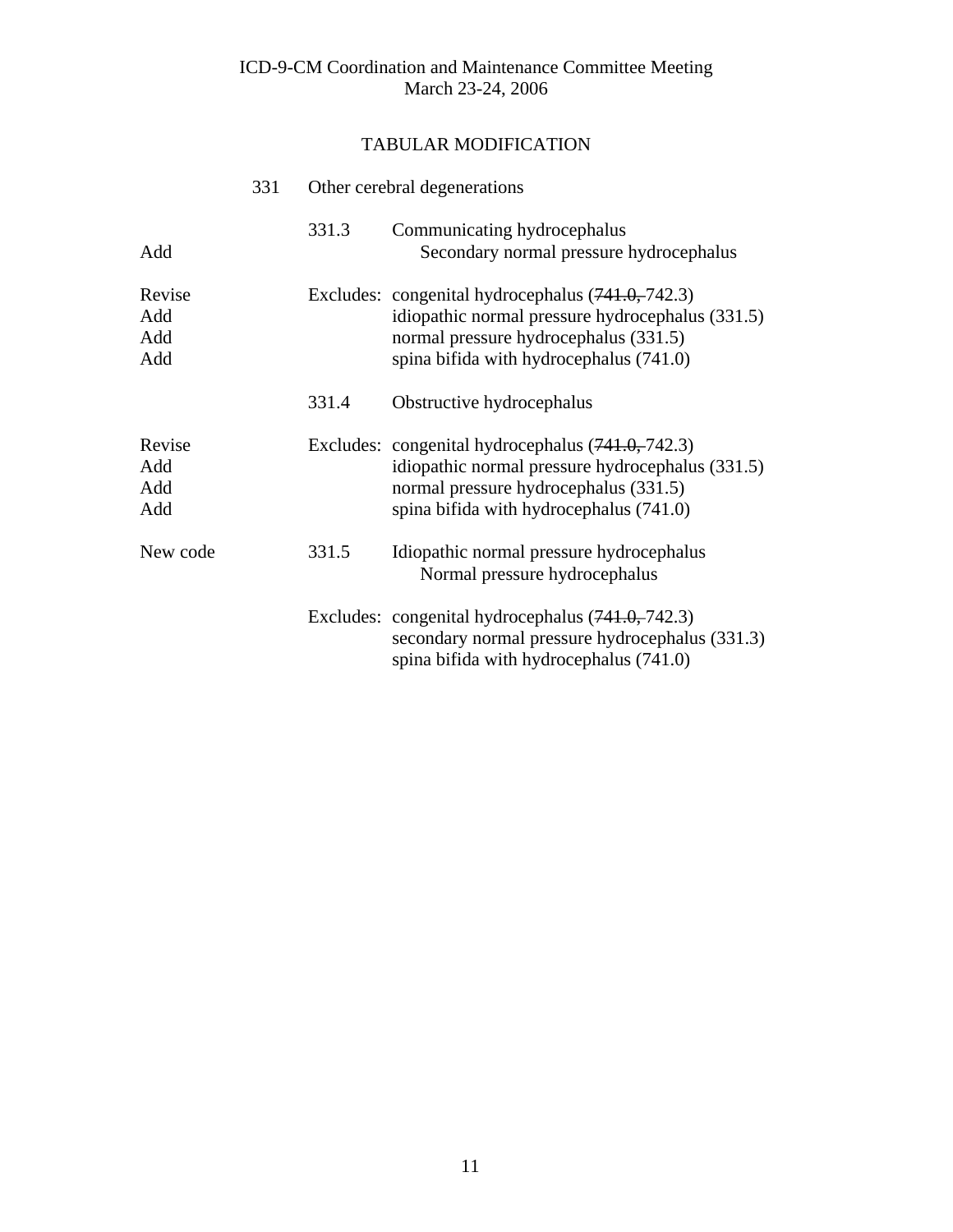# <span id="page-11-0"></span>**Topic: Counseling for natural family planning**

Natural methods of birth regulation are being provided both on a national and international level in hospitals and other ambulatory care settings. In the U.S., major methods in use include the Billings Ovulation Method, Creighton Model Fertility Care System, Standard Days Method, Two-Day Method and the Sympto-thermal Method.

Currently the tabular ICD-9-CM does not include natural methods of birth regulation as a specific form of management either for birth control or procreative management. Existing codes V25.09 and V26.4 have been used as the closest available codes.

A request was received from the American Academy of Fertility Care Professionals to create new codes for encounters related to natural methods of birth regulation including counseling and instruction, follow up surveillance and procreative management.

The following tabular modifications are proposed:

## **Option 1:**

|          | V25 | Encounter for contraceptive management |                                                                            |  |  |
|----------|-----|----------------------------------------|----------------------------------------------------------------------------|--|--|
|          |     |                                        | V25.0 General counseling and advice                                        |  |  |
| New code |     | V25.04                                 | Counseling and instruction in natural method<br>birth control              |  |  |
|          | V26 | Procreative management                 |                                                                            |  |  |
|          |     |                                        | V26.4 General counseling and advice                                        |  |  |
| New code |     | V26.40                                 | Procreative counseling and advice, unspecified                             |  |  |
| New code |     | V26.41                                 | Procreative counseling and advice using natural<br>method birth regulation |  |  |
| New code |     | V26.49                                 | Other procreative management counseling and<br>advice                      |  |  |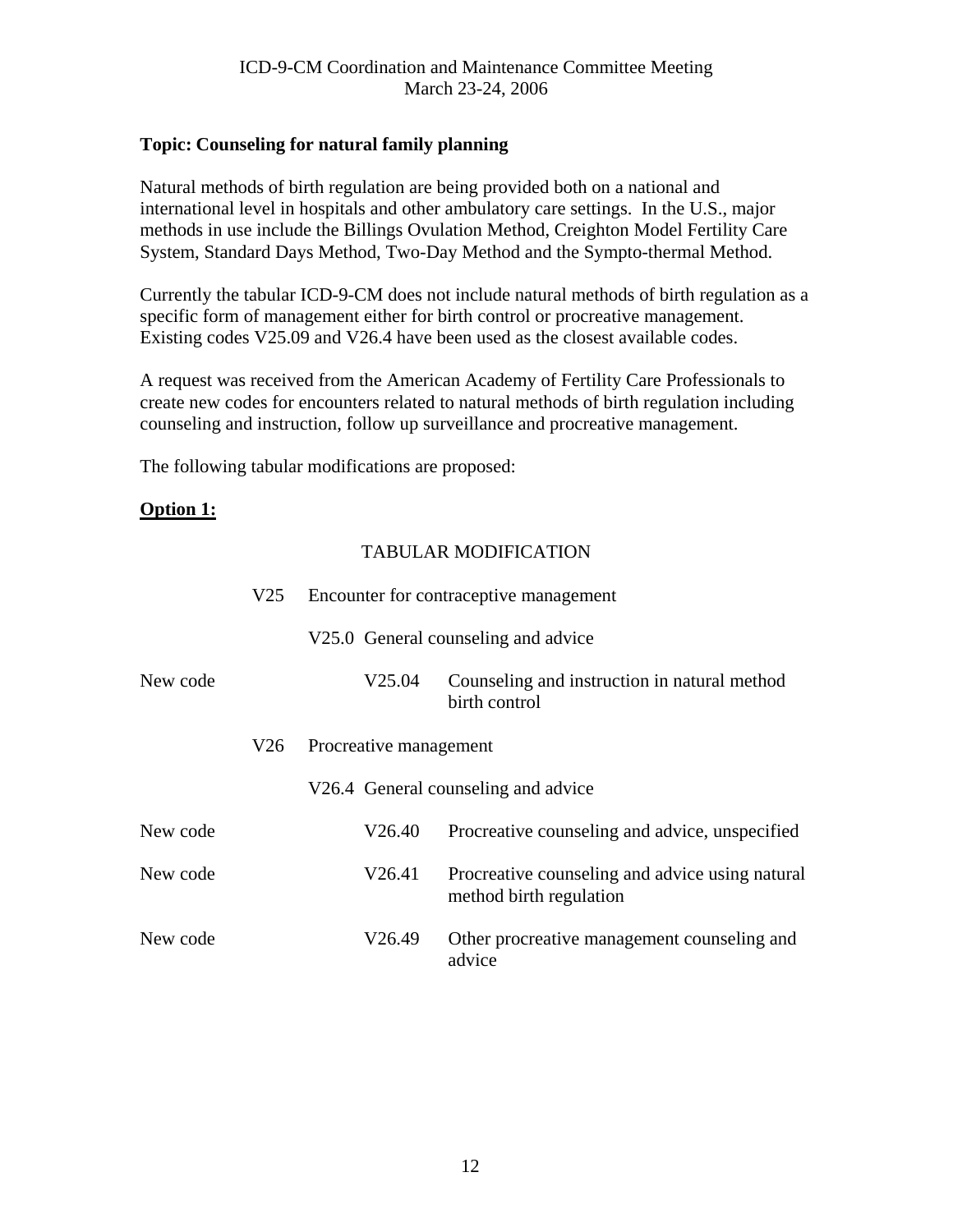# **Option 2:**

| Revise   | V25 | Encounter for contraceptive family planning management |                                     |                                                                              |
|----------|-----|--------------------------------------------------------|-------------------------------------|------------------------------------------------------------------------------|
|          |     |                                                        | V25.0 General counseling and advice |                                                                              |
| New code |     |                                                        | V <sub>25.04</sub>                  | Counseling and instruction in natural method of<br>family planning           |
|          |     |                                                        | methods                             | V25.4 Surveillance of previously prescribed family planning                  |
| New code |     |                                                        | V25.44                              | Natural method of family planning                                            |
|          |     |                                                        |                                     |                                                                              |
|          | V26 |                                                        | Procreative management              |                                                                              |
|          |     |                                                        | V26.4 General counseling and advice |                                                                              |
| New code |     |                                                        | V26.40                              | Procreative counseling and advice, unspecified                               |
| New code |     |                                                        | V26.41                              | Procreative counseling and advice with natural<br>method of birth regulation |
| New code |     |                                                        | V26.49                              | Other procreative management counseling and<br>advice                        |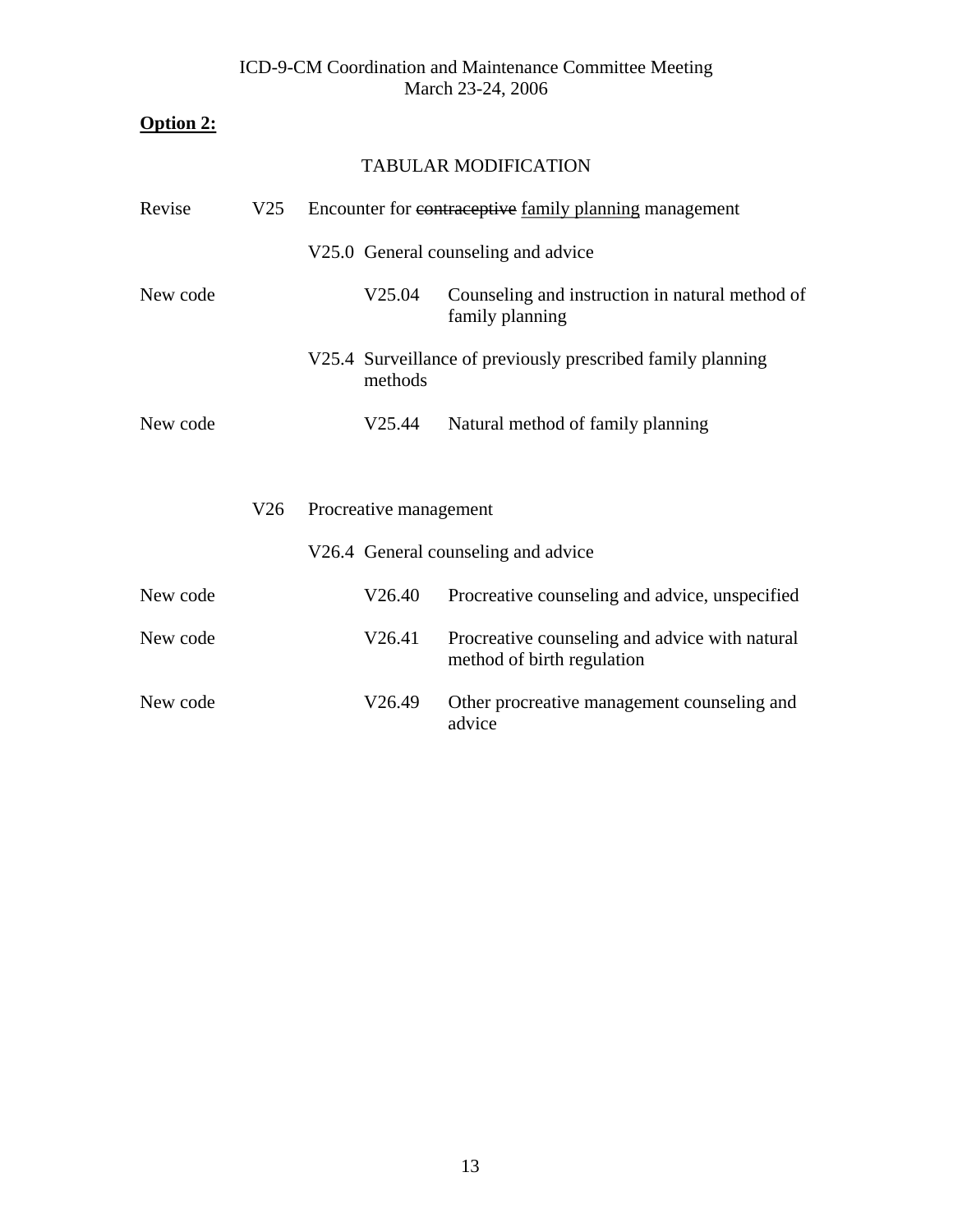#### <span id="page-13-0"></span>**Topic: Endosseous dental implant failure**

A dental implant is an artificial tooth root that holds a replacement tooth or bridge. There are two types of implants currently in use, endosteal and subperiosteal. Endosteal implants, the more common type, are implanted in the jaw bone. Each implant holds one or more prosthetic teeth. Subperiosteal implants are placed on top of the jaw with the metal framework's post protruding through the gum to hold the prosthesis. Subperiosteal implants are used for patients who are unable to wear conventional dentures and who have minimal bone height.

Dental implants are a good option to replace a lost tooth or teeth. Adequate bone in the jaw is needed to support the implant. It is also important to establish an adequate level of oral health for placement and maintenance of dental implants. As with natural teeth, implants require conscientious at home oral care and regular dental visits. Under proper conditions, and with diligent patient maintenance, implants can last a lifetime. Longterm studies continue to show improving success rates for implants.

However, there are a small number of implants that do fail. There are two types of failures, pre-osseointegration and post-osseointegration. Pre-osseointegration failure occurs when the implant fails to achieve integration with the surrounding bone and soft tissue. These failures to osseointegrate are most commonly related to placement of the implant into bone of poor quality (including previously irradiated bone), hemorrhagic complications, and iatrogenic causes.

Post-osseointegration failures are either biological or mechanical. Biological failure includes periodontal infection (peri-implantitis), caused by poor oral hygiene, lack of attached gingiva, or occlusal trauma caused by not enough support for the forces that the implants were subjected to, i.e., weak bone, too few implants, poor prosthetic design, and parafunctional habits, to name a few. Mechanical failure is due to fracture or the implant body itself and any failures of the prosthesis that cause the loss of the implant.

New ICD-9-CM codes have recently been implemented for complications and failures of dental restorations and endodontic treatment. It is now being proposed that similar codes be created for failed dental implants.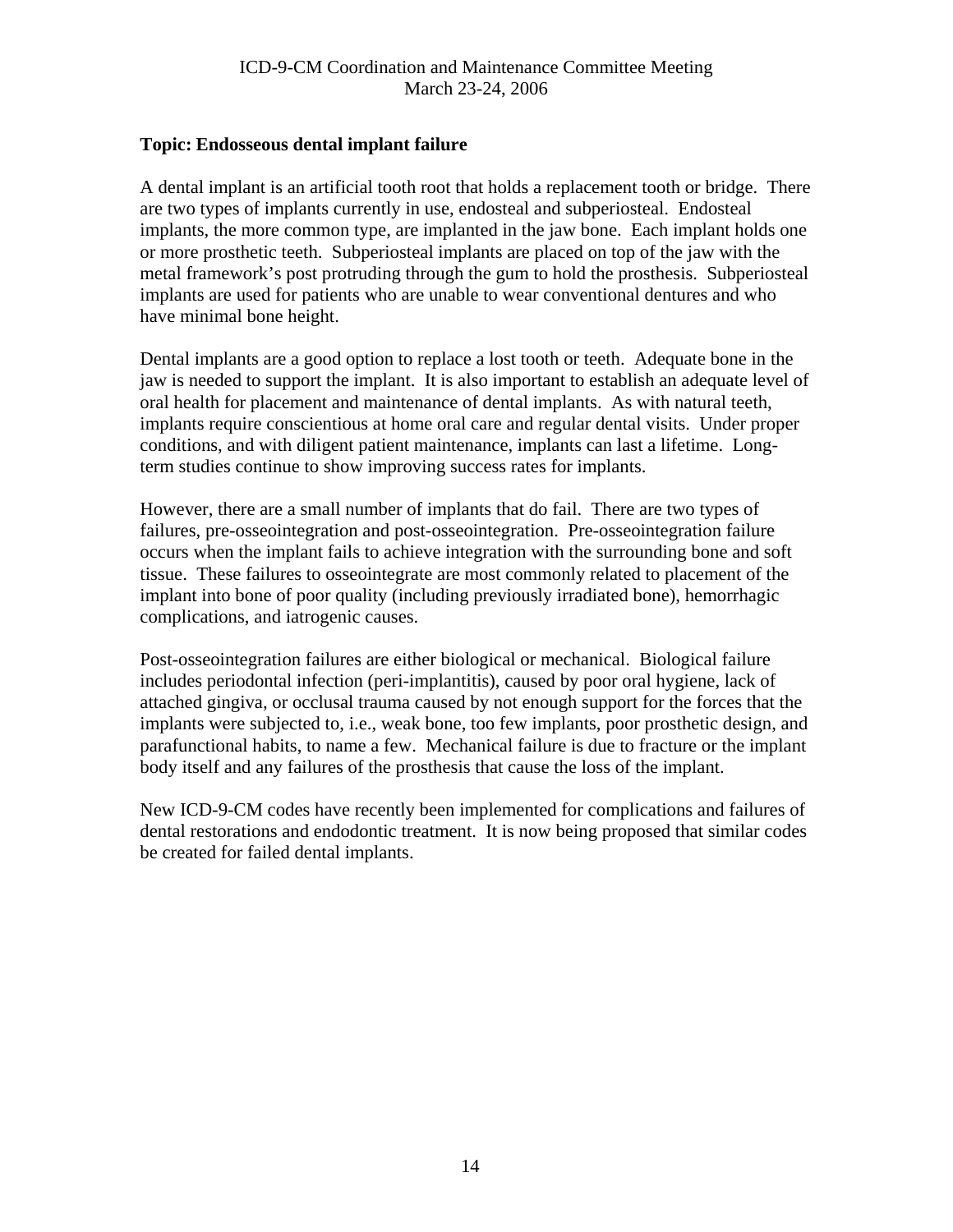|                 | 525 | structures |        | Other diseases and conditions of the teeth and supporting                                                                                                                                                                                                                                                                                                                                                                   |
|-----------------|-----|------------|--------|-----------------------------------------------------------------------------------------------------------------------------------------------------------------------------------------------------------------------------------------------------------------------------------------------------------------------------------------------------------------------------------------------------------------------------|
| New subcategory |     |            |        | 525.7 Endosseous dental implant failure                                                                                                                                                                                                                                                                                                                                                                                     |
| New code        |     |            | 525.71 | Osseointegration failure of dental implant<br>Failure of dental implant due to poor bone<br>quality<br>Hemorrhagic complications of dental<br>implant placement<br>Iatrogenic failure of dental implant<br>Pre-integration failure of dental implant<br><b>NOS</b><br>Pre-osseointegration failure of dental<br>implant                                                                                                     |
| New code        |     |            | 525.72 | Post-osseointegration biological failure of dental<br>implant<br>Failure of dental implant due to lack of<br>attached gingiva<br>Failure of dental implant due to occlusal<br>trauma caused by poor prosthetic design<br>Failure of dental implant due to<br>parafunctional habits<br>Failure of dental implant due to periodontal<br>infection (peri-implantitis)<br>Failure of dental implant due to poor oral<br>hygiene |
| New code        |     |            | 525.73 | Post-osseointegration mechanical failure of<br>dental implant<br>Failure of dental prosthesis causing loss of<br>dental implant<br>Fracture of dental implant                                                                                                                                                                                                                                                               |
|                 |     |            |        | Excludes: cracked tooth (521.81)<br>fractured dental restorative material with loss of<br>material $(525.64)$<br>fractured dental restorative material without loss<br>of material $(525.63)$<br>fractured tooth (873.63, 873.73)                                                                                                                                                                                           |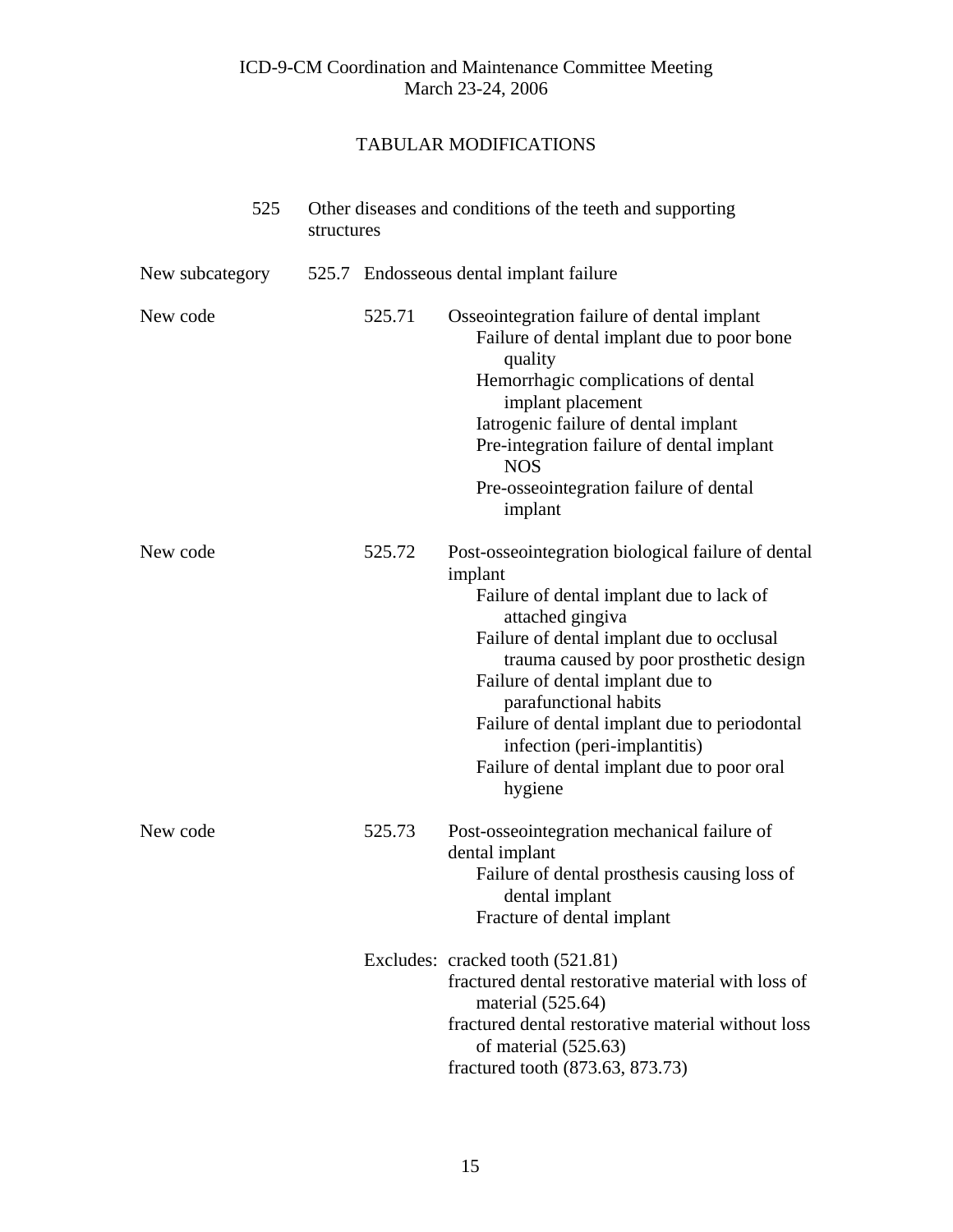| New code | Other endosseous dental implant failure<br>525.79<br>Dental implant failure NOS |  |
|----------|---------------------------------------------------------------------------------|--|
|          | Complications peculiar to certain specified procedures<br>996                   |  |
| Add      | Excludes: endosseous dental implant failures (525.71-525.79)                    |  |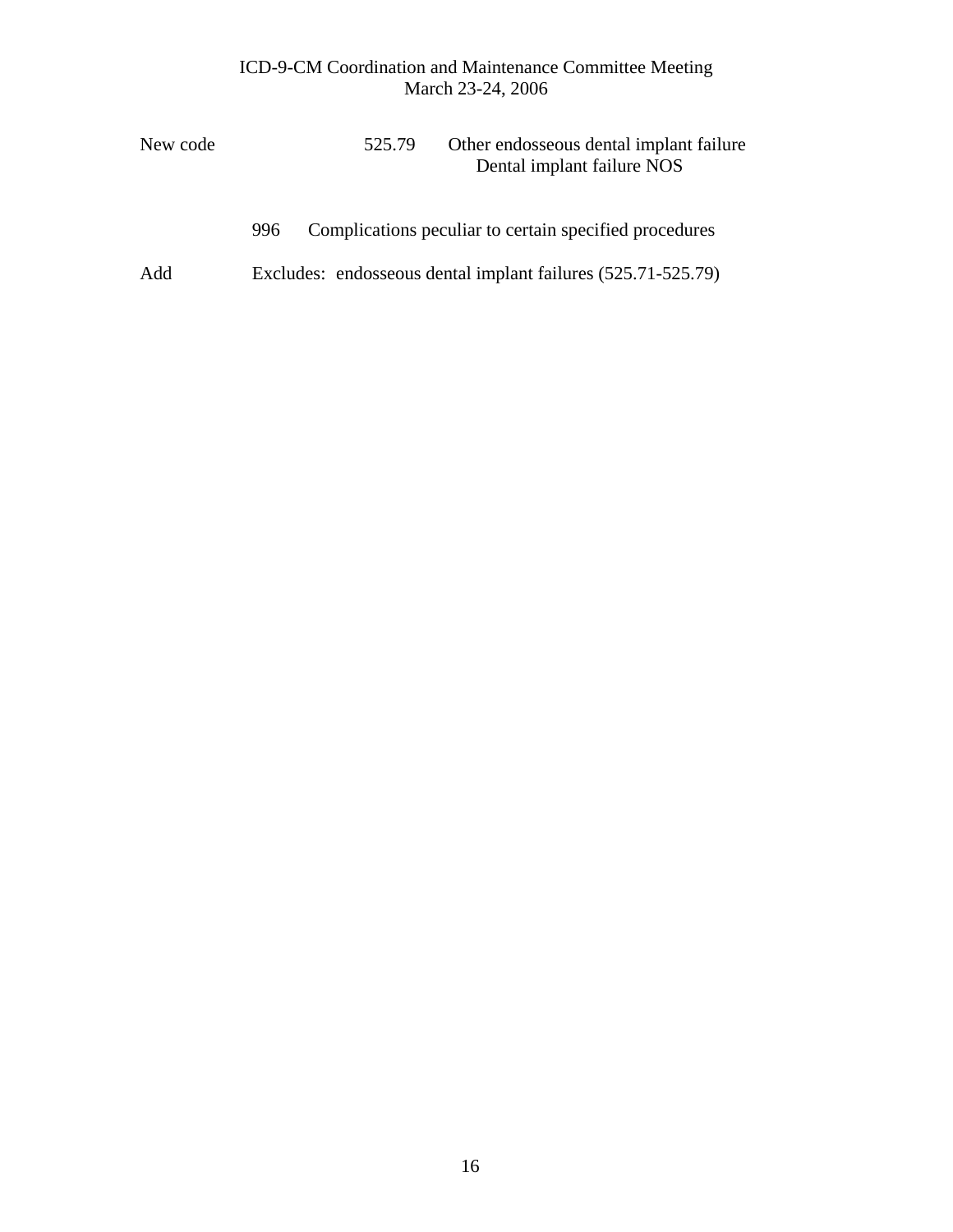## <span id="page-16-0"></span>**Topic: Hypoxia of newborn, Hypoxic ischemic encephalopathy [HIE] and related newborn issues**

This topic was presented in September 2005. The current proposal is based on the initial proposal from the American Academy of Pediatrics, with subsequent input from the American College of Obstetricians and Gynecologists.

Traditional theories of the etiology of neonatal neurologic injury have focused on the hospital portion of the labor and delivery because it is available for careful and minute by minute observation. This represents a limited portion of the complete gestation and has inappropriately led to a series of conclusions on the etiology of brain injury in the newborn and young child that focused almost strictly on the intrapartum period.

The nomenclature associated with these "diagnoses" has also been problematic, with traditional terminology applied that are technically incorrect descriptors of the fetal/neonatal condition and establishing an accepted "etiology" of the later injury that assumed a cause and effect relationship.

For example the terminology currently used to describe fetal encephalopathic injury and death is antiquated and imprecise. The term "hypoxia" actually refers to a deficiency of oxygen reaching the tissues of the body, while "hypoxemia" means deficient oxygenation of the blood. Asphyxia, from the Greek, actually means stopping of the pulse but has come to be associated with hypoxia and hypercapnia.

As our understanding of perinatal cerebral injury has become clearer, it is obvious that the older terminology can no longer apply. The actual cause of the morbidity and mortality in this condition is due to ischemic injury from hypoxemia, hypercapnia and acidosis. While it is normal for these conditions to occur during the normal birth process, when it leads to brain damage the result is hypoxic-ischemic encephalopathy (HIE).

HIE also has well defined clinical definitions (mild, moderate, and severe) based on clinical presentation and imaging findings.

Since some of these conditions can exist during the perinatal period but are unrelated to the birthing process, additional changes were recommended to accommodate these conditions, unrelated to the birth process.

Because of the need to correctly identify these potentially devastating conditions accurately, the following changes to ICD-9-CM have been recommended.

Note: it has been requested that these changes be effective October 1, 2006. Thus, comments are needed by April 14, 2006.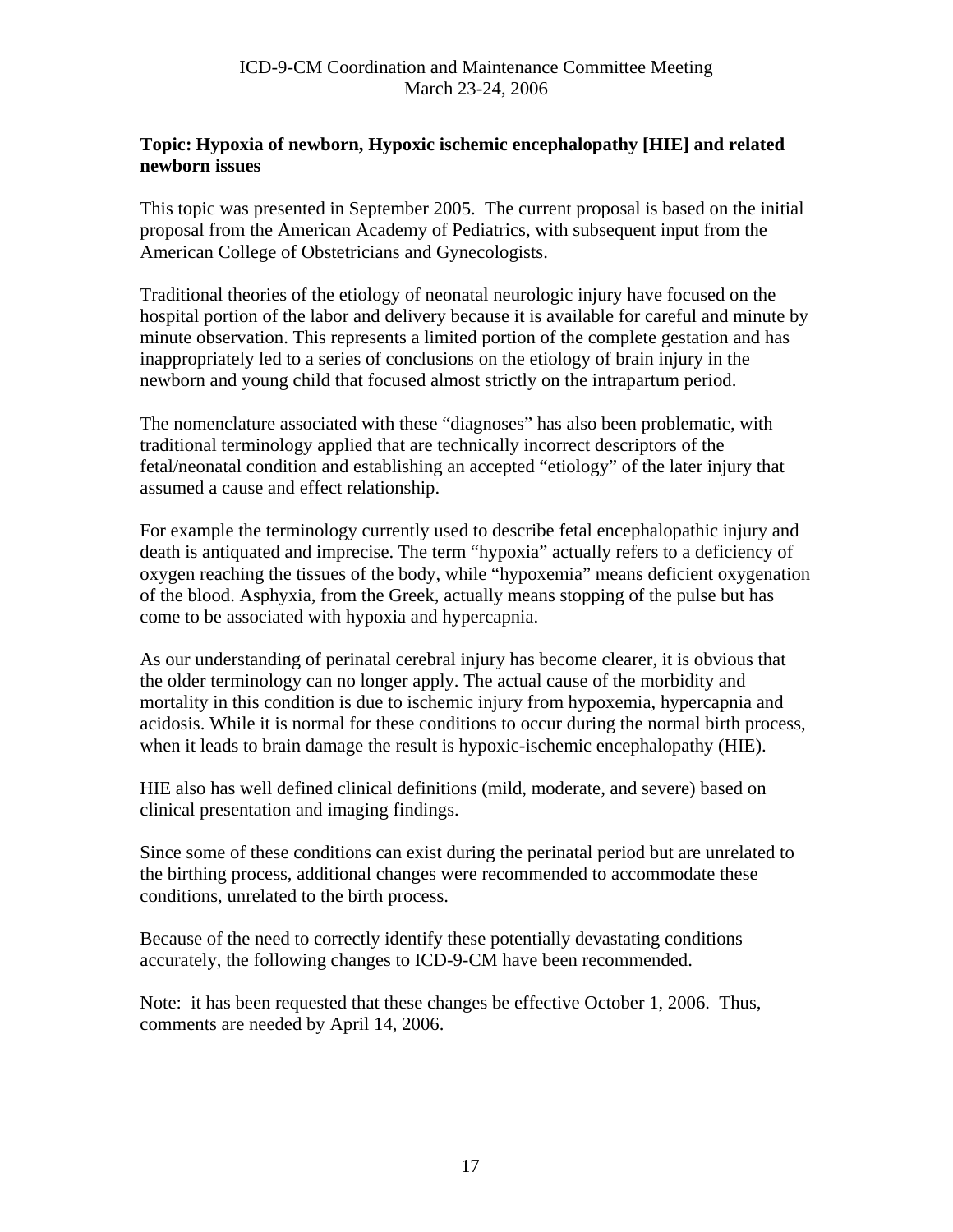|                      | 768 | Intrauterine hypoxia and birth asphyxia                                                                                                                                                                                                                      |                  |                                                                                        |  |  |  |
|----------------------|-----|--------------------------------------------------------------------------------------------------------------------------------------------------------------------------------------------------------------------------------------------------------------|------------------|----------------------------------------------------------------------------------------|--|--|--|
| Add                  |     | Excludes: acidemia NOS of newborn (775.81)<br>acidosis NOS of newborn (775.81)<br>cerebral ischemia NOS (779.2)<br>hypoxia NOS of newborn (770.88)<br>mixed metabolic and respiratory acidosis of newborn (775.81)<br>respiratory arrest of newborn (770.87) |                  |                                                                                        |  |  |  |
| Revise               |     |                                                                                                                                                                                                                                                              | liveborn infant  | 768.3 Fetal distress first noted during labor and delivery, in                         |  |  |  |
| Revise               |     |                                                                                                                                                                                                                                                              |                  | Fetal metabolic acidemia first noted during labor and<br>delivery, in liveborn infant  |  |  |  |
|                      |     |                                                                                                                                                                                                                                                              |                  | 768.5 Severe birth asphyxia                                                            |  |  |  |
| Add                  |     |                                                                                                                                                                                                                                                              |                  | Excludes: hypoxic-ischemic encephalopathy (HIE) (768.7)                                |  |  |  |
|                      |     |                                                                                                                                                                                                                                                              |                  | 768.6 Mild or moderate birth asphyxia                                                  |  |  |  |
| Add                  |     |                                                                                                                                                                                                                                                              |                  | Excludes: hypoxic-ischemic encephalopathy (HIE) (768.7)                                |  |  |  |
| New code             |     |                                                                                                                                                                                                                                                              |                  | 768.7 Hypoxic-ischemic encephalopathy (HIE)                                            |  |  |  |
| Delete               |     |                                                                                                                                                                                                                                                              |                  | 768.9 Unspecified birth asphyxia in liveborn infant<br>Hypoxia NOS, in liveborn infant |  |  |  |
|                      | 770 |                                                                                                                                                                                                                                                              |                  | Other respiratory conditions of fetus and newborn                                      |  |  |  |
|                      |     |                                                                                                                                                                                                                                                              |                  | 770.8 Other respiratory problems after birth                                           |  |  |  |
| Add                  |     | Excludes: mixed metabolic and respiratory acidosis of newborn<br>(775.81)                                                                                                                                                                                    |                  |                                                                                        |  |  |  |
| New code<br>New code |     |                                                                                                                                                                                                                                                              | 770.87<br>770.88 | Respiratory arrest of newborn<br>Hypoxemia of newborn<br>Hypoxia NOS of newborn        |  |  |  |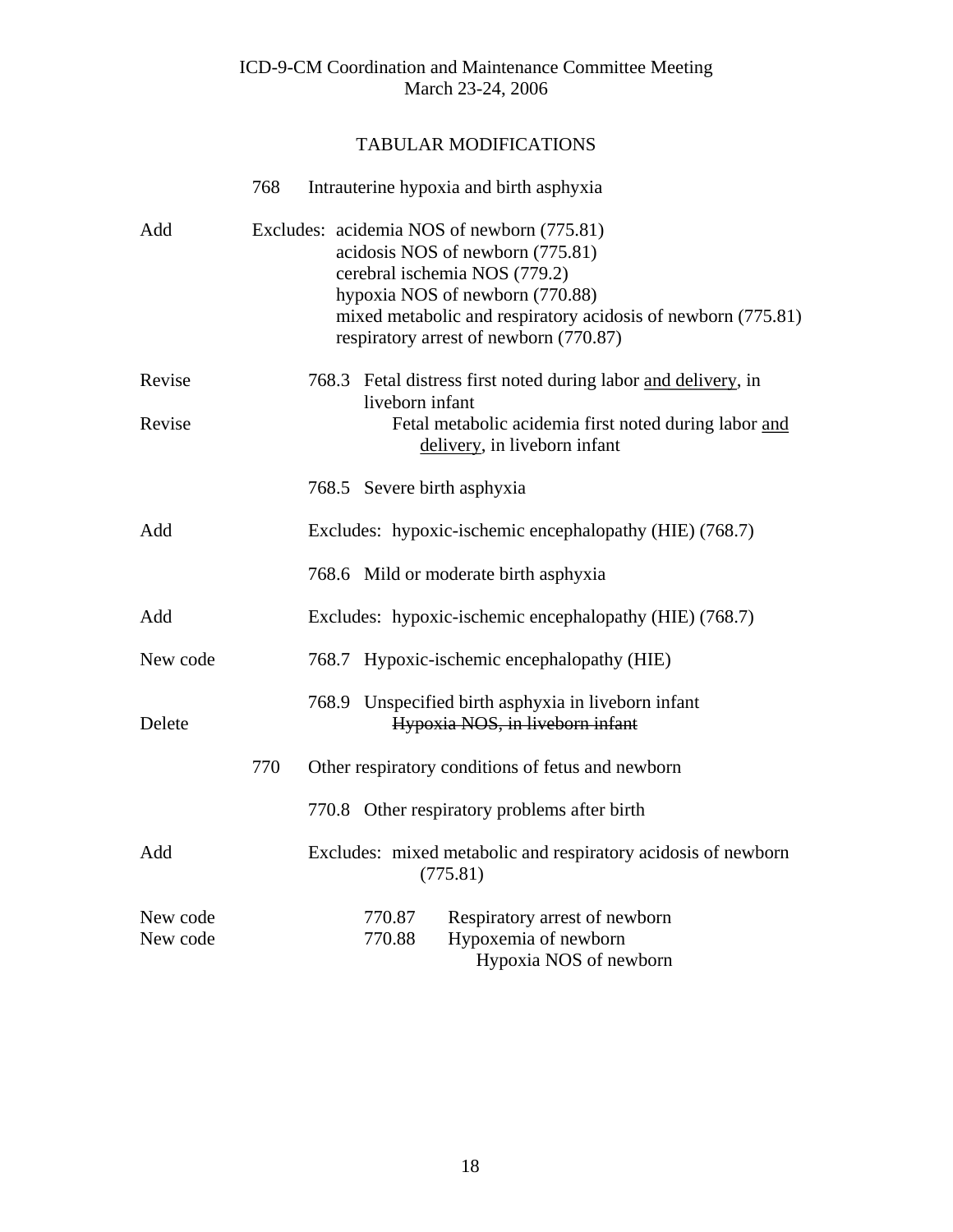|          | 775 | newborn | Endocrine and metabolic disturbances specific to the fetus and          |                                                                                                                                           |  |  |
|----------|-----|---------|-------------------------------------------------------------------------|-------------------------------------------------------------------------------------------------------------------------------------------|--|--|
| Revise   |     |         | 775.8 Other transitory neonatal endocrine and metabolic<br>disturbances |                                                                                                                                           |  |  |
| Delete   |     |         |                                                                         | Amino-acid metabolic disorders described as transitory                                                                                    |  |  |
| New code |     |         | 775.81                                                                  | Other acidosis of newborn<br>Acidemia NOS of newborn<br>Acidosis of newborn NOS<br>Mixed metabolic and respiratory acidosis of<br>newborn |  |  |
| New code |     |         | 775.89                                                                  | Other neonatal endocrine and metabolic<br>disturbances<br>Amino-acid metabolic disorders described<br>as transitory                       |  |  |
|          | 779 |         |                                                                         | Other and ill-defined conditions originating in the perinatal period                                                                      |  |  |
| Add      |     |         | signs                                                                   | 779.2 Cerebral depression, coma, and other abnormal cerebral<br>Cerebral ischemia NOS of newborn                                          |  |  |
|          |     |         | period                                                                  | 779.8 Other specified conditions originating in the perinatal                                                                             |  |  |
| New code |     |         | 779.85                                                                  | Cardiac arrest of newborn                                                                                                                 |  |  |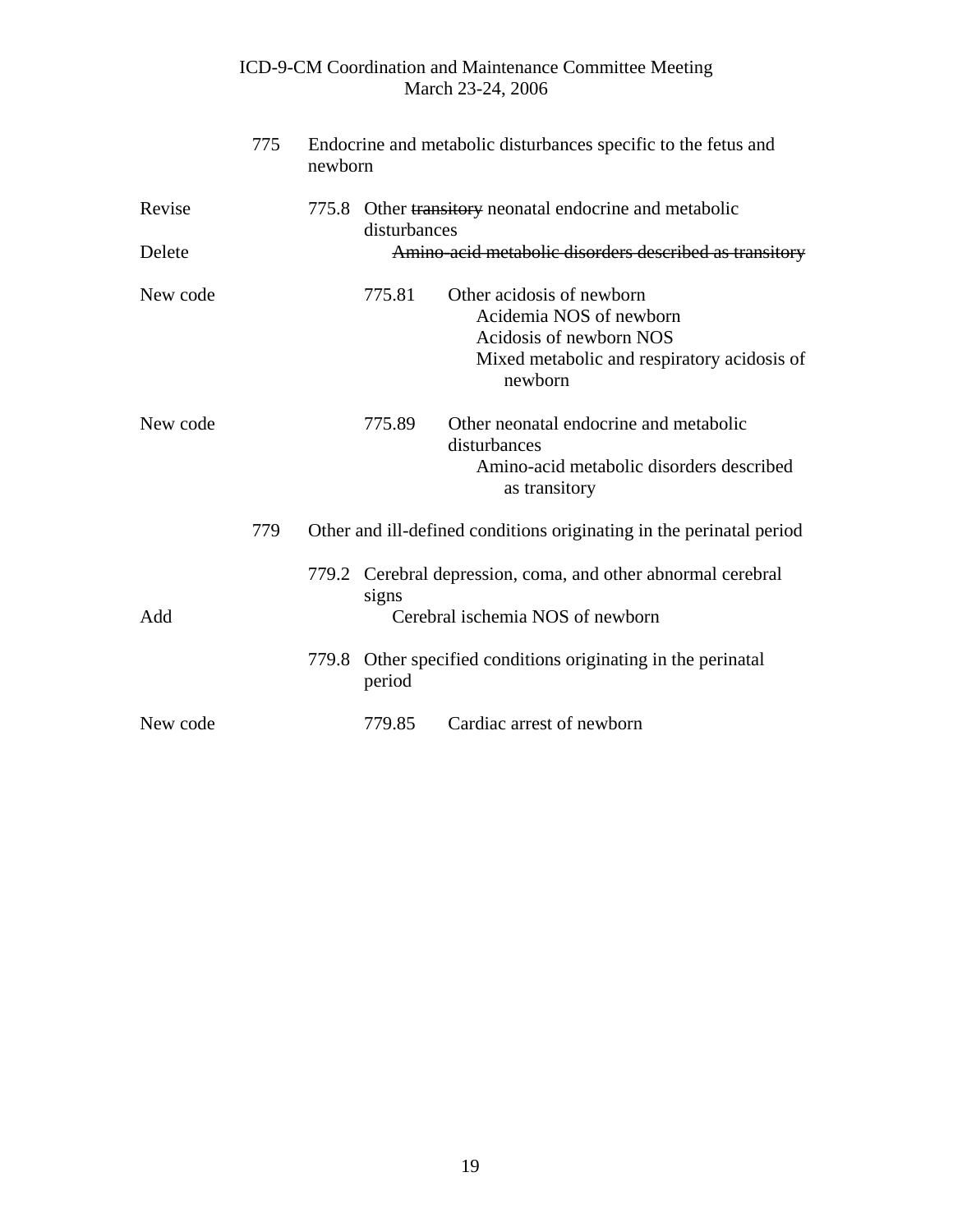#### <span id="page-19-0"></span>**Topic: Family history of sudden cardiac death**

Heart disease causes more deaths in the U.S. than any other disease, close to 700,000 deaths annually. While ischemic heart disease is the most common cause of death related to heart disease, other causes include heart failure, hypertensive heart disease, conduction disorders or arrhythmias, cardiomyopathy, and valvular heart disease.

Tracking family history of deaths due to heart disease can be helpful in assessing risk of development of a similar heart problem. This can be of use in a number of types of heart disease, including heart failure, hypertensive heart disease, certain conduction disorders or arrhythmias, certain cardiomyopathies, and certain types of valvular heart disease. A family history of death due to ischemic heart disease should be coded to V17.3, Family history of ischemic heart disease.

A specific code was requested for family history of sudden cardiac death, by a private cardiology practice.

|          | V <sub>17</sub> | Family history of certain chronic disabling diseases |                    |                                                                                           |  |  |
|----------|-----------------|------------------------------------------------------|--------------------|-------------------------------------------------------------------------------------------|--|--|
|          |                 |                                                      |                    | V17.4 Other cardiovascular diseases                                                       |  |  |
| New code |                 |                                                      | V <sub>17.40</sub> | Family history of cardiovascular diseases,<br>unspecified                                 |  |  |
| New code |                 |                                                      | V <sub>17.41</sub> | Family history of sudden cardiac death                                                    |  |  |
|          |                 |                                                      |                    | Excludes: Family history of sudden cardiac death due to<br>ischemic heart disease (V17.3) |  |  |
| New code |                 |                                                      | V <sub>17.49</sub> | Family history of other cardiovascular diseases                                           |  |  |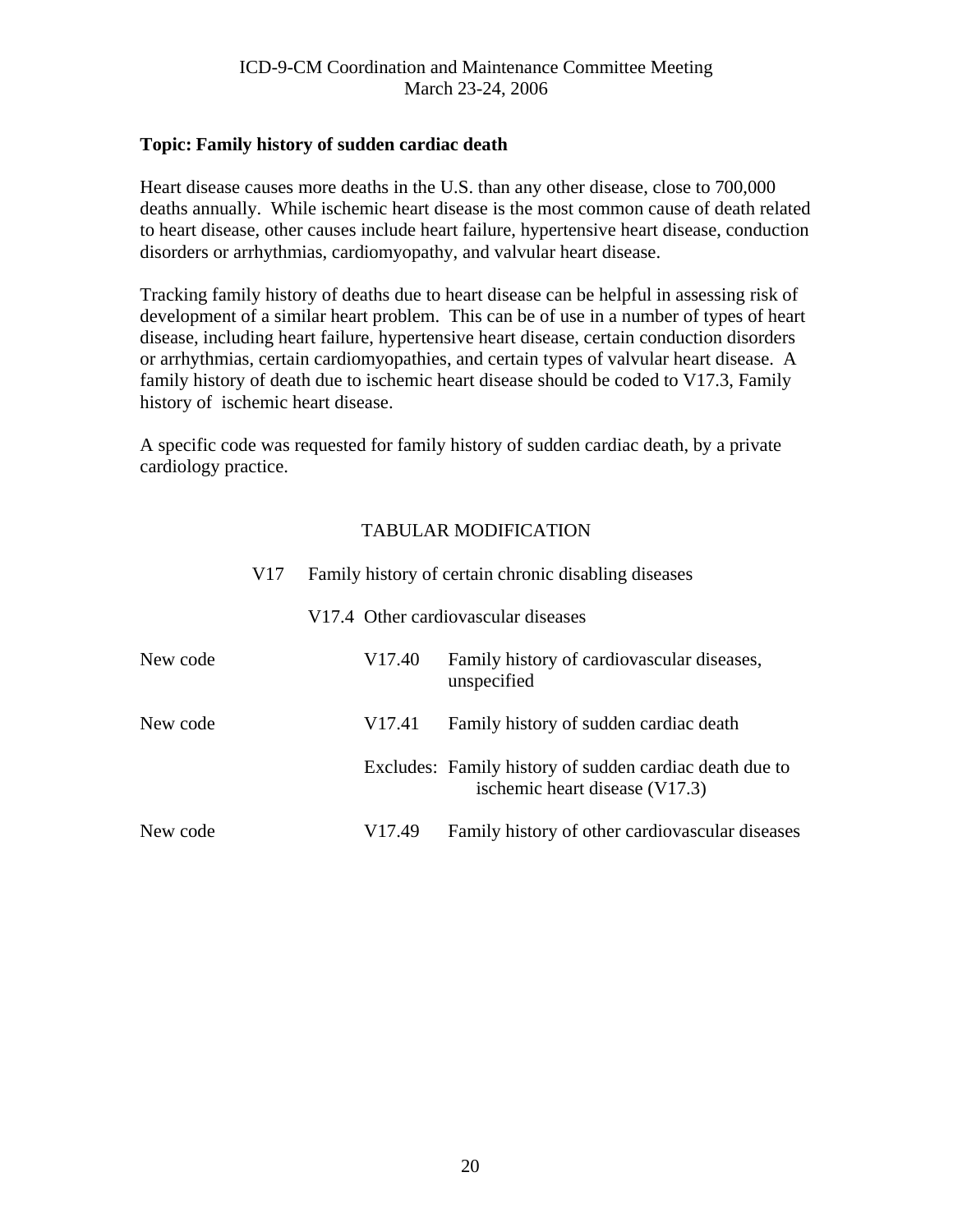# <span id="page-20-0"></span>**Topic: Human Herpesvirus Infections, including Human Herpesvirus 6 (HHV-6) Encephalitis**

Human herpesvirus 6 (HHV-6) is a beta herpesvirus with two recognized variants, A and B. It was initially called human B-lymphotropic virus. Primary infection with HHV-6B causes roseola infantum or exanthem subitum, a common childhood exanthema. HHV-6 may reactivate and cause problems in the immune suppressed, those with AIDS or transplant recipients.

HHV-6 is extremely neurotropic, and neuroinvasion is documented even in primary infection in infants. It may cause encephalitis, and other neurological disorders. There may be a connection of HHV-6 with pediatric febrile seizures, in some cases. There have been postulated involvement of HHV-6 in multiple sclerosis and chronic fatigue syndrome.

Human herpesvirus 7 (HHV-7) is another beta herpesvirus, which also causes roseola infantum in infants, and can reactivate and cause disease in those who are immunosuppressed. The other human beta herpesvirus is cytomegalovirus.

Roseola infantum, or exanthema subitum, is coded to 057.8, Other specified viral exanthemata. However, reoccurrence of HHV-6 or HHV-7 would usually not involve the viral exanthema, and would not be appropriately coded here. HHV-6 encephalitis would now be coded to 049.8, Other specified non-arthropod-borne viral diseases of central nervous system.

Other human herpesviruses are classified into the alpha human herpesviruses, and the gamma human herpesviruses. The alpha human herpesviruses include herpes simplex virus type 1 and type 2, and varicella-zoster virus. The gamma human herpesviruses include Epstein-Barr virus and human herpesvirus 8 (HHV-8). The gamma human herpesviruses are frequently latent in lymphatic cells. HHV-8 is also known as Kaposi's sarcoma-associated herpesvirus, and it is associated with development of Kaposi's sarcoma in immune suppressed individuals. There is evidence that it was transmitted with HIV in a concurrent epidemic in the 1980s. In addition to the association with Kaposi's sarcoma, HHV-8 is linked to certain lymphomas, and other neoplastic disease.

There is a need to be able to specifically identify infections with human herpesvirus 6, particularly with encephalitis, and also human herpesvirus 7, and to classify human herpesvirus 8. The HHV-6 Foundation requested consideration of human herpesvirus 6 and human herpesvirus 7, and also of a specific code for human herpesvirus 6 encephalitis.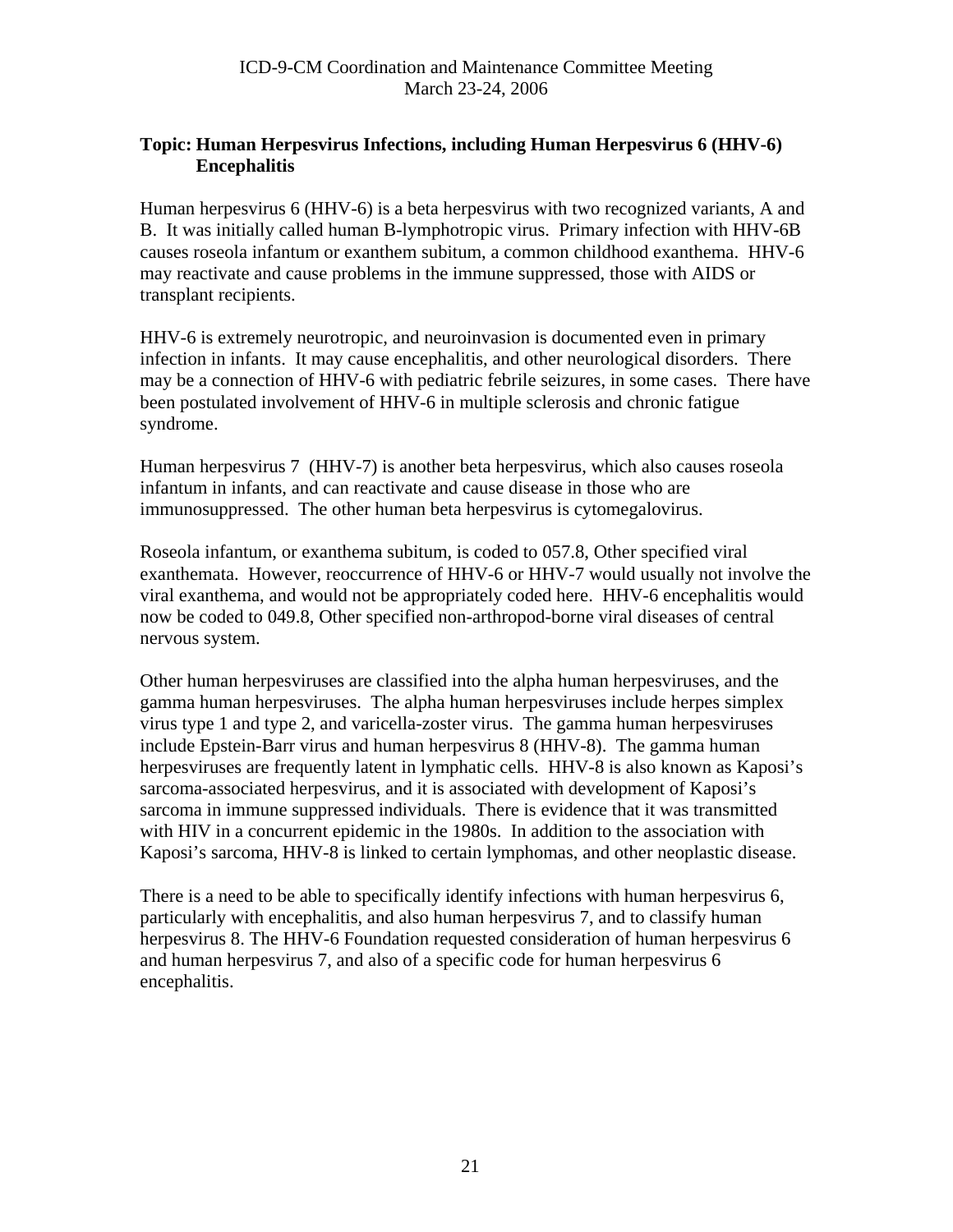# TABULAR MODIFICATION

# **Option 1**

|        | 049 | Other non-arthropod-borne viral diseases of central nervous system                                                                           |
|--------|-----|----------------------------------------------------------------------------------------------------------------------------------------------|
|        |     | 049.8 Other specified non-arthropod-borne viral diseases of<br>central nervous system                                                        |
| Add    |     | Excludes: human herpesvirus 6 encephalitis (058.12)                                                                                          |
|        | 054 | Herpes simplex                                                                                                                               |
|        |     | 054.3 Herpetic meningoencephalitis                                                                                                           |
| Add    |     | Excludes: human herpesvirus 6 encephalitis (058.12)                                                                                          |
|        | 057 | Other viral exanthemata                                                                                                                      |
| Delete |     | 057.8 Other specified viral exanthemata<br>Dukes (-Filatow) disease<br>Exanthema subitum [sixth disease]<br>Fourth disease<br>Parascarlatina |
| Delete |     | Pseudoscarlatina<br>Roseola infantum                                                                                                         |
| Add    |     | Excludes: Exanthema subitum [sixth disease] (058.0)<br>Roseola infantum (058.0)                                                              |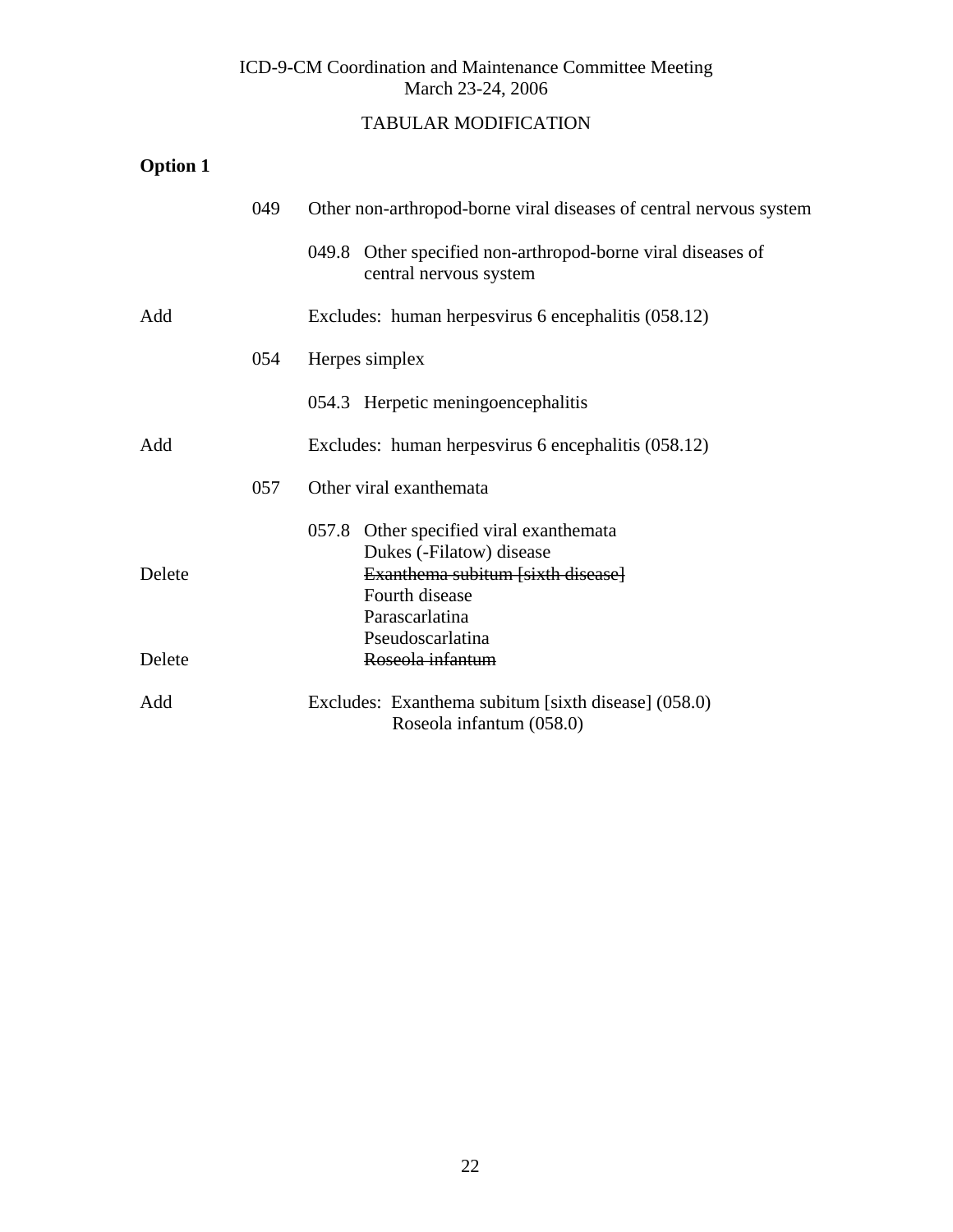| <b>New</b><br>section     |     |       | OTHER HUMAN HERPESVIRUSES (058)                                                                                        |
|---------------------------|-----|-------|------------------------------------------------------------------------------------------------------------------------|
| <b>New</b><br>category    | 058 |       | Other human herpesvirus                                                                                                |
|                           |     |       | Excludes: cytomegalovirus (078.5)                                                                                      |
|                           |     |       | Epstein-Barr virus (075)                                                                                               |
|                           |     |       | herpes NOS (054.0-054.9)                                                                                               |
|                           |     |       | herpes simplex $(054.0-054.9)$                                                                                         |
|                           |     |       | herpes zoster (053.0-053.9)                                                                                            |
|                           |     |       | human herpesvirus NOS (054.0-054.9)                                                                                    |
|                           |     |       | human herpesvirus 1 (054.0-054.9)                                                                                      |
|                           |     |       | human herpesvirus $2(054.0-054.9)$                                                                                     |
|                           |     |       | human herpesvirus $3(052.0-053.9)$                                                                                     |
|                           |     |       | human herpesvirus 4 (075)                                                                                              |
|                           |     |       | human herpesvirus $5(078.5)$                                                                                           |
|                           |     |       | varicella (052.0-052.9)                                                                                                |
|                           |     |       | varicella-zoster virus (052.0-053.9)                                                                                   |
| New code                  |     |       | 058.0 Roseola infantum, unspecified<br>Exanthema subitum [sixth disease], unspecified                                  |
| Add                       |     |       | Excludes: Roseola infantum due to human herpesvirus 6 (058.11)<br>Roseola infantum due to human herpesvirus 7 (058.21) |
| <b>New</b><br>subcategory |     | 058.1 | Human herpesvirus 6                                                                                                    |
| New code                  |     |       | 058.10 Human herpesvirus 6, unspecified                                                                                |
| New code                  |     |       | 058.11 Roseola infantum due to human herpesvirus 6<br>Exanthema subitum [sixth disease] due to<br>human herpesvirus 6  |
| Add                       |     |       | Excludes: Roseola infantum, unspecified (058.0)                                                                        |
| New code                  |     |       | 058.12 Human herpesvirus 6 encephalitis                                                                                |
| New code                  |     |       | 058.19 Other human herpesvirus 6 infection                                                                             |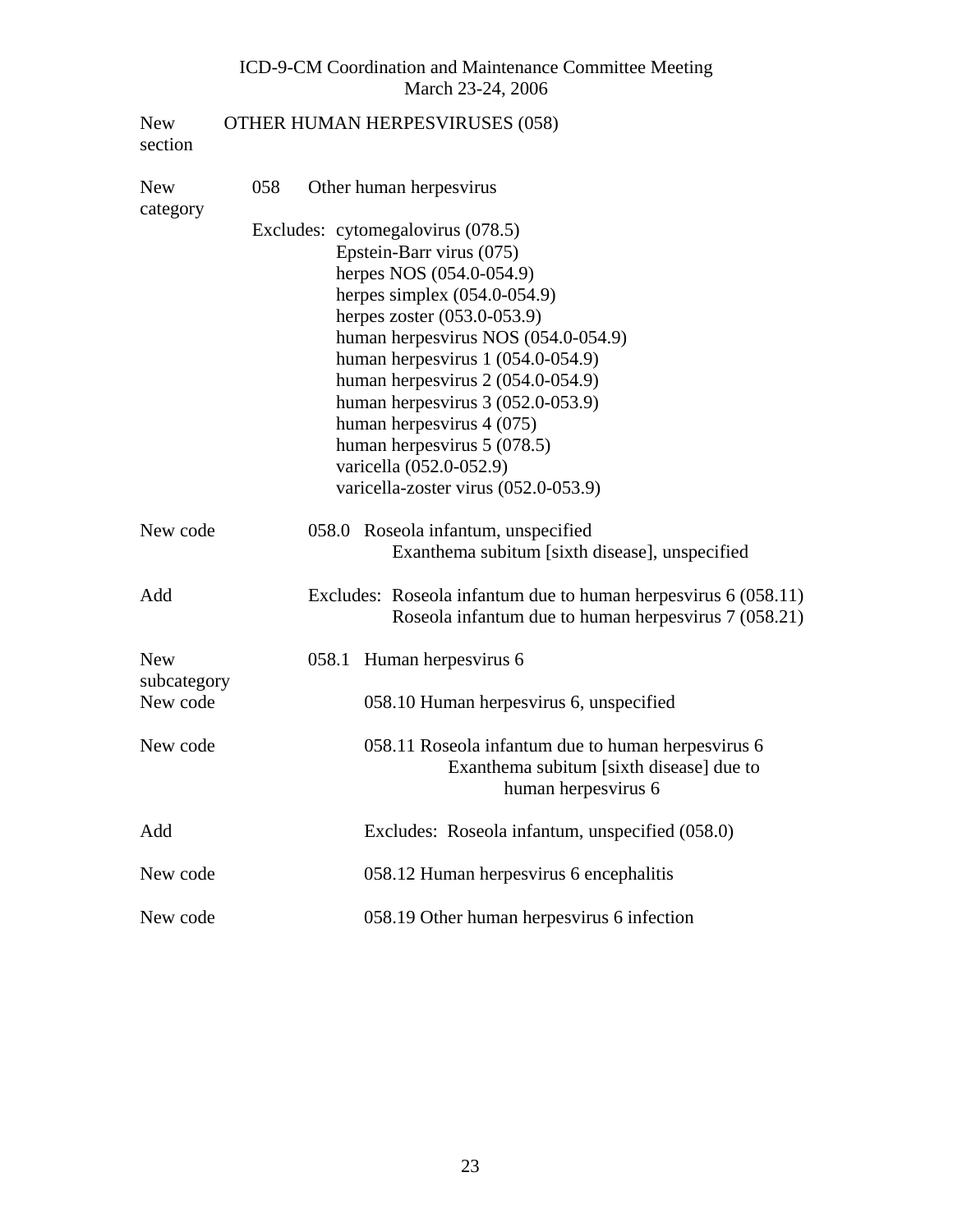| <b>New</b><br>subcategory | 058.2 Human herpesvirus 7                                                                                             |
|---------------------------|-----------------------------------------------------------------------------------------------------------------------|
| New code                  | 058.20 Human herpesvirus 7, unspecified                                                                               |
| New code                  | 058.21 Roseola infantum due to human herpesvirus 7<br>Exanthema subitum [sixth disease] due to<br>human herpesvirus 7 |
| Add                       | Excludes: Roseola infantum, unspecified (058.0)                                                                       |
| New code                  | 058.29 Other human herpesvirus 7                                                                                      |
| New code                  | 058.3 Human herpesvirus 8<br>Kaposi's sarcoma-associated herpesvirus                                                  |

# **Option 2**

|        | 049 | Other non-arthropod-borne viral diseases of central nervous system                                       |
|--------|-----|----------------------------------------------------------------------------------------------------------|
|        |     | 049.8 Other specified non-arthropod-borne viral diseases of<br>central nervous system                    |
| Add    |     | Excludes: human herpesvirus 6 encephalitis (058.21)<br>other human herpesvirus encephalitis (058.29)     |
|        | 054 | Herpes simplex                                                                                           |
|        |     | 054.3 Herpetic meningoencephalitis                                                                       |
| Add    |     | Excludes: human herpesvirus 6 encephalitis (058.21)<br>other human herpesvirus encephalitis (058.29)     |
|        | 057 | Other viral exanthemata                                                                                  |
| Delete |     | 057.8 Other specified viral exanthemata<br>Dukes (-Filatow) disease<br>Exanthema subitum [sixth disease] |
|        |     | Fourth disease<br>Parascarlatina                                                                         |
| Delete |     | Pseudoscarlatina<br>Roseola infantum                                                                     |
| Add    |     | Excludes: Exanthema subitum [sixth disease] (058.10-058.12)<br>Roseola infantum (058.10-058.12)          |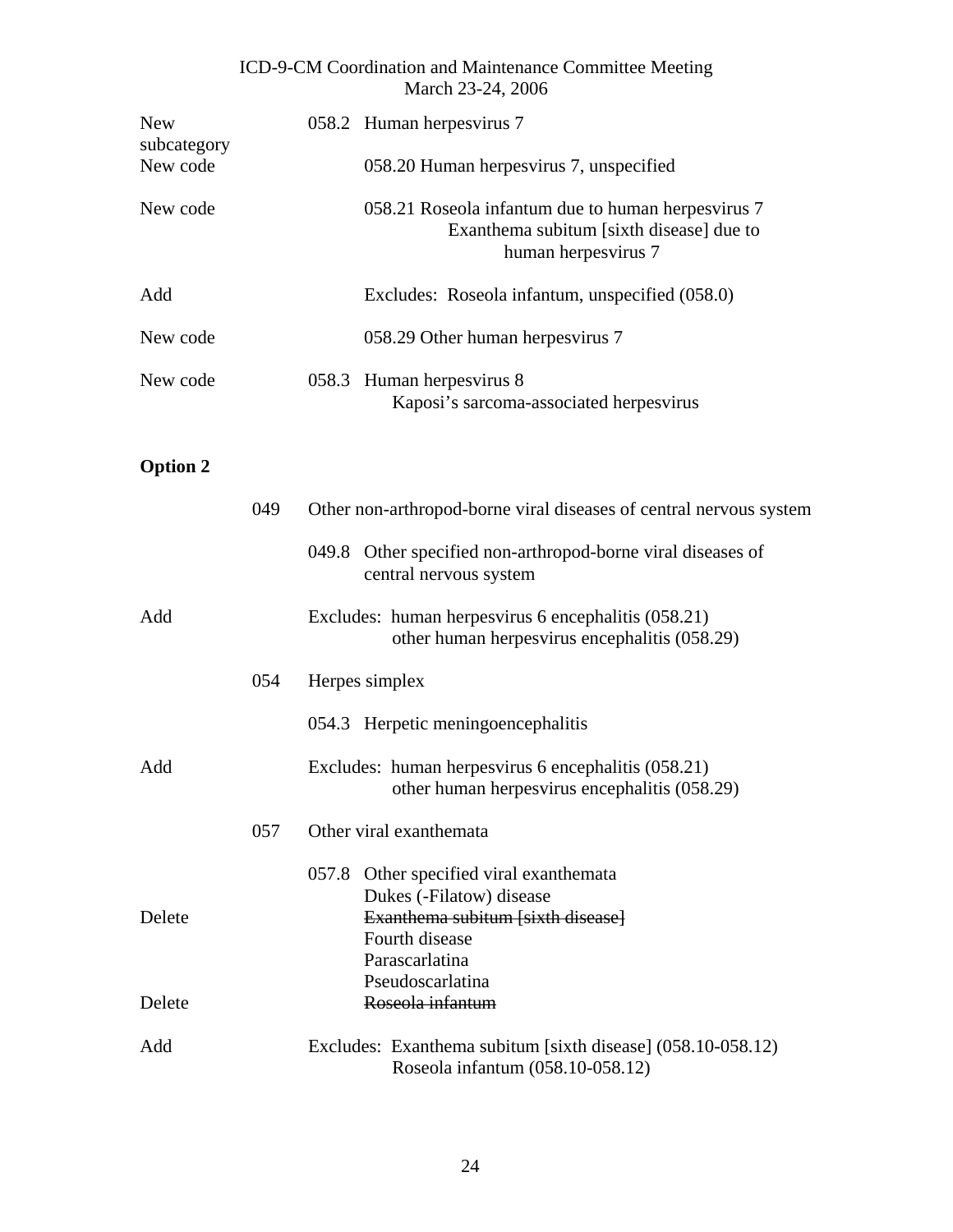| <b>New</b><br>section  |     |                          |                         | <b>OTHER HUMAN HERPESVIRUSES (058)</b>                                                                                                                                       |  |  |  |  |
|------------------------|-----|--------------------------|-------------------------|------------------------------------------------------------------------------------------------------------------------------------------------------------------------------|--|--|--|--|
| <b>New</b><br>category | 058 |                          | Other human herpesvirus |                                                                                                                                                                              |  |  |  |  |
|                        |     |                          |                         | Excludes: cytomegalovirus (078.5)                                                                                                                                            |  |  |  |  |
|                        |     | Epstein-Barr virus (075) |                         |                                                                                                                                                                              |  |  |  |  |
|                        |     |                          |                         | herpes NOS (054.0-054.9)                                                                                                                                                     |  |  |  |  |
|                        |     |                          |                         | herpes simplex $(054.0-054.9)$                                                                                                                                               |  |  |  |  |
|                        |     |                          |                         | herpes zoster $(053.0 - 053.9)$                                                                                                                                              |  |  |  |  |
|                        |     |                          |                         | human herpesvirus NOS (054.0-054.9)                                                                                                                                          |  |  |  |  |
|                        |     |                          |                         | human herpesvirus $1(054.0-054.9)$                                                                                                                                           |  |  |  |  |
|                        |     |                          |                         | human herpesvirus $2(054.0-054.9)$                                                                                                                                           |  |  |  |  |
|                        |     |                          |                         | human herpesvirus $3(052.0-053.9)$<br>human herpesvirus 4 (075)                                                                                                              |  |  |  |  |
|                        |     |                          |                         | human herpesvirus $5(078.5)$                                                                                                                                                 |  |  |  |  |
|                        |     |                          | varicella (052.0-052.9) |                                                                                                                                                                              |  |  |  |  |
|                        |     |                          |                         | varicella-zoster virus (052.0-053.9)                                                                                                                                         |  |  |  |  |
| New subcategory        |     |                          | 058.1 Roseola infantum  |                                                                                                                                                                              |  |  |  |  |
| New code               |     |                          | 058.10                  | Roseola infantum, unspecified<br>Exanthema subitum [sixth disease],<br>unspecified                                                                                           |  |  |  |  |
| New code               |     |                          | 058.11                  | Roseola infantum due to human herpesvirus 6<br>Exanthema subitum [sixth disease] due to<br>human herpesvirus 6                                                               |  |  |  |  |
| New code               |     |                          | 058.12                  | Roseola infantum due to human herpesvirus 7<br>Exanthema subitum [sixth disease] due to<br>human herpesvirus 7                                                               |  |  |  |  |
| New subcategory        |     |                          |                         | 058.2 Other human herpesvirus encephalitis                                                                                                                                   |  |  |  |  |
|                        |     |                          |                         | Excludes: herpes encephalitis NOS (054.3)<br>herpes simplex encephalitis (054.3)<br>human herpesvirus encephalitis NOS (054.3)<br>simian B herpes virus encephalitis (054.3) |  |  |  |  |
| New code               |     |                          | 058.21                  | Human herpesvirus 6 encephalitis                                                                                                                                             |  |  |  |  |
| New code               |     |                          | 058.29                  | Other human herpesvirus encephalitis<br>Human herpesvirus 7 encephalitis                                                                                                     |  |  |  |  |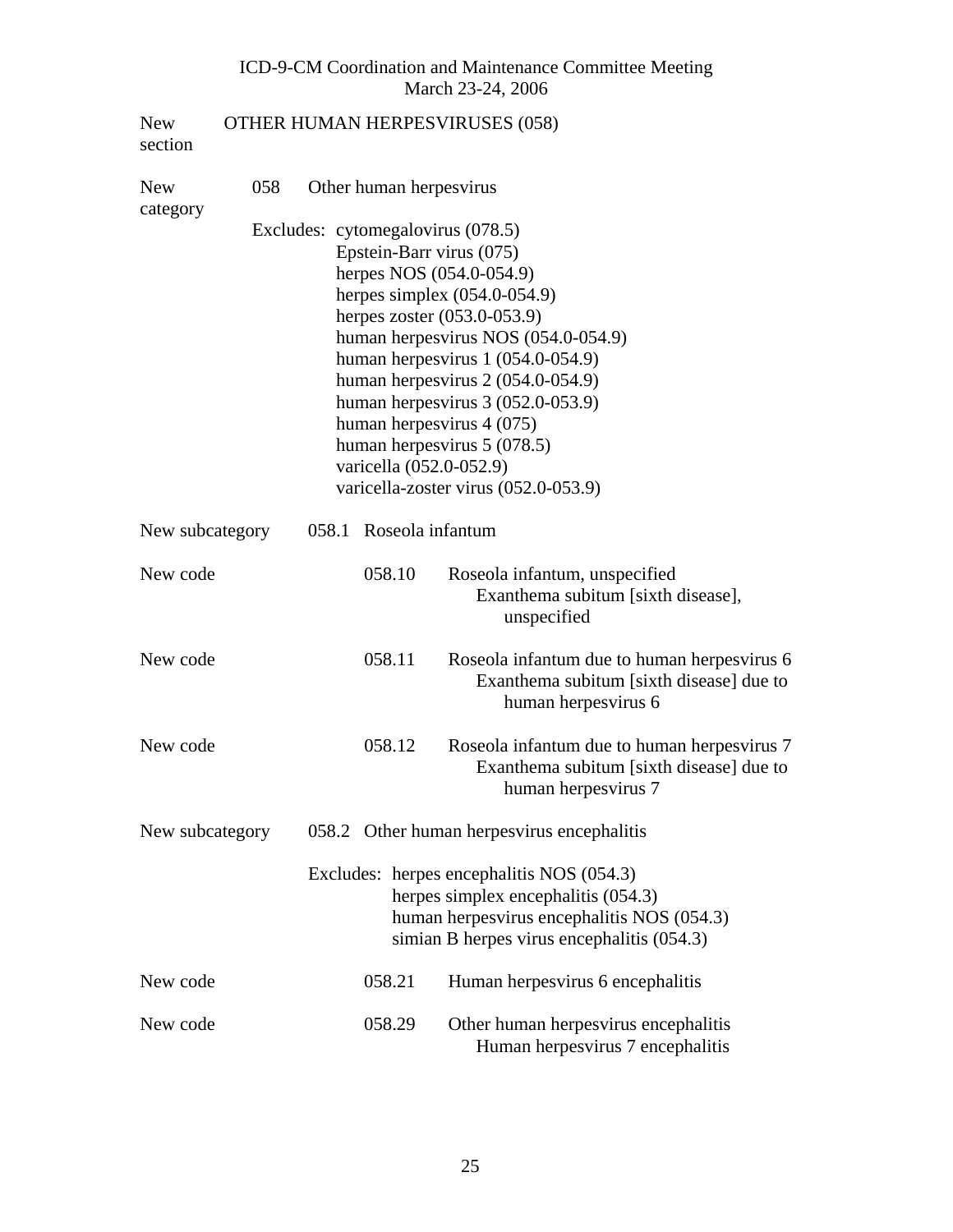| New subcategory |        | 058.8 Other human herpesvirus infections                                                                                   |
|-----------------|--------|----------------------------------------------------------------------------------------------------------------------------|
| New code        | 058.81 | Human herpesvirus 6 infection                                                                                              |
| New code        | 058.82 | Human herpesvirus 7 infection                                                                                              |
| New code        | 058.89 | Other human herpesvirus infection<br>Human herpesvirus 8 infection<br>Kaposi's sarcoma-associated herpesvirus<br>infection |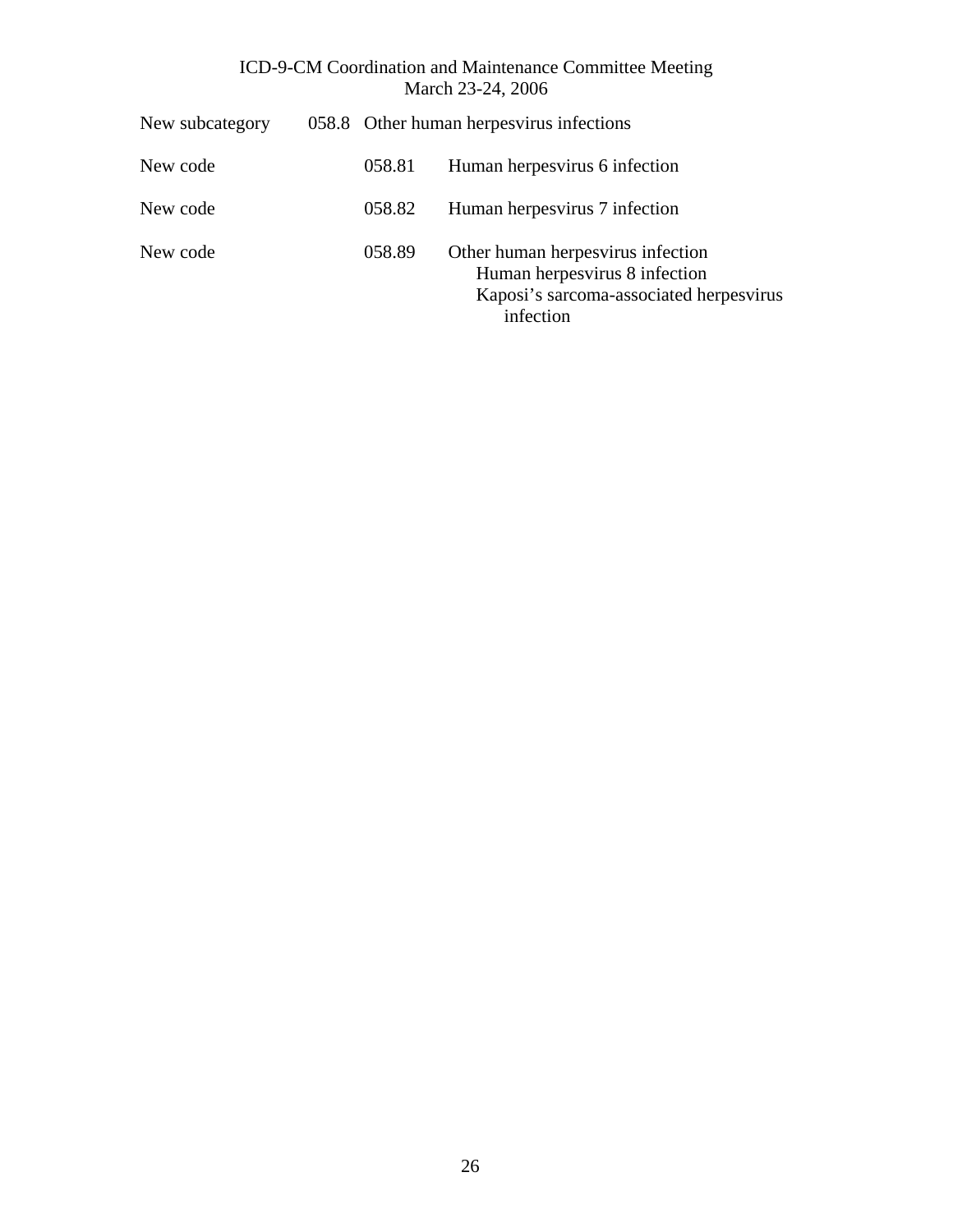# <span id="page-26-0"></span>**Topic: Corticoadrenal Insufficiency Including Hypoaldosteronism**

Corticoadrenal insufficiency is related to decreased function of the adrenal cortex, which produces cortisol and aldosterone. Decreased production of cortisol results in a glucocorticoid deficiency. This can cause a range of signs and symptoms, including malaise, loss of appetite, orthostatic hypotension, weight loss, anemia, pre-renal azotemia, hyperpigmentation, and hyponatremia. If aldosterone is also affected, hyperkalemia may also occur. In more acute cases, agitation, confusion, fever, and abdominal pain may be found, and if untreated, it may progress to coma and death. Diagnosis is confirmed by challenge with adrenocorticotropic hormone (ACTH), and testing for a lack of response in plasma cortisol level.

Levels of ACTH are also tested, to assess for ACTH dependence. ACTH-dependent glucocorticoid deficiency is caused by dysfunction of the hypothalamus or pituitary gland, or it can result from adrenal suppression from taking glucocorticoids. ACTHindependent glucocorticoid deficiency is caused by disordered adrenal function (primary adrenal insufficiency). Primary adrenal insufficiency may be caused by destruction of the adrenal cortex, due to tuberculosis or autoimmune disease, referred to as Addison's disease. There are other genetic and metabolic disorders which may cause primary adrenal insufficiency, including amyloidosis, congenital adrenal hypoplasia, and familial glucocorticoid insufficiency.

Mineralocorticoid deficiency results in hyponatremia, hyperkalemia, and mild metabolic acidosis. These can lead to profound weakness and cardiac arrhythmias. This may be caused by combined deficiency of cortisol and aldosterone, so testing will usually first exclude this with ACTH challenge test. Next, testing will check for aldosterone level, and if this is low, isolated hypoaldosteronism is diagnosed.

It would be beneficial to have distinct codes for glucocorticoid deficiency and mineralocorticoid deficiency. This proposal came from NCHS staff.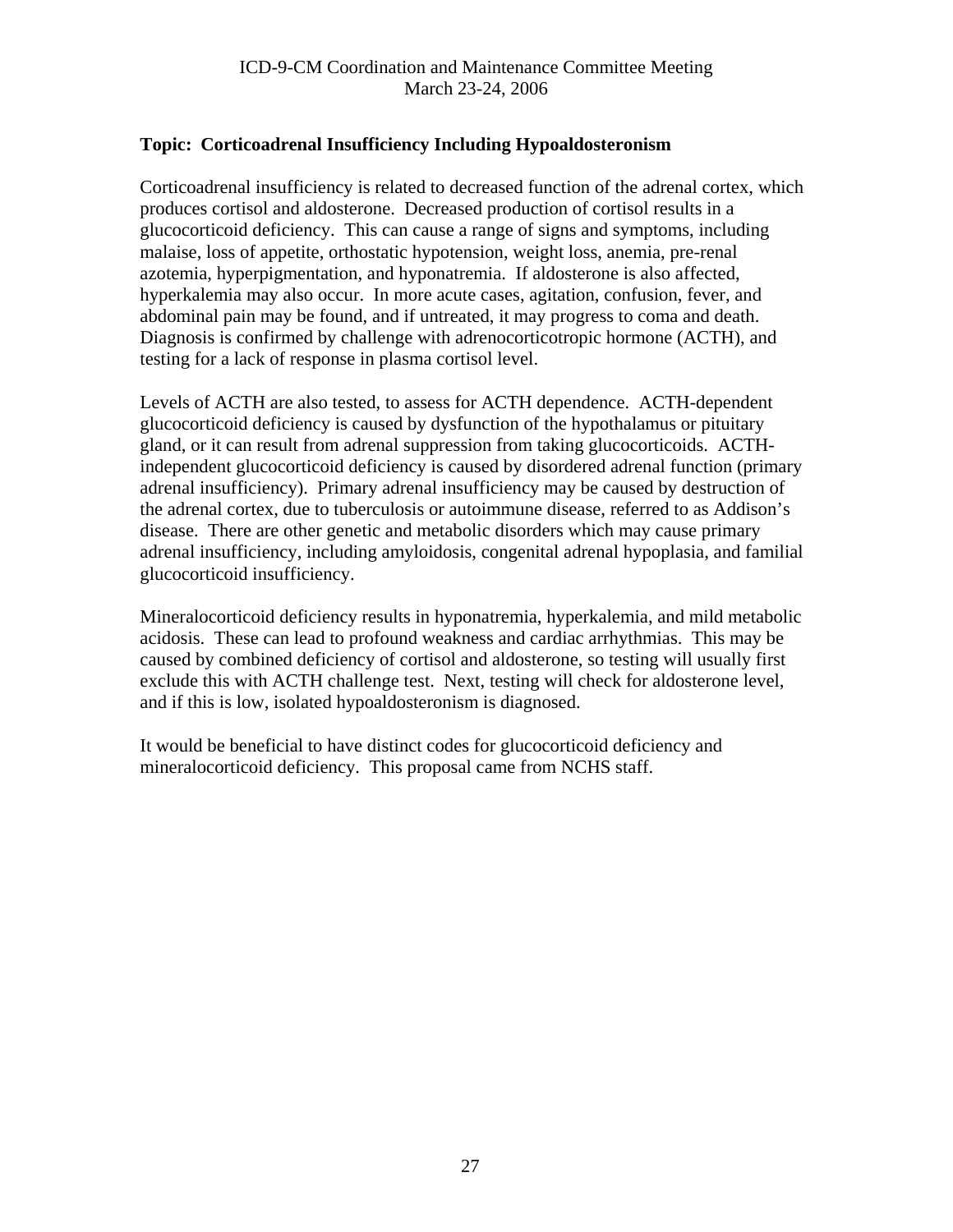|          | 255 | Disorders of adrenal glands |        |                                                                                                                                                                                                                                                                                                                                       |  |  |
|----------|-----|-----------------------------|--------|---------------------------------------------------------------------------------------------------------------------------------------------------------------------------------------------------------------------------------------------------------------------------------------------------------------------------------------|--|--|
| Delete   |     |                             |        | 255.4 Corticoadrenal insufficiency<br>Addisonian crisis<br>Addison's disease NOS<br>Adrenal atrophy (autoimmune)<br>Adrenal calcification<br>Adrenal crisis<br>Adrenal hemorrhage<br>Adrenal infarction<br><b>Adrenal insufficiency NOS</b>                                                                                           |  |  |
| New code |     |                             | 255.41 | Glucocorticoid deficiency<br>Addisonian crisis<br>Addison's disease NOS<br>Adrenal atrophy (autoimmune)<br>Adrenal calcification<br>Adrenal crisis<br>Adrenal hemorrhage<br><b>Adrenal infarction</b><br>Adrenal insufficiency NOS<br>Combined glucocorticoid and<br>mineralocorticoid deficiency<br>Corticoadrenal insufficiency NOS |  |  |
| New code |     |                             | 255.42 | Mineralocorticoid deficiency<br>Hypoaldosteronism                                                                                                                                                                                                                                                                                     |  |  |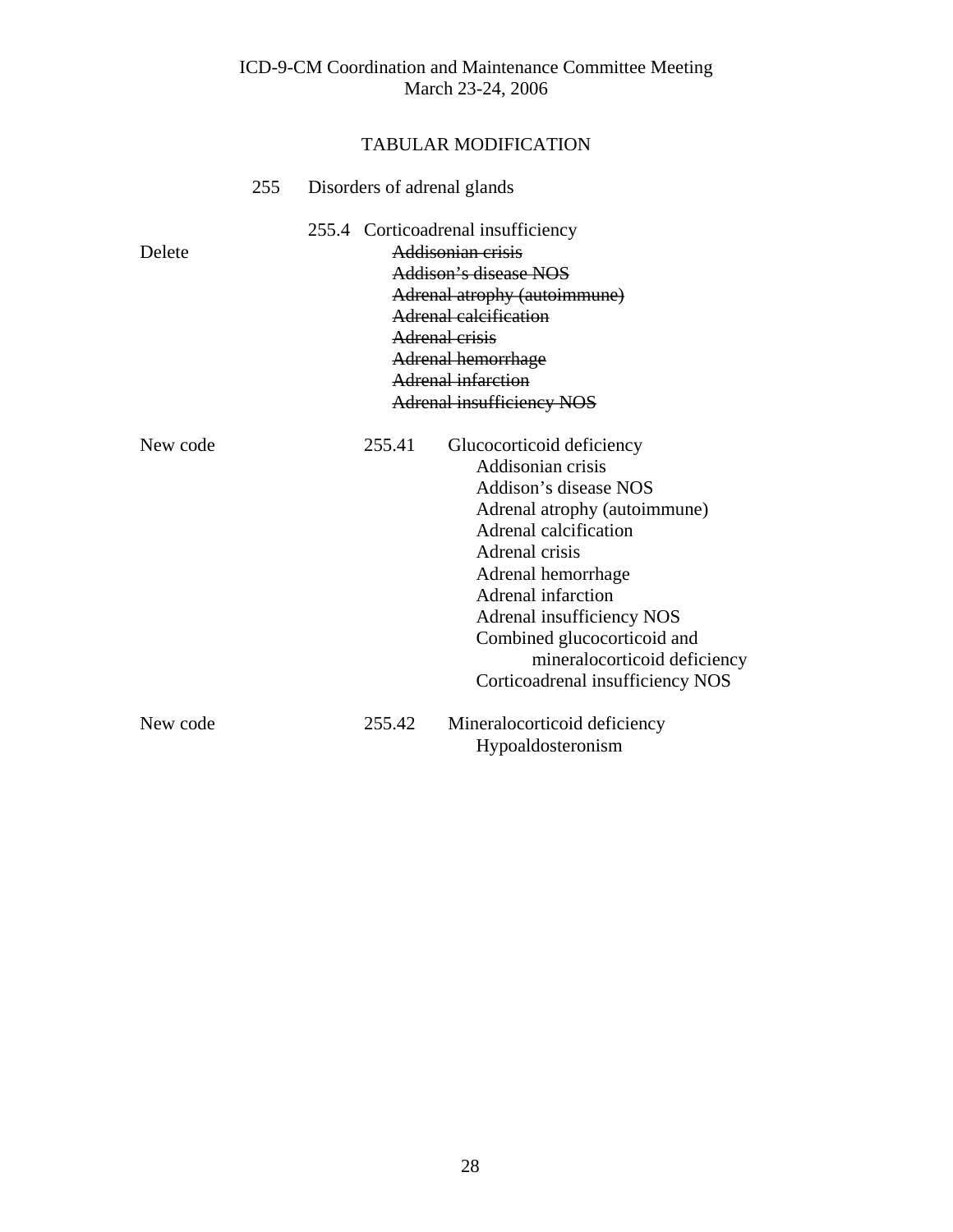#### <span id="page-28-0"></span>**Topic: Bandemia**

White blood cell counts may be elevated for a number of reasons, and in particular, neutrophil counts are often considered. However, in some cases the white blood cell count may be normal, but there are an excess of immature white blood cells, or band cells. This is referred to as bandemia. It is frequently present in cases of bacterial infection.

In cases where a diagnosis of infection has not been established, but a bandemia is present, it would be useful to have an ICD-9-CM code to specifically identify the bandemia. This request is from the American Academy of Pediatrics.

#### TABULAR MODIFICATION

| 288 Diseases of white blood cells |                                       |  |  |  |  |  |
|-----------------------------------|---------------------------------------|--|--|--|--|--|
|                                   | 288.6 Elevated white blood cell count |  |  |  |  |  |

New code 288.66 Bandemia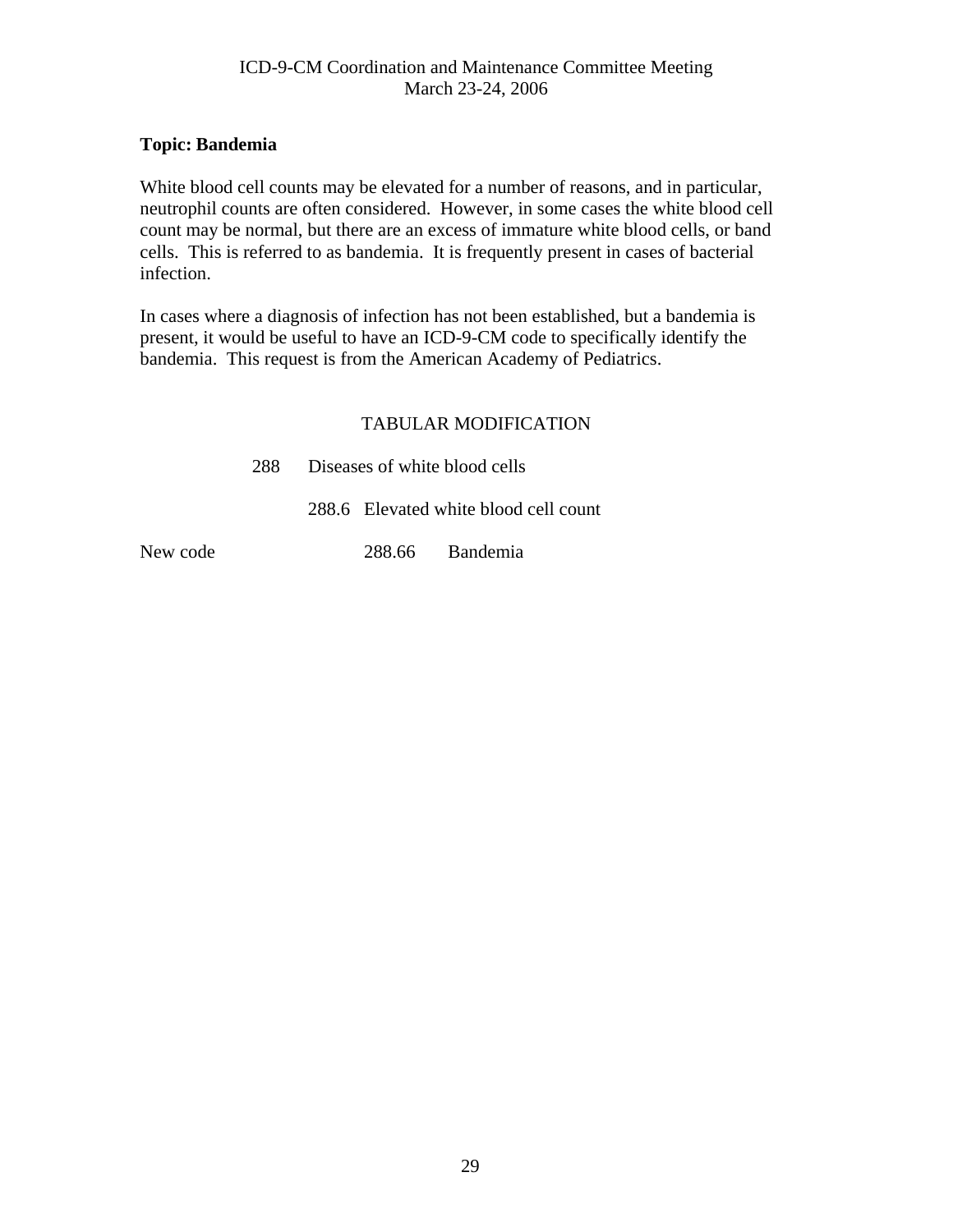#### <span id="page-29-0"></span>**Topic: Stevens-Johnson syndrome**

Stevens-Johnson syndrome is a form of erythema multiforme that affects the mucous membranes of the mouth and eyes. It has systemic effects, and can involve the nose and anus, as well as the rest of the gastrointestinal system, and also the heart, lungs, kidneys, and genitals. Hemorrhagic crusts may be noted on the lips. It is also called erythema multiforme major.

Erythema multiforme involves concentric target or bull's eye lesions, called erythema iris or herpes iris. Erythema multiforme may also be due to reaction to a drug, such as penicillin, or to an infection, such as recurrent herpes simplex.

The severity of Stevens-Johnson syndrome is much worse than erythema multiforme without mucous membrane involvement, and it can cause death. It would be useful to have a specific code for Stevens-Johnson syndrome. This proposal is from NCHS staff.

## TABULAR MODIFICATION

| Delete   | 695.1 | Herpes iris | Erythema multiforme<br>Erythema iris<br>Lyell's syndrome<br>Scalded skin syndrome<br>Stevens-Johnson syndrome<br>Toxic epidermal necrolysis |
|----------|-------|-------------|---------------------------------------------------------------------------------------------------------------------------------------------|
| New code |       | 695.10      | Erythema multiforme, unspecified<br>Erythema iris<br>Herpes iris                                                                            |
| New code |       | 695.11      | Stevens-Johnson syndrome                                                                                                                    |
| New code |       | 695.19      | Other erythema multiforme<br>Lyell's syndrome<br>Scalded skin syndrome<br>Toxic epidermal necrolysis                                        |

#### 695 Erythematous conditions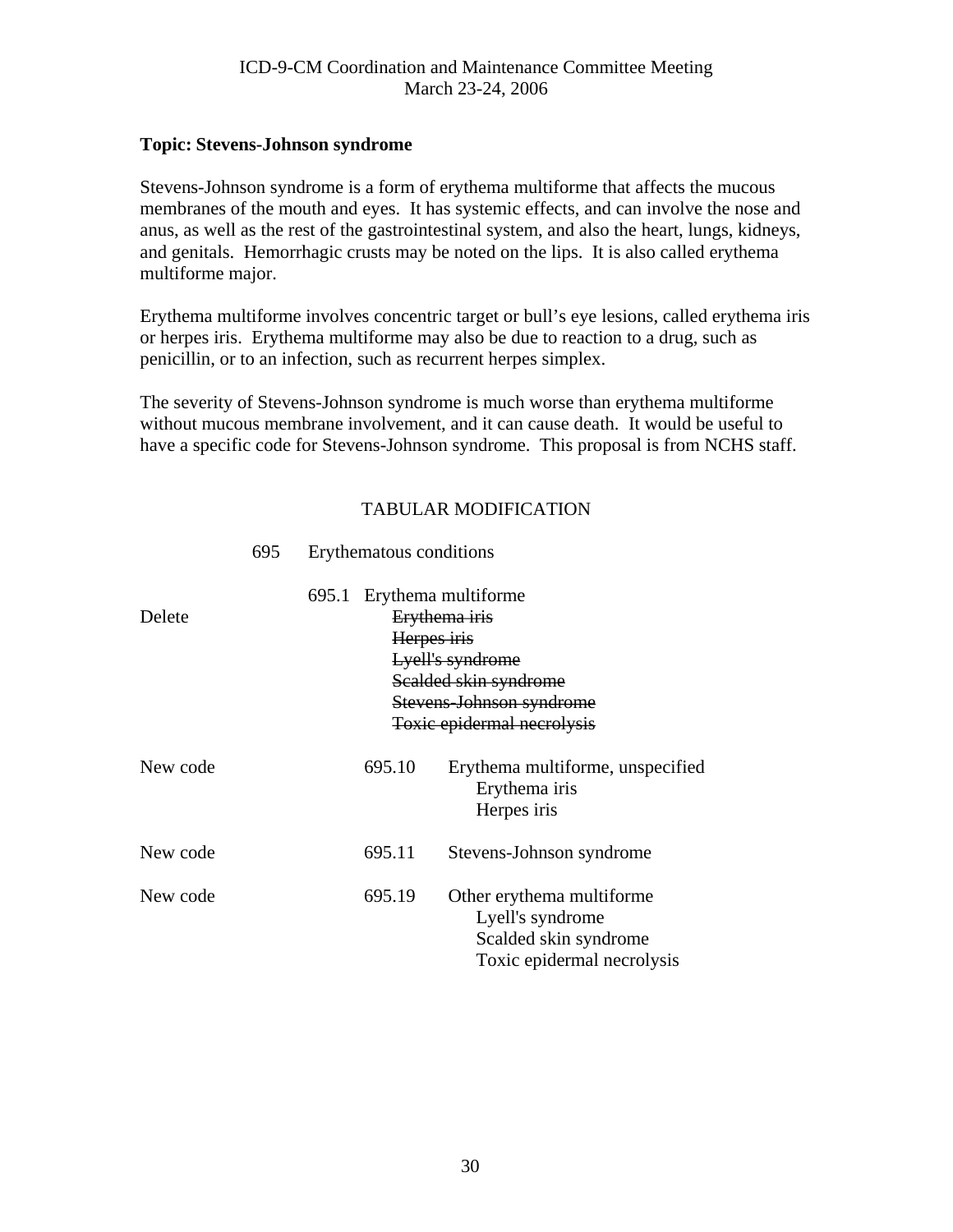#### <span id="page-30-0"></span>**Topic: Long term use of other drugs**

Tamoxifen (also known as Nolvadex®) is a drug in the family of antiestrogens. It is used to treat breast cancer. In addition it is used to prevent breast cancer in women who are at a high risk of developing it. It works by blocking the effects of the hormone estrogen in the breast. It has been used for about 20 years as an adjuvant or additional therapy following primary treatment of early stage breast cancer. It has been shown to reduce the chance of developing a recurrence of breast cancer.

If a patient is still undergoing treatment for breast cancer the code for the neoplasm of the breast would be assigned and sequenced before this new code. If the patient is taking the drug as a long term prophylactic, to prevent recurrence, then the appropriate history of cancer code would be assigned followed by this new code.

To be able to identify patients who are taking this drug it has been suggested to create a new code using the following modifications to the tabular.

Raloxifene (also known as Evista®) is a drug in the class of drugs known as selective estrogen receptor modulators (SERMs). It is used in the prevention of osteoporosis in postmenopausal women but is also used as a cancer prevention drug. Long term use of this class of drugs will be indexed to code V07.39, Other prophylactic chemotherapy.

## TABULAR MODIFICATION

V07 Need for isolation and other prophylactic measures

V07.3 Other prophylactic chemotherapy

New code V07.32Prophylactic administration of antiestrogen agents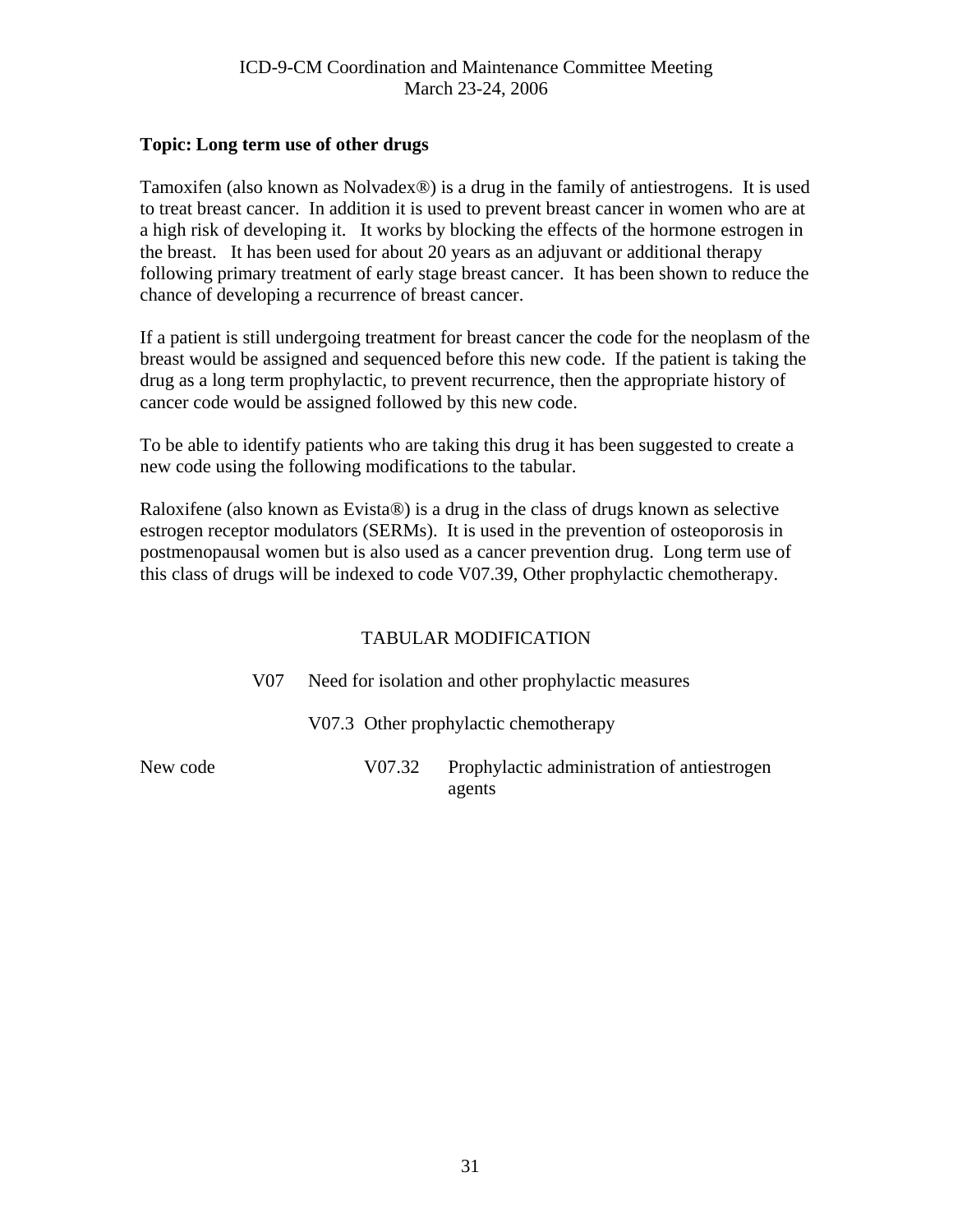#### <span id="page-31-0"></span>**Topic: Restless legs syndrome**

Restless legs syndrome (RLS) is a sensory-motor disorder characterized by unpleasant sensations in the legs and an uncontrollable urge to move, when at rest, in an effort to relieve these feelings. RLS sensations are often described by people as burning, creeping, tugging, pain associated with the desire to move the legs. It does affect the ability to sleep as it occurs most often at night. Currently no etiology has been found to cause RLS though a number of medical conditions have been associated with it including: neuropathies, radiculopathies, end-stage renal disease, Parkinson's disease, rheumatoid arthritis and diabetes. There have been recent findings showing a relationship between anemia, low serum ferritin levels and RLS, however, this correlation is still being studied.

Treatment options range from non-pharmacological (hot baths, muscle stretching, massage, moderate exercise) to pharmacologic folate, vitamin C, and B12. These treatments may improve some results but are not consistent. Dopamine agonist therapy as well as Levo-dopa are used first line for the primary form of RLS.

Currently this condition is indexed to and listed as an inclusion term in ICD-9-CM code 333.99, Other extrapyramidal diseases and abnormal movement disorders. To be able to better distinguish these patients, from those with other conditions indexed to code 333.99, the Centers for Medicare and Medicaid Services (CMS) has requested that a new code be created for restless leg syndrome using the following tabular modifications:

|          | 333 | Other extrapyramidal disease and abnormal movement disorders |        |                                                                                        |
|----------|-----|--------------------------------------------------------------|--------|----------------------------------------------------------------------------------------|
|          |     |                                                              |        | 333.9 Other and unspecified extrapyramidal diseases and<br>abnormal movement disorders |
| New code |     |                                                              | 333.94 | Restless legs syndrome                                                                 |
| Delete   |     |                                                              | 333.99 | <b>Other</b><br>Restless legs                                                          |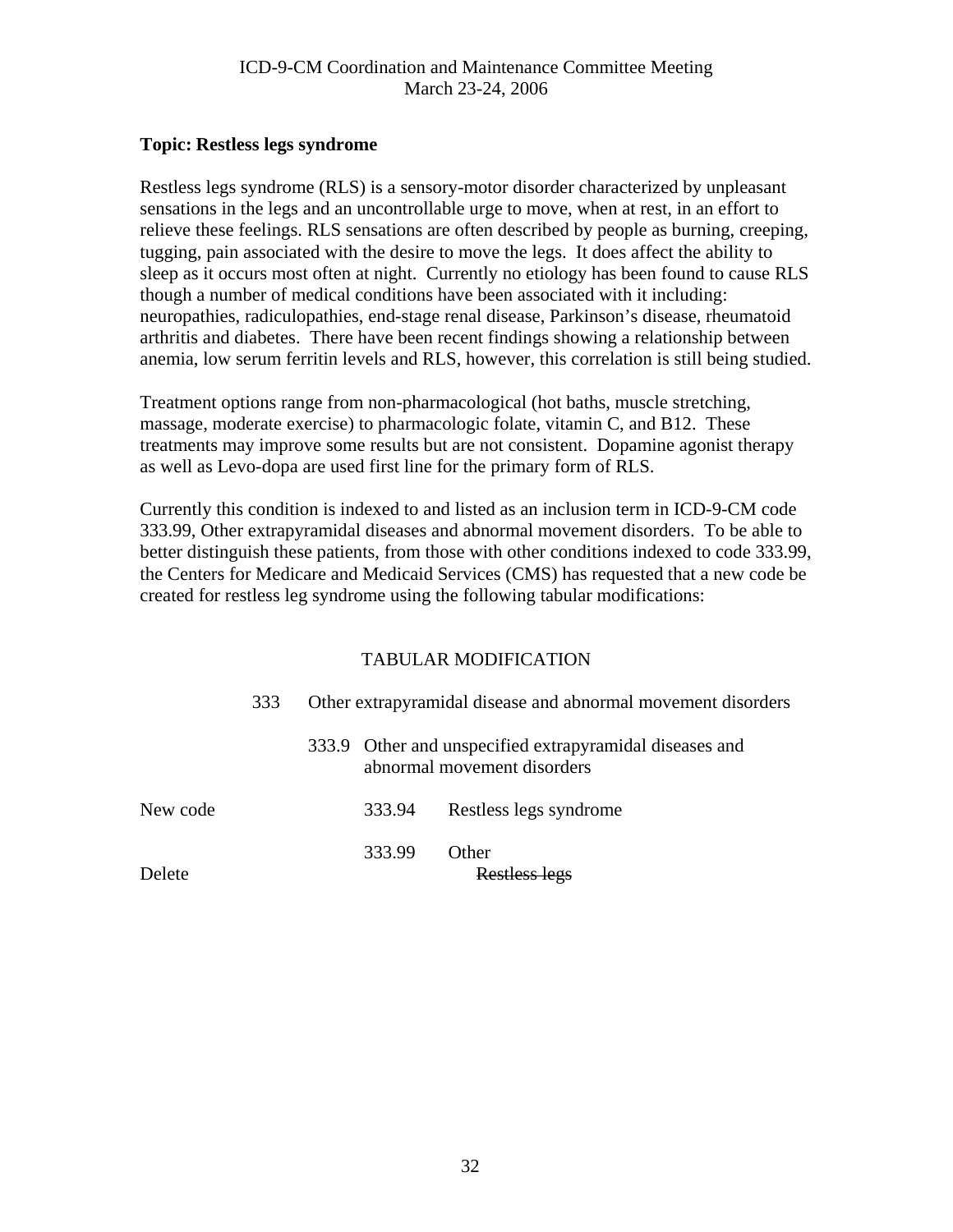## <span id="page-32-0"></span>**Topic: Secondary diabetes mellitus**

The American Association of Pediatrics (AAP) had requested a code to identify secondary diabetes mellitus specifically for cystic fibrosis (CF) patients who develop diabetes mellitus as a result of the CF. Diabetes mellitus can also result from other specific disease processes, such as Cushing's syndrome, pancreatitis, malignant neoplasm, and certain genetic disorders. According to the "Report of the Expert Committee on the Diagnosis and Classification of Diabetes Mellitus, 1997", secondary diabetes is considered neither type I or type II diabetes mellitus and are grouped as "other specific types".

Currently, the diabetes mellitus codes in category 250 provide fifth-digits for type I and type II diabetes, but there is no code or fifth-digit to indicate diabetes secondary to another condition. Previous advice given in AHA's Coding Clinic has been to code the underlying condition followed by 251.8, Other specified disorders of pancreatic internal secretion. Additionally, the advice stated that codes from category 250 are not to be used for secondary diabetes mellitus.

In ICD-10-CM secondary diabetes mellitus is classified to category E08, Diabetes mellitus due to underlying condition. This category is included in the range of categories for diabetes mellitus.

It was proposed at a previous C&M meeting to create two new fifth-digits at category 250, Diabetes mellitus, for secondary diabetes. This proposal was extremely unpopular with both attendees at the C&M meeting, and within CDC, so the proposal was not approved for implementation. However, the AAP, as well as others, would still like secondary diabetes mellitus to be included in the classification.

At this time a new proposal is being presented for a new category for secondary diabetes that parallels category 250. All of the manifestation codes that apply to category 250 would also apply to the new category for secondary diabetes mellitus. The distinction between category 250 and the new category would be that the new category would be coded secondary to the underlying condition that is responsible for the secondary diabetes. This sequencing rule would comply with the etiology/manifestation convention of the classification. A note would instruct coders to sequence the underlying condition before the secondary diabetes codes. Additionally, code V58.67, Long term current use of insulin, would be assigned for those patients requiring insulin.

This proposal does not include fifth-digits for the new codes, nor does it include the concept of controlled or uncontrolled. All corresponding index entries, such as the entry for steroid induced diabetes, would also be modified. Should this proposal be approved, the official coding guidelines would be updated to provide instruction on the coding of secondary diabetes mellitus.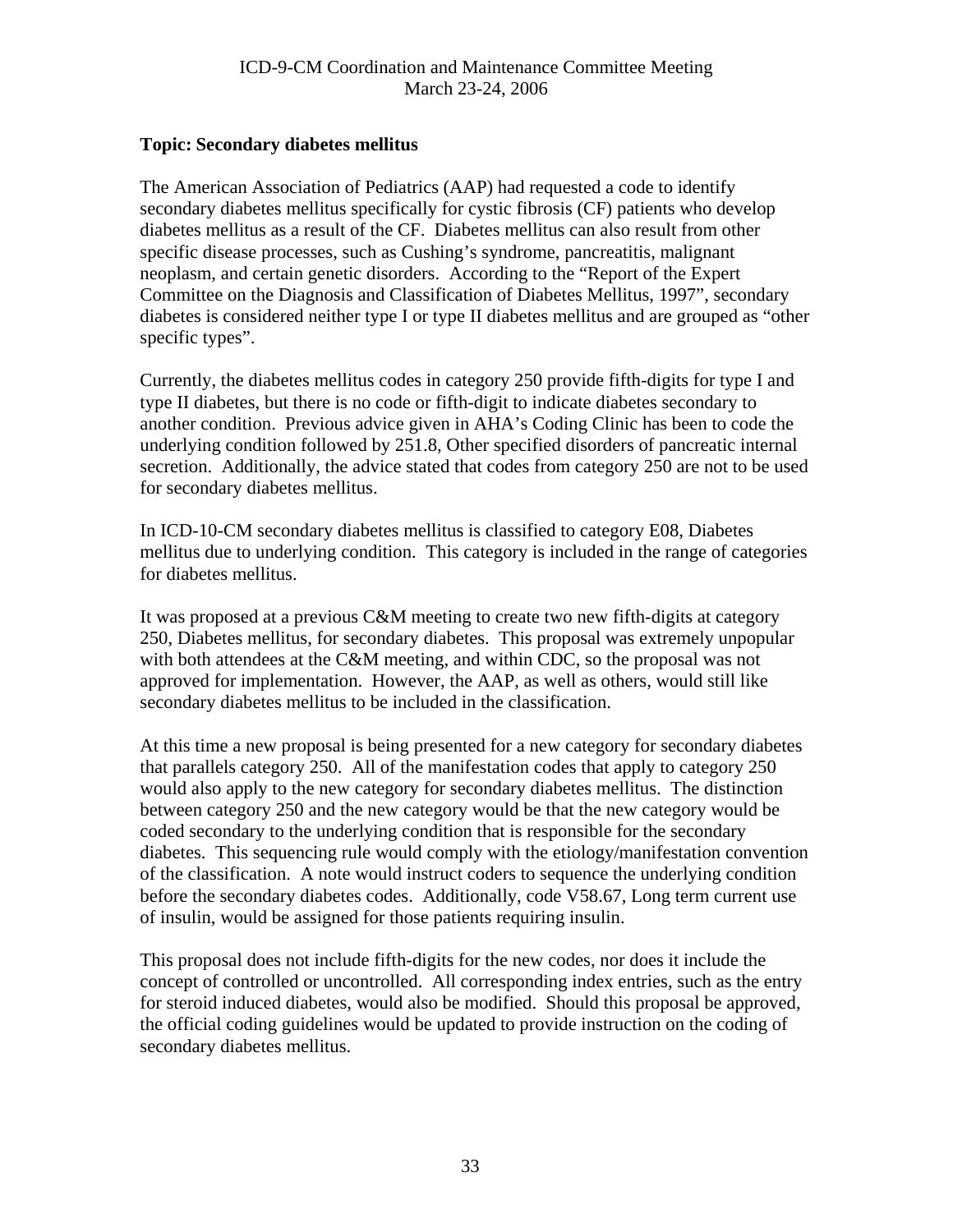The proposal as presented here is an abbreviated version. The full proposal will be available with this topic packet as it is posted on the NCHS website.

| <b>TABULAR MODIFICATIONS</b> |
|------------------------------|
|------------------------------|

|                        | 157 |       | Malignant neoplasm of pancreas                                                                                                                                                                                                                                                      |
|------------------------|-----|-------|-------------------------------------------------------------------------------------------------------------------------------------------------------------------------------------------------------------------------------------------------------------------------------------|
| Add                    |     |       | Use additional code to identify associated secondary diabetes<br>mellitus, if applicable (249.0-249.9)                                                                                                                                                                              |
| <b>New</b><br>Category | 249 |       | Diabetes mellitus due to underlying condition<br>Secondary diabetes mellitus                                                                                                                                                                                                        |
|                        |     |       | Code first underlying condition, such as:<br>Cushing's syndrome (255.0)<br>Cystic fibrosis (277.00-277.09)<br>Malignant neoplasm of pancreas (157.0-157.9)<br>Pancreatitis (577.0, 577.1)                                                                                           |
|                        |     |       | Use additional code to identify any associated insulin use (V58.67)                                                                                                                                                                                                                 |
| New code               |     |       | 249.0 Diabetes mellitus due to underlying condition without<br>mention of complication<br>Diabetes (mellitus) due to underlying condition without<br>mention of complication or manifestation<br>classifiable to 249.1-249.9<br>Diabetes (mellitus) due to underlying condition NOS |
| New code               |     | 249.1 | Diabetes mellitus due to underlying condition with<br>ketoacidosis<br>Diabetes mellitus due to underlying condition with<br>diabetic acidosis without mention of coma<br>Diabetes mellitus due to underlying condition with<br>diabetic ketosis without mention of coma             |
| New code               |     |       | 249.2 Diabetes mellitus due to underlying condition with<br>hyperosmolarity<br>Diabetes mellitus due to underlying condition with<br>hyperosmolar (nonketotic) coma                                                                                                                 |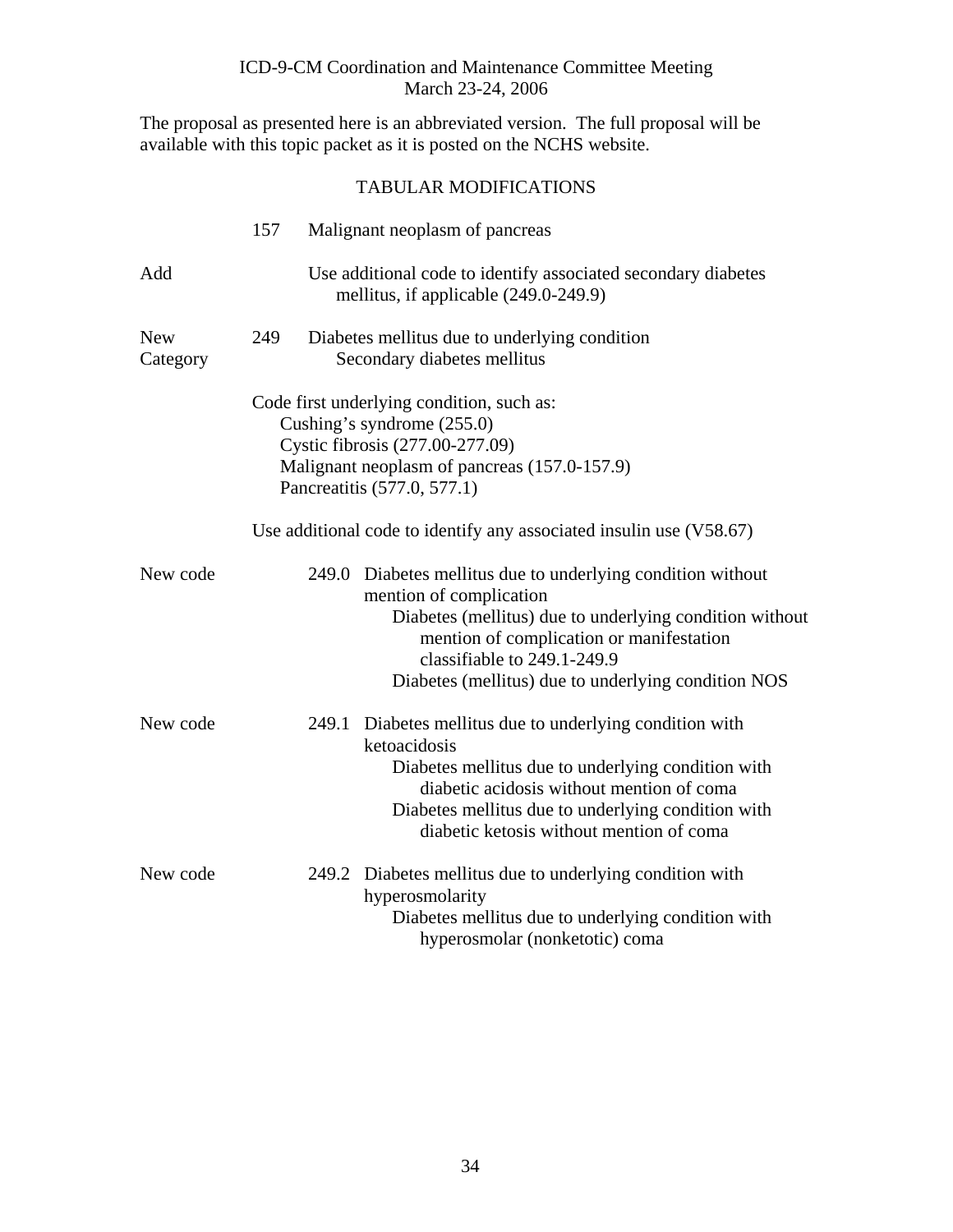| New code | 249.3 Diabetes mellitus due to underlying condition with other<br>coma<br>Diabetes mellitus due to underlying condition with<br>diabetic coma (with ketoacidosis)<br>Diabetes mellitus due to underlying condition with<br>diabetic hypoglycemic coma<br>Diabetes mellitus due to underlying condition with<br>insulin coma NOS   |  |  |  |  |  |
|----------|-----------------------------------------------------------------------------------------------------------------------------------------------------------------------------------------------------------------------------------------------------------------------------------------------------------------------------------|--|--|--|--|--|
|          | Excludes: diabetes mellitus due to underlying condition with<br>hyperosmolar coma (249.2)                                                                                                                                                                                                                                         |  |  |  |  |  |
|          | 249.4 Diabetes mellitus due to underlying condition with renal<br>manifestations                                                                                                                                                                                                                                                  |  |  |  |  |  |
|          | Use additional code to identify manifestation, as:<br>chronic kidney disease (585.1-585.9)<br>diabetic nephropathy NOS (583.81)<br>diabetic nephrosis (581.81)<br>intercapillary glomerulosclerosis (581.81)<br>Kimmelstiel-Wilson syndrome (581.81)                                                                              |  |  |  |  |  |
| New code | Diabetes mellitus due to underlying condition with<br>249.5<br>ophthalmic manifestations                                                                                                                                                                                                                                          |  |  |  |  |  |
|          | Use additional code to identify manifestation, as:<br>diabetic blindness (369.00-369.9)<br>diabetic cataract (366.41)<br>diabetic glaucoma (365.44)<br>diabetic macular edema (362.07)<br>diabetic retinal edema (362.07)<br>diabetic retinopathy (362.01-362.07)                                                                 |  |  |  |  |  |
| New code | 249.6 Diabetes mellitus due to underlying condition with<br>neurological manifestations                                                                                                                                                                                                                                           |  |  |  |  |  |
|          | Use additional code to identify manifestation, as:<br>diabetic amyotrophy (358.1)<br>diabetic gastroparalysis (536.3)<br>diabetic gastroparesis (536.3)<br>diabetic mononeuropathy (354.0-355.9)<br>diabetic neurogenic arthopathy (713.5)<br>diabetic peripheral autonomic neuropathy (337.1)<br>diabetic polyneuropathy (357.2) |  |  |  |  |  |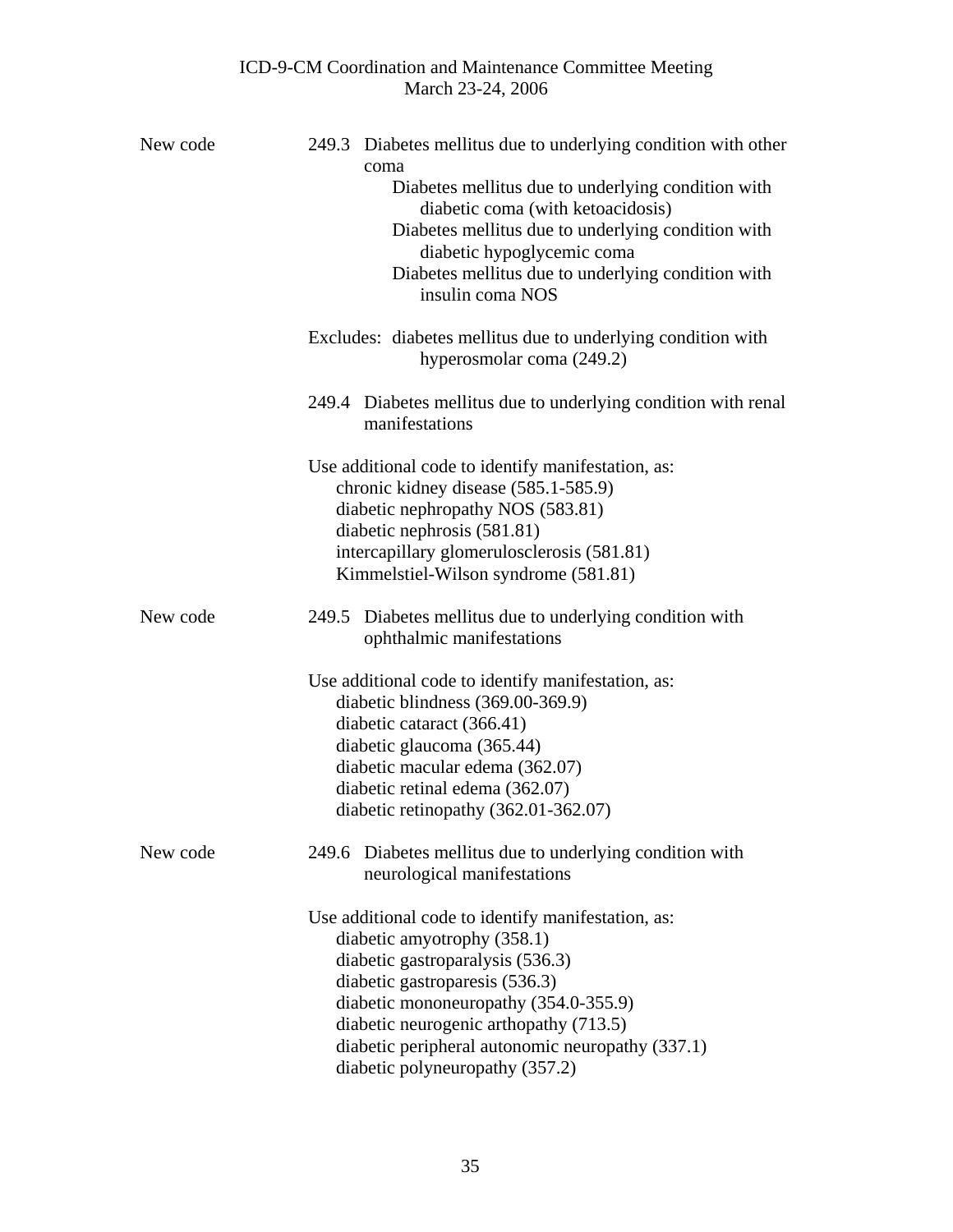| New code |     |       | 249.7 Diabetes mellitus due to underlying condition with<br>peripheral circulatory disorders                                              |
|----------|-----|-------|-------------------------------------------------------------------------------------------------------------------------------------------|
|          |     |       | Use additional code to identify manifestation, as:<br>diabetic gangrene (785.4)<br>diabetic peripheral angiopathy (443.81)                |
| New code |     |       | 249.8 Diabetes mellitus due to underlying condition with other<br>specified manifestations<br>Diabetic hypoglycemia<br>Hypoglycemic shock |
|          |     |       | Use additional code to identify manifestation, as:<br>any associated ulceration (707.10-707.9)<br>diabetic bone changes (731.8)           |
|          |     |       | Use additional E code to identify drug, if due to therapeutic drug<br>use (sequencing issue with this situation)                          |
| New code |     |       | 249.9 Diabetes mellitus due to underlying condition with<br>unspecified complication                                                      |
|          | 250 |       | Diabetes mellitus                                                                                                                         |
| Add      |     |       | Excludes: diabetes mellitus due to underlying condition (249.0-249.9)<br>secondary diabetes mellitus (249.0-249.9)                        |
|          |     |       | 250.8 Diabetes with other specified manifestations                                                                                        |
| Delete   |     |       | Use additional E code to identify cause, if drug-induced                                                                                  |
|          | 251 |       | Other disorders of pancreatic internal secretion                                                                                          |
|          |     |       | 251.0 Hypoglycemic coma                                                                                                                   |
| Revise   |     |       | Excludes: hypoglycemic coma in diabetes mellitus $(249.3, 250.3)$                                                                         |
|          |     | 251.1 | Other specified hypoglycemia                                                                                                              |
| Revise   |     |       | Excludes: hypoglycemia:<br>in diabetes mellitus $(249.8, 250.8)$                                                                          |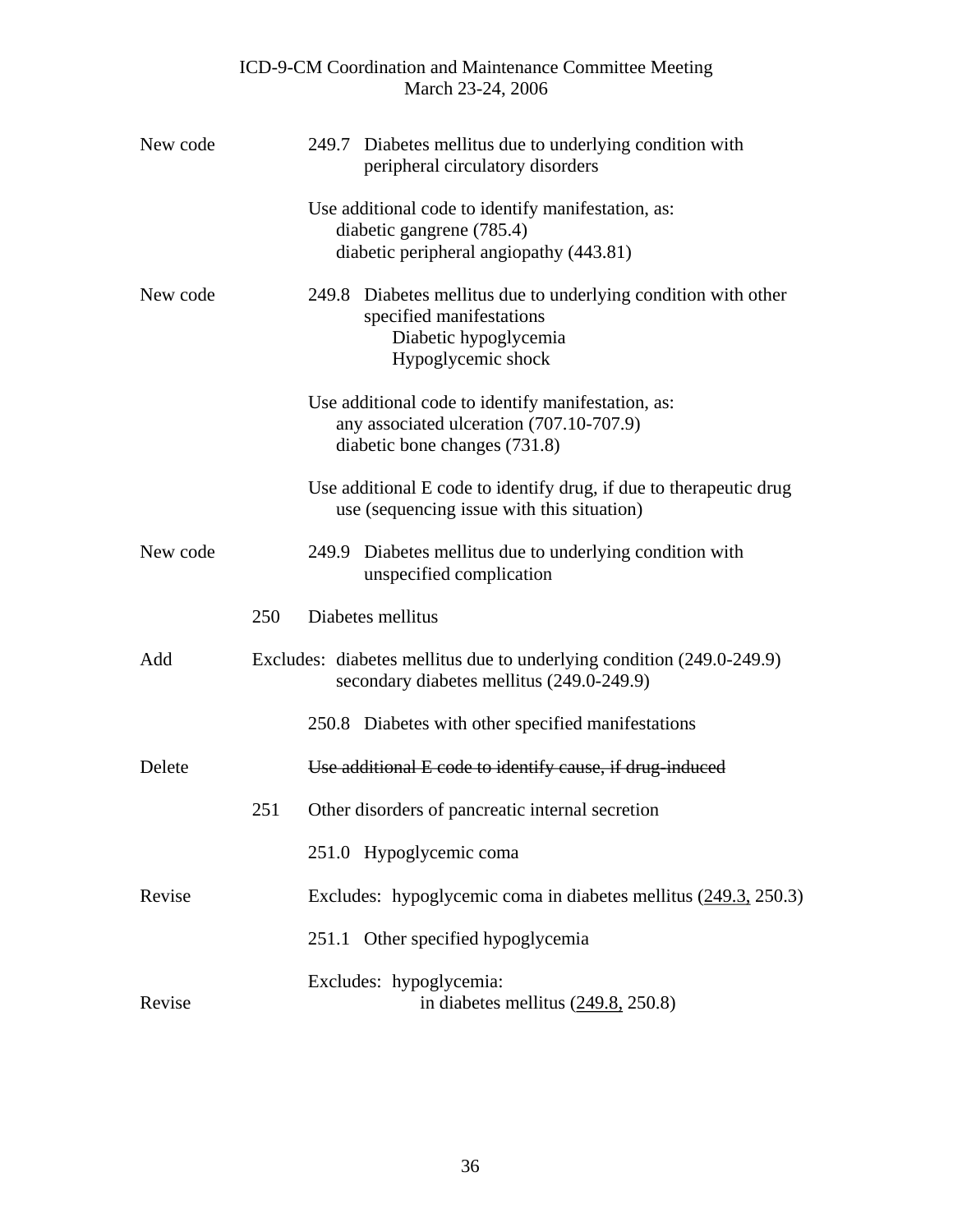## <span id="page-36-0"></span>**Topic: Botulism not associated with food poisoning**

Botulism, neuromuscular poisoning from Clostridium botulinum toxin, occurs in three forms, food borne, wound, and infant botulism. C. botulinum is an anaerobic, grampositive bacillus with seven types of distinct neurotoxins, four of which affect humans.

In food borne botulism, toxin produced in contaminated food is eaten. Type A and B toxins are highly poisonous proteins resistant to digestion by GI enzymes. Approximately 50% of food borne outbreaks in the U.S. are caused by type A toxin, followed by types B and E. Type A toxin occurs predominantly west of the Mississippi river, type B in the eastern states, and type E in Alaska and the Great Lakes area.

C. botulinum spores are highly heat-resistant and may survive boiling for several hours. Toxins are readily destroyed by heat and cooking at or above 176 degrees F for 30 minutes. Home canned foods are the most common source, but commercially prepared foods account for 10% of outbreaks.

Onset of food borne botulism is within 18 to 36 hours after ingestion. Nausea, vomiting, abdominal cramps, and diarrhea frequently precede neurologic symptoms. Neurologic symptoms are characteristically bilateral and symmetric, beginning with the cranial nerves and followed by descending weakness and paralysis.

Wound botulism results from traumatic injury or a deep puncture wound. It is often caused by abscesses due to self injection of illegal drugs. It is manifested by neurologic symptoms, but without GI symptoms. Classically, symptoms begin within 2 weeks of the initial trauma or wound, but onset is much less predictable in injection drug use.

Infant botulism occurs most often in infants <6 months old. It results from the ingestion of C. botulinum spores that colonize in the large intestine with toxin production in vivo. Constipation is present initially in 90% of patients prior to the neuromuscular paralysis. Severity ranges from mild lethargy and slowed feeding to severe hypotonia and respiratory insufficiency. Most cases are idiopathic, though C. botulinum spores are common in the environment. Parents are advised not to feed honey to a child which may contain spores.

After absorption the toxins interfere with release of acetylcholine at peripheral nerve endings. The greatest threat to life from botulism is respiratory impairment and its complications. Patients should be hospitalized and closely monitored. Improvements in intensive care medicine have reduced the mortality rate to <10%.

Currently the only ICD-9-CM code for botulism is 005.1, Botulism food poisoning. It is being proposed that a new code 040.83, Clostridium botulinum, be created to be used for wound botulism and infant botulism.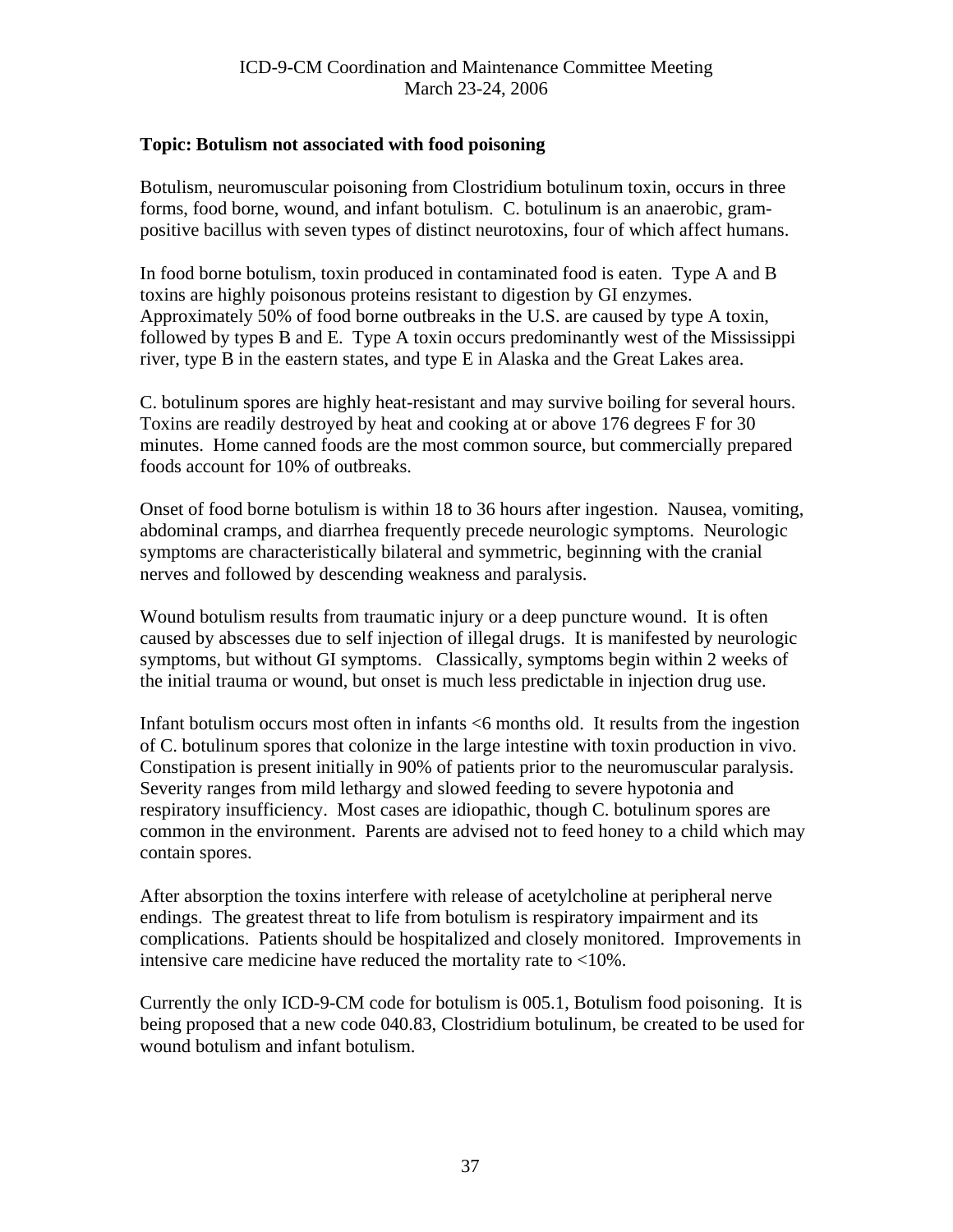|               | 005       | Other food poisoning (bacterial)                                                                                                                                |
|---------------|-----------|-----------------------------------------------------------------------------------------------------------------------------------------------------------------|
| Revise<br>Add |           | 005.1 Botulism <u>food poisoning</u><br><b>Botulism NOS</b>                                                                                                     |
| Add           |           | Excludes: infant botulism (040.83)<br>wound botulism (040.83)                                                                                                   |
|               | 040       | Other bacterial diseases                                                                                                                                        |
|               |           | 040.8 Other specified bacterial diseases                                                                                                                        |
| New code      |           | 040.83<br>Other specified botulism<br>Infant botulism<br>Non-food borne intoxication due to toxins of<br>Clostridium botulinum [C. botulinum]<br>Wound botulism |
|               |           | Excludes: food poisoning due to toxins of Clostridium<br>botulinum $(005.1)$                                                                                    |
|               | 771       | Infections specific to the perinatal period                                                                                                                     |
| Add           | Excludes: | infant botulism (040.83)                                                                                                                                        |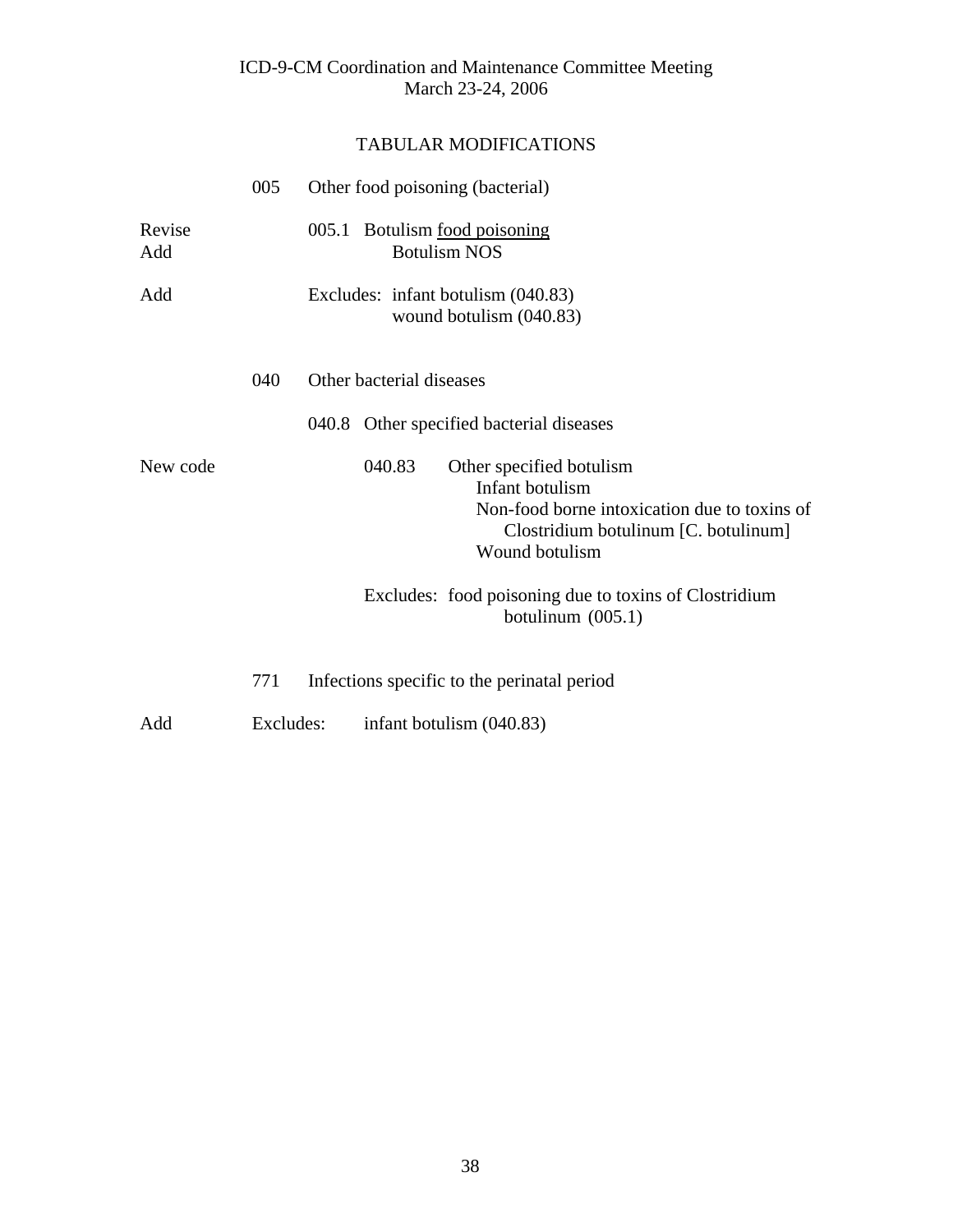# <span id="page-38-0"></span>**Topic: Vulvar intraepithelial neoplasia I and II [VIN I and II]**

Unique codes for vulvar intraepithelial neoplasia I and II [VIN I] and [VIN II] have been requested from the American College of Obstetricians and Gynecologists (ACOG) in keeping with the unique code that exist for cervical intraepithelial neoplasia I and II [CIN I] and [CIN II]. VIN I and VIN II are currently indexed to code 624.8, Other specified noninflammatory disorders of vulva and perineum. ACOG has requested that the new codes be created under subcategory 624.0, Dystrophy of vulva, as dystrophy and dysplasia are approximately synonymous.

|            | 624 |        | Noninflammatory disorders of vulva and perineum                                                                                             |
|------------|-----|--------|---------------------------------------------------------------------------------------------------------------------------------------------|
| Delete     |     |        | 624.0 Dystrophy of vulva<br><b>Kraurosis of vulva</b><br>Leukoplakia of vulva                                                               |
| Add<br>Add |     |        | Excludes: carcinoma in situ of vulva (233.3)<br>severe dysplasia of vulva (233.3)<br>vulvar intraepithelial neoplasia III [VIN III] (233.3) |
| New code   |     | 624.01 | Vulvar intraepithelial neoplasia I [VIN I]<br>Mild dysplasia of vulva                                                                       |
| New code   |     | 624.02 | Vulvar intraepithelial neoplasia II [VIN II]<br>Moderate dysplasia of vulva                                                                 |
| New code   |     | 624.09 | Other dystrophy of vulva<br>Kraurosis of vulva<br>Leukoplakia of vulva                                                                      |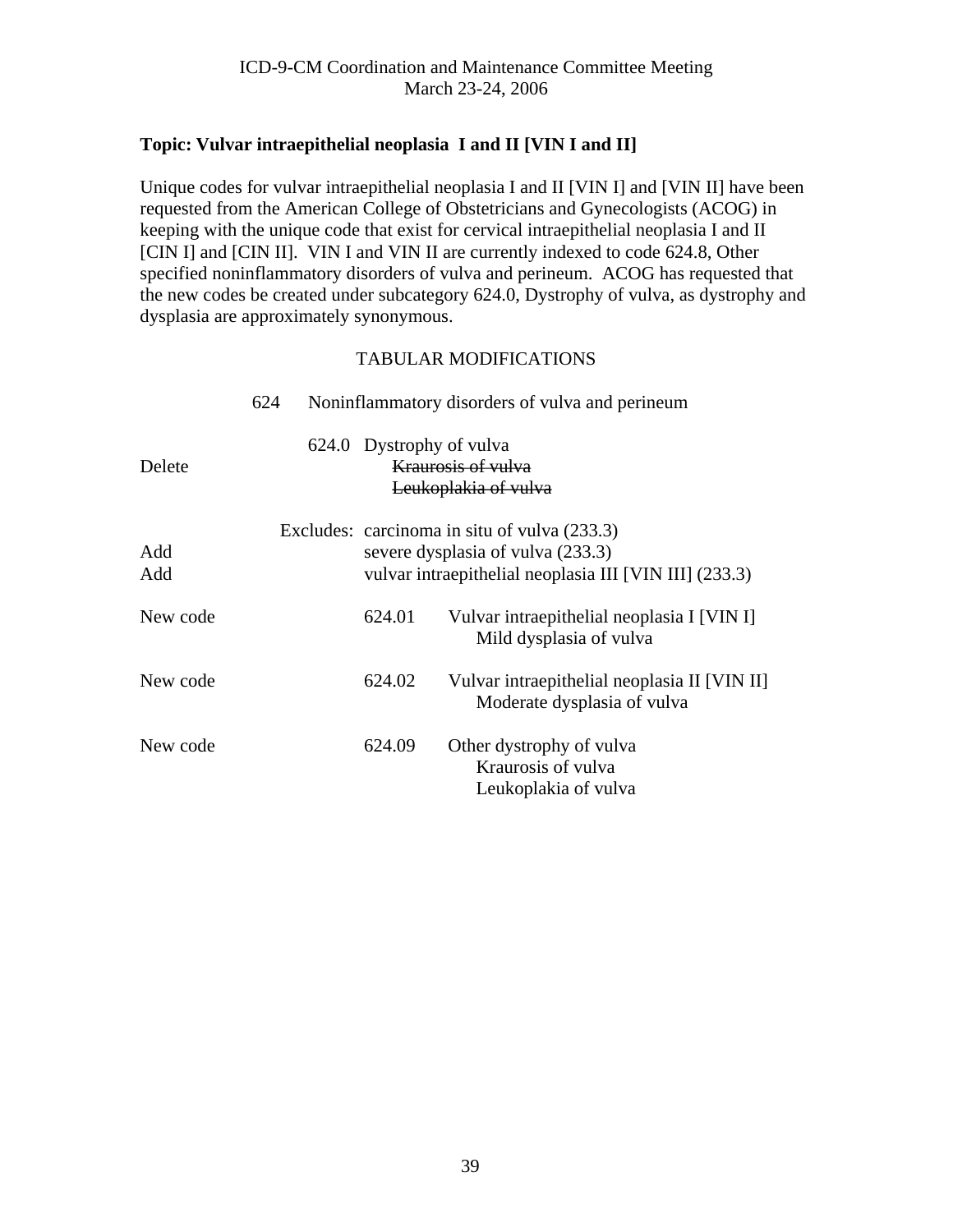# <span id="page-39-0"></span>**Topic: Multiple endocrine neoplasia [MEN type I, type IIA, type IIB]**

Multiple endocrine neoplasia [MEN] syndromes are a group of genetically distinct familial diseases involving adenomatous hyperplasia and malignant tumor formation in several endocrine glands. MEN is also referred to as multiple endocrine adenomatosis, and familial endocrine adenomatosis. Three distinct syndromes, MEN I, MEN IIA, and MEN IIB, have been identified, though there is some overlap between them. Conditions associated with MEN syndromes can appear in infants, or in patients as old as 70. Because these syndromes are almost always inherited, any person with a family member who has MEN needs to be tested as well for both the genetic defect and any of the possible conditions associated with the syndrome.

Multiple endocrine neoplasia, type I [MEN I], also referred to as Wermer's syndrome, is characterized by tumors of the parathyroid glands, pancreatic islet cells, and pituitary gland. MEN I patients also commonly have kidney stones and peptic ulcer disease. Multiple endocrine neoplasia , type IIA [MEN IIA], also referred to as Sipple's syndrome, is characterized by medullary carcinoma of the thyroid, pheochromocytomas, which usually raises blood pressure, sometimes to severe levels, and hyperparathyroidism. Almost all patients with MEN type IIA have medullary thyroid cancer. MEN type IIB has similar features to type IIA, but with the additional distinct feature of mucosal neuromas. The medullary thyroid cancers associated with type IIB tend to develop at an early age, they have been found in infants as young as three months, and tends to grow faster and spread more rapidly than in type IIA disease. Type IIB disease has been found in patients with no known family history of MEN.

Currently, Wermer's syndrome [MEN type I] is indexed in ICD-9-CM to code 258.0, Polyglandular activity in multiple endocrine adenomatosis. Sipple's syndrome [MEN type IIA] is indexed to code 193, Malignant neoplasm of thyroid gland. Neither of these codes adequately classifies these complex syndromes. It is being proposed that unique codes be created for the three types of MEN, as well as codes for genetic susceptibility to MEN syndromes, and a family history of MEN syndromes.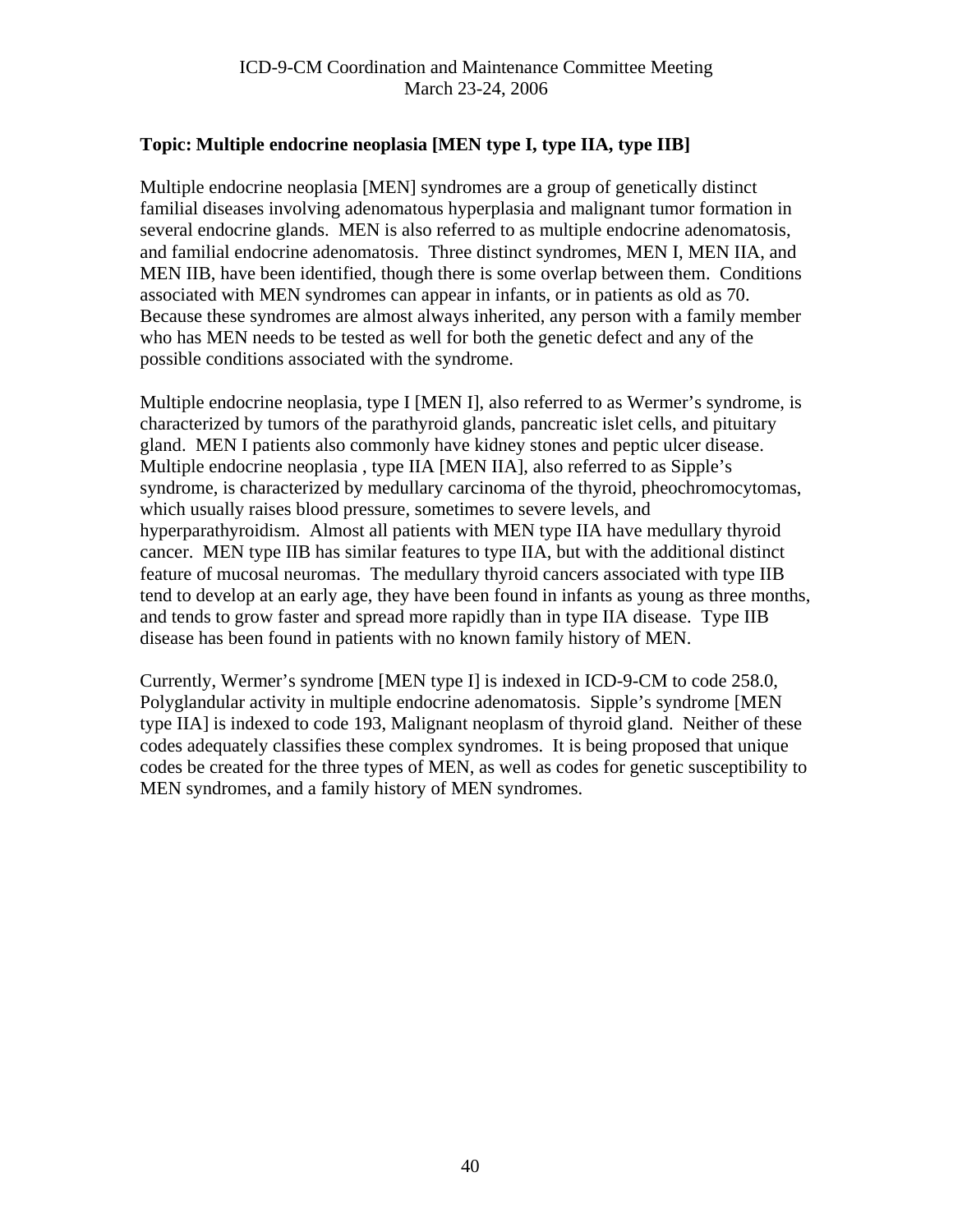| Delete        | 193 | Sipple's syndrome                 | Malignant neoplasm of thyroid gland                                                                                                     |
|---------------|-----|-----------------------------------|-----------------------------------------------------------------------------------------------------------------------------------------|
|               | 258 |                                   | Polyglandular dysfunction and related disorders                                                                                         |
| Delete<br>Add |     |                                   | 258.0 Polyglandular activity in multiple endocrine adenomatosis<br>Wermer's syndrome<br>Multiple endocrine neoplasia [MEN] syndromes    |
| Add           |     |                                   | Use additional codes to identify all malignancies and other<br>conditions associated with the syndromes                                 |
| New code      |     | 258.01                            | Multiple endocrine neoplasia [MEN] type I<br>Wermer's syndrome                                                                          |
| New code      |     | 258.02                            | Multiple endocrine neoplasia [MEN] type IIA<br>Sipple's syndrome                                                                        |
| New code      |     | 258.03                            | Multiple endocrine neoplasia [MEN] type IIB                                                                                             |
|               | V18 |                                   | Family history of certain other specific conditions                                                                                     |
|               |     |                                   | V18.1 Other endocrine and metabolic conditions                                                                                          |
| New code      |     | V18.11                            | Family history of multiple endocrine neoplasia<br>[MEN] syndrome                                                                        |
| New code      |     | V18.19                            | Other endocrine and metabolic conditions                                                                                                |
|               | V84 | Genetic susceptibility to disease |                                                                                                                                         |
|               |     |                                   | V84.0 Genetic susceptibility to malignant neoplasm                                                                                      |
| New code      |     | V84.05                            | Genetic susceptibility to malignant neoplasms<br>of endocrine glands<br>Genetic susceptibility to multiple endocrine<br>neoplasia [MEN] |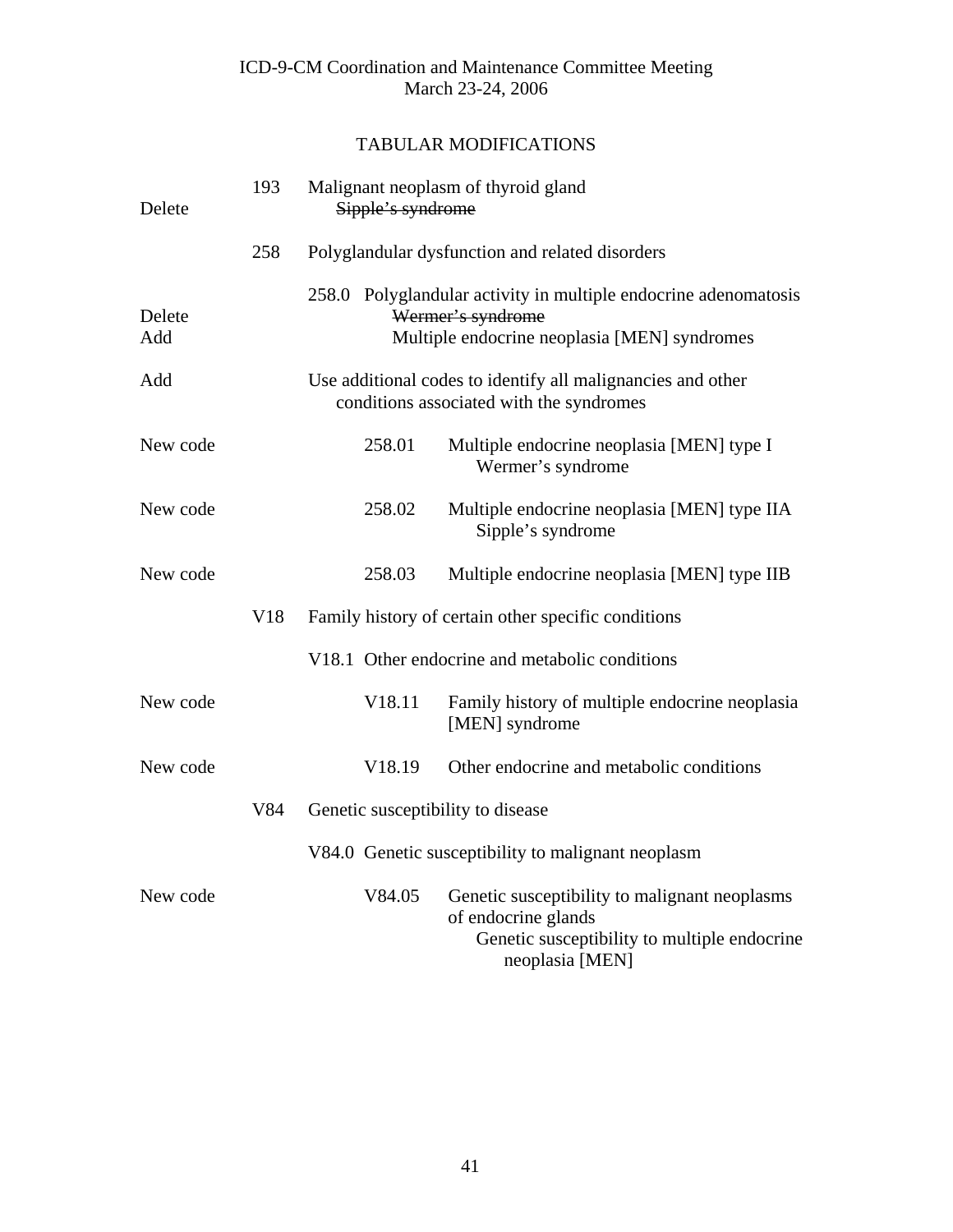## <span id="page-41-0"></span>**Topic: Anal sphincter tear**

Currently, the only code for anal sphincter tear associated with delivery is that included with a third degree perineal laceration. However, anal sphincter tears can occur during delivery independent of third degree lacerations, and such tears may not be identified until they complicate a subsequent delivery. In addition to being a complicating factor in a delivery, anal sphincter tears are responsible for fecal incontinence. Fecal incontinence may be the first symptom that leads to a diagnosis of an old, nonhealed anal sphincter tear in non-gravid patients. The American Academy of Obstetricians and Gynecologists (ACOG) has requested a series of codes, and other modifications, for the various anal sphincter tears in gravid and nongravid patients.

Included in the proposal are code 624.41, Anal sphincter tear (healed) (old), for nongravid patients being seen for the complications of an old tear, and code 664.6 Anal sphincter tear complicating delivery, not associated with third-degree perineal laceration. It is also being proposed that the inclusion term anal sphincter tear (healed) (old) be added under code 654.8, Congenital or acquired abnormalities of vulva, for patients with known tears that are complicating pregnancy. Each of these codes would be excluded from each other.

|          | 624 |                   | Noninflammatory disorders of vulva and perineum                                                                   |
|----------|-----|-------------------|-------------------------------------------------------------------------------------------------------------------|
|          |     |                   | 624.4 Old laceration or scarring of vulva                                                                         |
| New code |     | 624.41            | Anal sphincter tear (healed) (old)                                                                                |
|          |     | (787.6)           | Use additional code for any associated fecal incontinence                                                         |
|          |     |                   | Excludes: anal sphincter tear (healed) (old) complicating<br>pregnancy, childbirth, and the puerperium<br>(654.8) |
| New code |     | 624.49            | Other old laceration or scarring of vulva                                                                         |
|          | 654 |                   | Abnormality of organs and soft tissues of pelvis                                                                  |
| Add      |     | $(664.0 - 664.9)$ | Excludes: trauma to perineum and vulva complicating current delivery                                              |
| Add      |     |                   | 654.8 Congenital or acquired abnormalities of vulva<br>Anal sphincter tear (healed) (old)                         |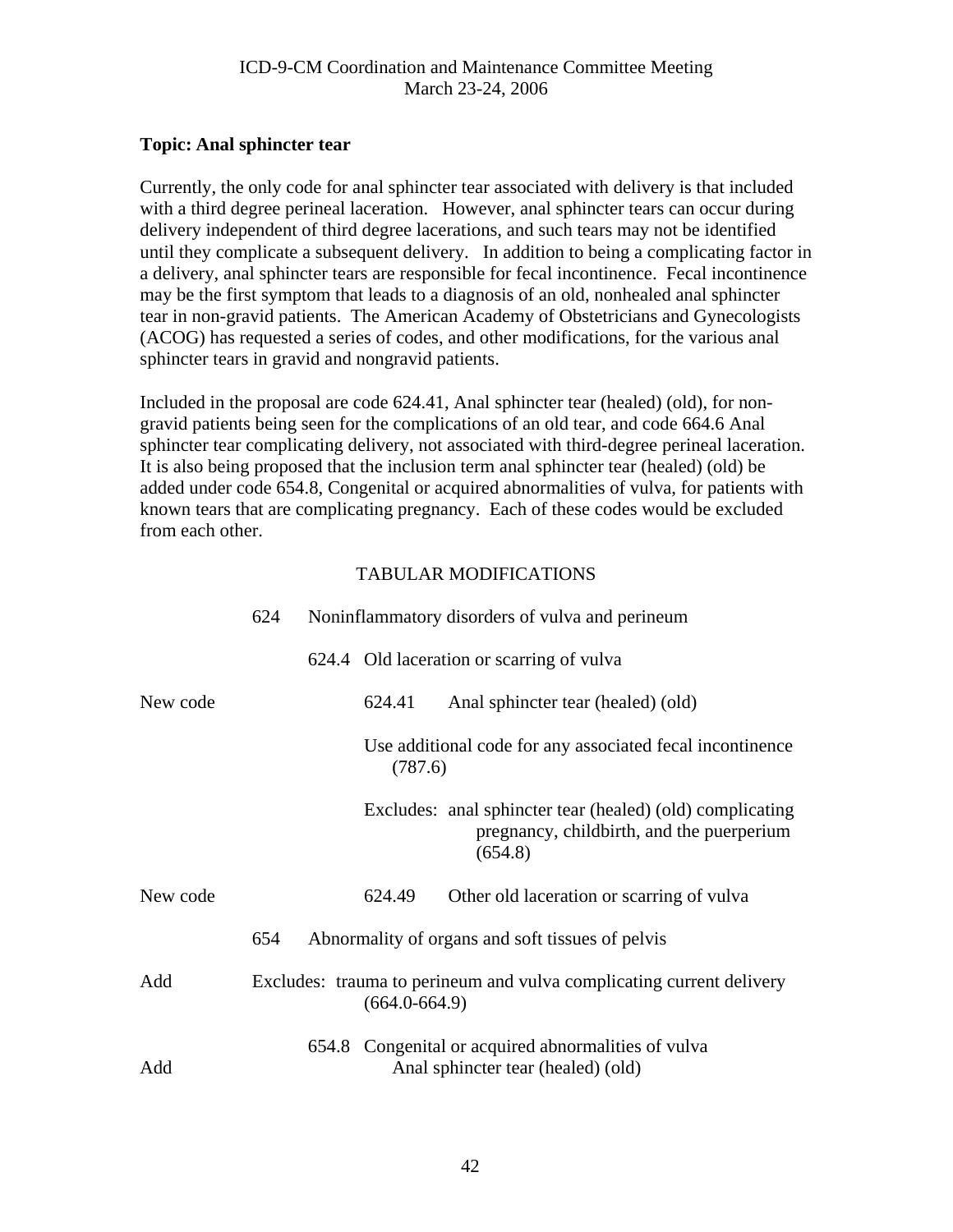|          | 664 | Trauma to perineum and vulva during delivery                                                                       |
|----------|-----|--------------------------------------------------------------------------------------------------------------------|
|          |     | 664.2 Third-degree perineal laceration                                                                             |
| Add      |     | Excludes: anal sphincter tear during delivery not associated with<br>third-degree perineal laceration (664.6)      |
| New code |     | 664.6 Anal sphincter tear complicating delivery, not associated<br>$[0,1,4]$ with third-degree perineal laceration |
|          |     | Excludes: third-degree perineal laceration (664.2)                                                                 |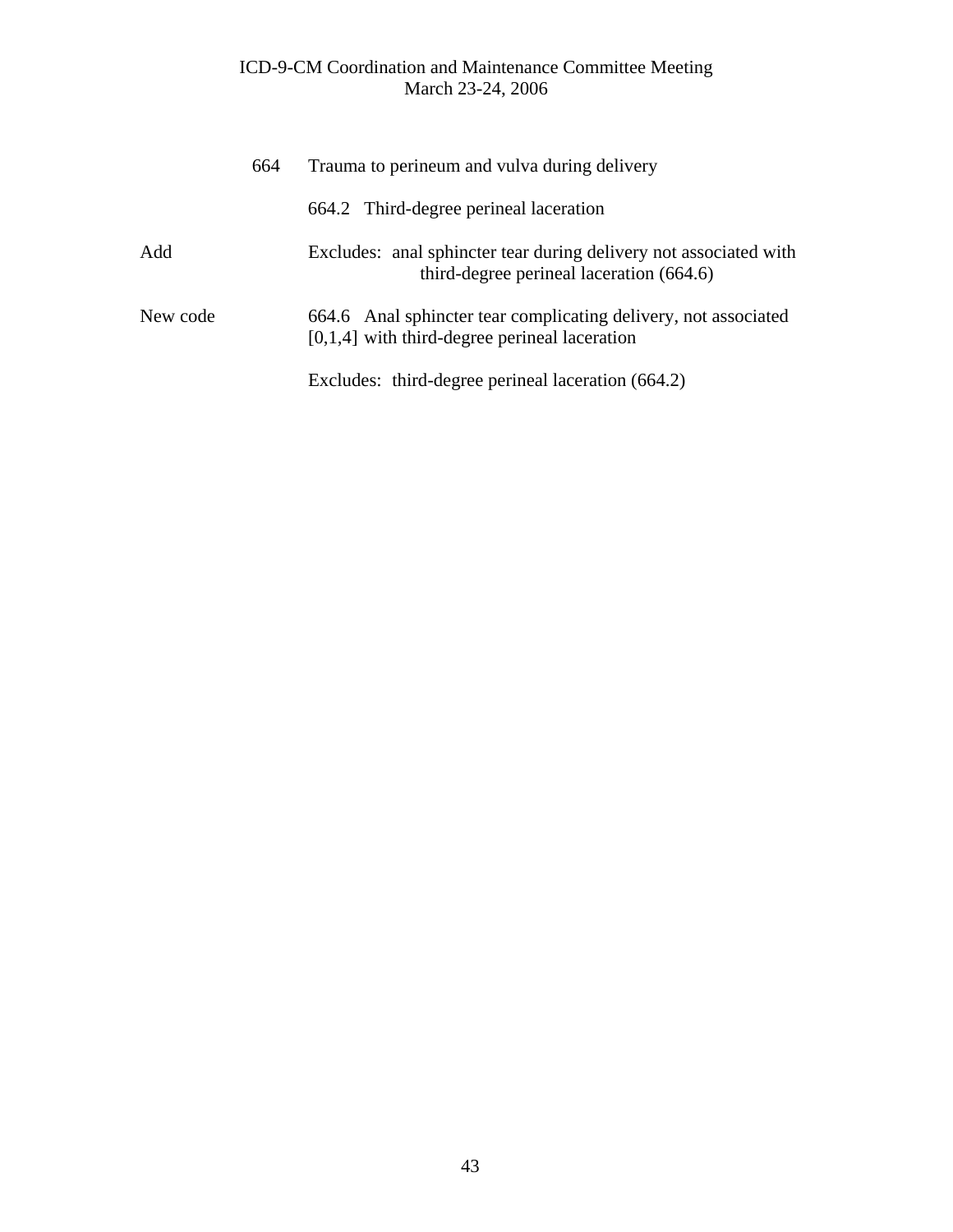# **ADDENDA**

# **TABULAR**

|        | 233 | Carcinoma in situ of breast and genitourinary system                                                             |
|--------|-----|------------------------------------------------------------------------------------------------------------------|
| Add    |     | 233.1 Cervix uteri<br>Adenocarcinoma in situ of cervix                                                           |
|        | 250 | Diabetes mellitus                                                                                                |
|        |     | 250.6 Diabetes with neurological manifestations                                                                  |
| Revise |     | Use additional code to identify manifestation, as:<br>diabetic<br>amyotrophy (358.1 353.1)                       |
|        | 353 | Nerve root and plexus disorders                                                                                  |
|        |     | 353.1 Lumbosacral plexus lesions                                                                                 |
| Add    |     | Code first any associated underlying disease, such as:<br>diabetes mellitus (250.6)                              |
|        | 358 | Myoneural disorders                                                                                              |
| Delete |     | 358.1 Myasthenic syndromes in diseases classified elsewhere<br>Amyotrophy from stated cause classified elsewhere |
| Delete |     | Code first underlying disease, as:<br>diabetes mellitus (250.60)                                                 |
|        | 438 | Late effects of cerebrovascular disease                                                                          |
|        |     | 438.8 Other late effects of cerebrovascular disease                                                              |
| Revise |     | 438.89<br>Other late effects of cerebrovascular disease                                                          |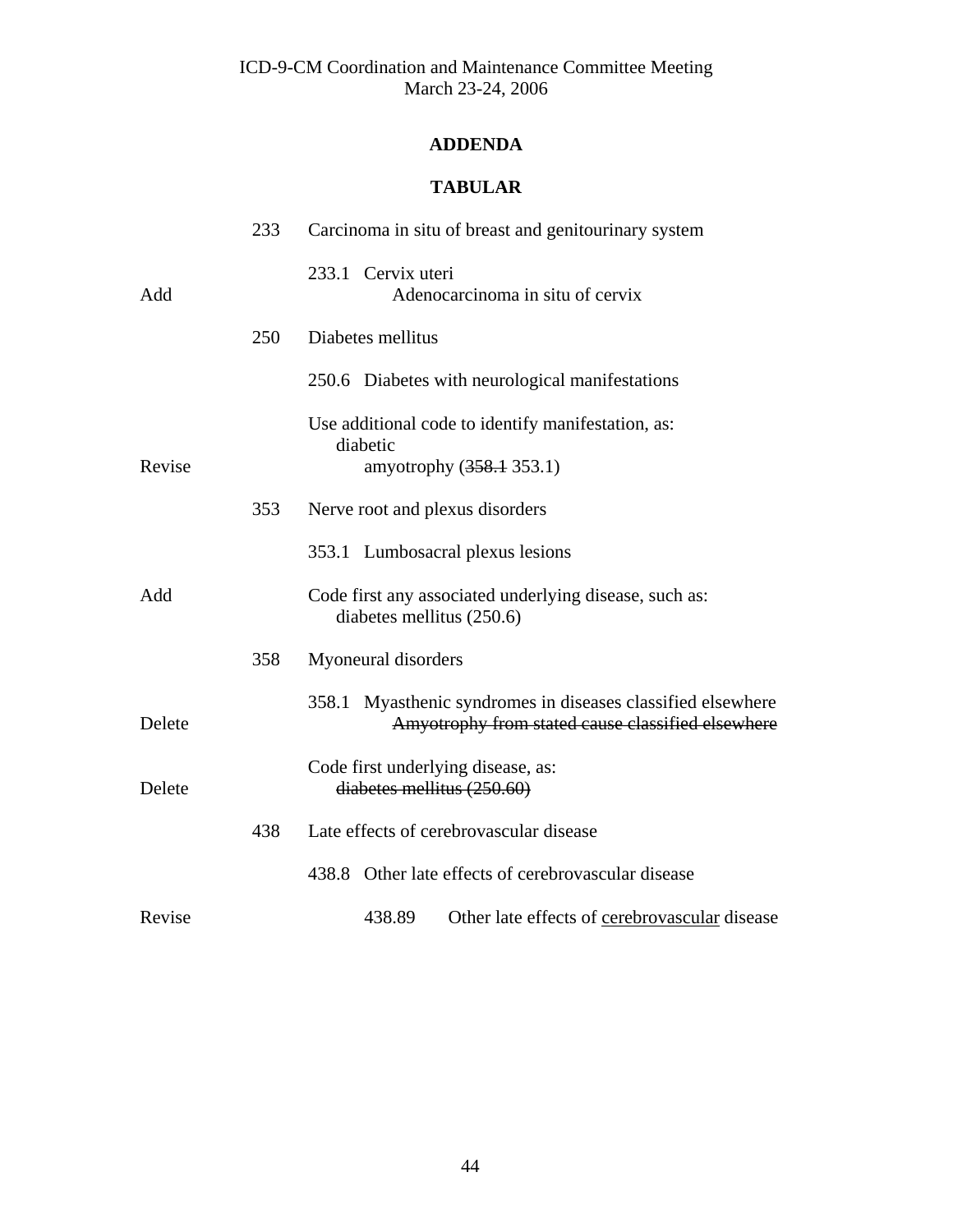# March 23-24, 2006 528 Diseases of the oral soft tissues, excluding lesions specific for gingiva and tongue 528.7 Other disturbances of oral epithelium, including tongue Revise Exclude: leukokeratosis NOS (702.8) 784 Symptoms involving head and neck 784.9 Other symptoms involving head and neck 784.99 Other symptoms involving head and neck Add Feeling of foreign body in throat V58 Encounter for other and unspecified procedures and aftercare V58.6 Long-term (current) drug use V58.69 Long-term (current) use of other medications Revise Other hHigh-risk medications V58.7 Aftercare following surgery to specified body systems, not elsewhere classified V58.78 Aftercare following surgery of the musculoskeletal system NEC Add Excludes: orthopedic aftercare (V54.01-V54.9) V64 Persons encountering health services for specific procedures, not carried out V64.0 Vaccination not carried out V64.05 Vaccination not carried out because of caregiver refusal Add Guardian refusal Add Parent refusal V74 Special screening examinations for bacterial and spirochetal diseases V74.5 Venereal disease Add Sexually transmitted diseases

ICD-9-CM Coordination and Maintenance Committee Meeting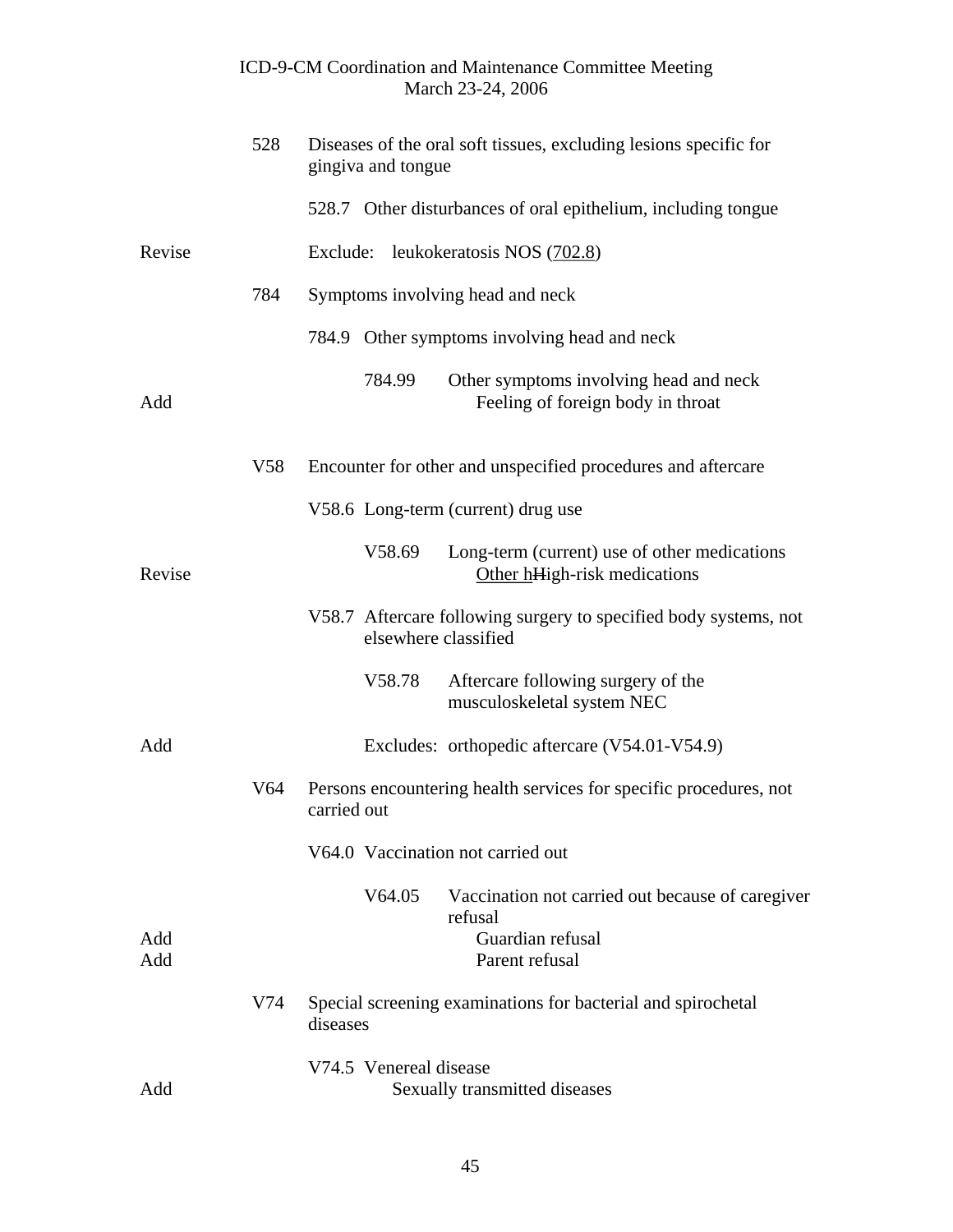# **ADDENDA**

# **INDEX**

| Add           | Abnormal, abnormality, abnormalities - see also Anomaly<br>blood sugar 790.29                                              |
|---------------|----------------------------------------------------------------------------------------------------------------------------|
| Add           | Aftercare V58.9<br>following surgery NEC V58.49<br>spinal – see Aftercare, following surgery, of, specified body<br>system |
|               | Anemia 285.9                                                                                                               |
|               | postoperative                                                                                                              |
| Revise<br>Add | due to (acute) blood loss 285.1<br>chronic blood loss 280.0                                                                |
|               | Complications                                                                                                              |
| Add           | chemotherapy 995.29                                                                                                        |
| Add           | drug NEC 995.29                                                                                                            |
| Revise        | Congestion, congestive (chronic) (passive)                                                                                 |
| Revise        | chest 460                                                                                                                  |
| Revise        | lungs $514$                                                                                                                |
| Add           | meaning hypostatic pneumonia 514                                                                                           |
| Add           | due to common cold 460                                                                                                     |
| Add           | nose 478.1                                                                                                                 |
|               | Damage                                                                                                                     |
| Add           | medication 995.20                                                                                                          |
|               | Deficiency, deficient                                                                                                      |
| Add           | short stature homeobox gene (SHOX)                                                                                         |
| Add           | with                                                                                                                       |
| Add           | dyschondrosteosis 756.59                                                                                                   |
| Add           | idiopathic short stature 783.43                                                                                            |
| Add           | Turner syndrome 758.6                                                                                                      |
|               | Disease                                                                                                                    |
|               | liver 573.9                                                                                                                |
| Add           | end stage 572.8                                                                                                            |
|               | Disorder                                                                                                                   |
| Add           | bleeding 286.9                                                                                                             |
| Add           | involuntary emotional expression (IEED) 310.8                                                                              |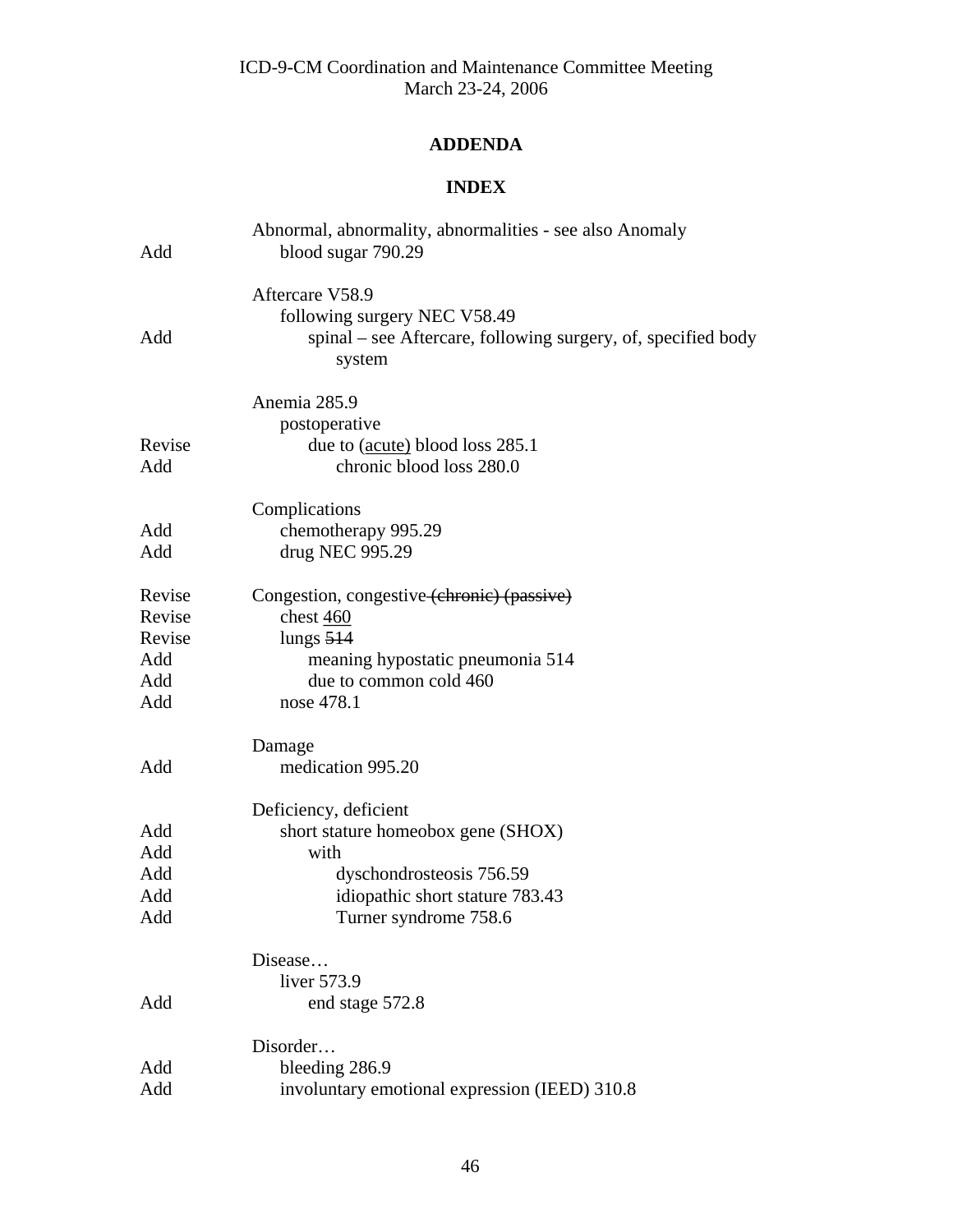| Add<br>Add | Elevation<br>blood sugar 790.29<br>cholesterol 272.0 |          |        |        |  |
|------------|------------------------------------------------------|----------|--------|--------|--|
|            |                                                      |          |        |        |  |
|            | Fracture                                             |          |        |        |  |
| Add        | burst – see Fracture, traumatic, by site             |          |        |        |  |
| Add        | insufficiency – see Fracture, pathologic, by site    |          |        |        |  |
| Revise     | Gas 787.3                                            |          |        |        |  |
|            | Gastropathy 537.9                                    |          |        |        |  |
| Add        | congestive, portal 537.89                            |          |        |        |  |
| Add        | portal, hypertensive 537.89                          |          |        |        |  |
| Add        | Grief 309.0                                          |          |        |        |  |
|            | History (personal) of                                |          |        |        |  |
| Add        | hysterectomy V45.77                                  |          |        |        |  |
| Revise     | Hyperactive, hyperactivity 314.01                    |          |        |        |  |
|            | Hypertension, hypertensive                           | Malign't | Benign | Unspc  |  |
|            | venous, chronic (asymptomatic)                       |          |        | 459.30 |  |
| Delete     | due to                                               |          |        |        |  |
|            | deep vein thrombosis                                 |          |        |        |  |
|            | 459.10<br>(see also Syndrome, postphlebitic)         |          |        |        |  |
|            | with                                                 |          |        |        |  |
|            | complication, NEC                                    |          |        | 459.39 |  |
|            | inflammation                                         |          |        | 459.32 |  |
|            | with ulcer                                           |          |        | 459.33 |  |
|            | ulcer                                                |          |        | 459.31 |  |
|            | with inflammation                                    |          |        | 459.33 |  |
| Add        | due to                                               |          |        |        |  |
|            | deep vein thrombosis (see also                       |          |        |        |  |
|            | Syndrome, postphlebitic)                             |          |        | 459.10 |  |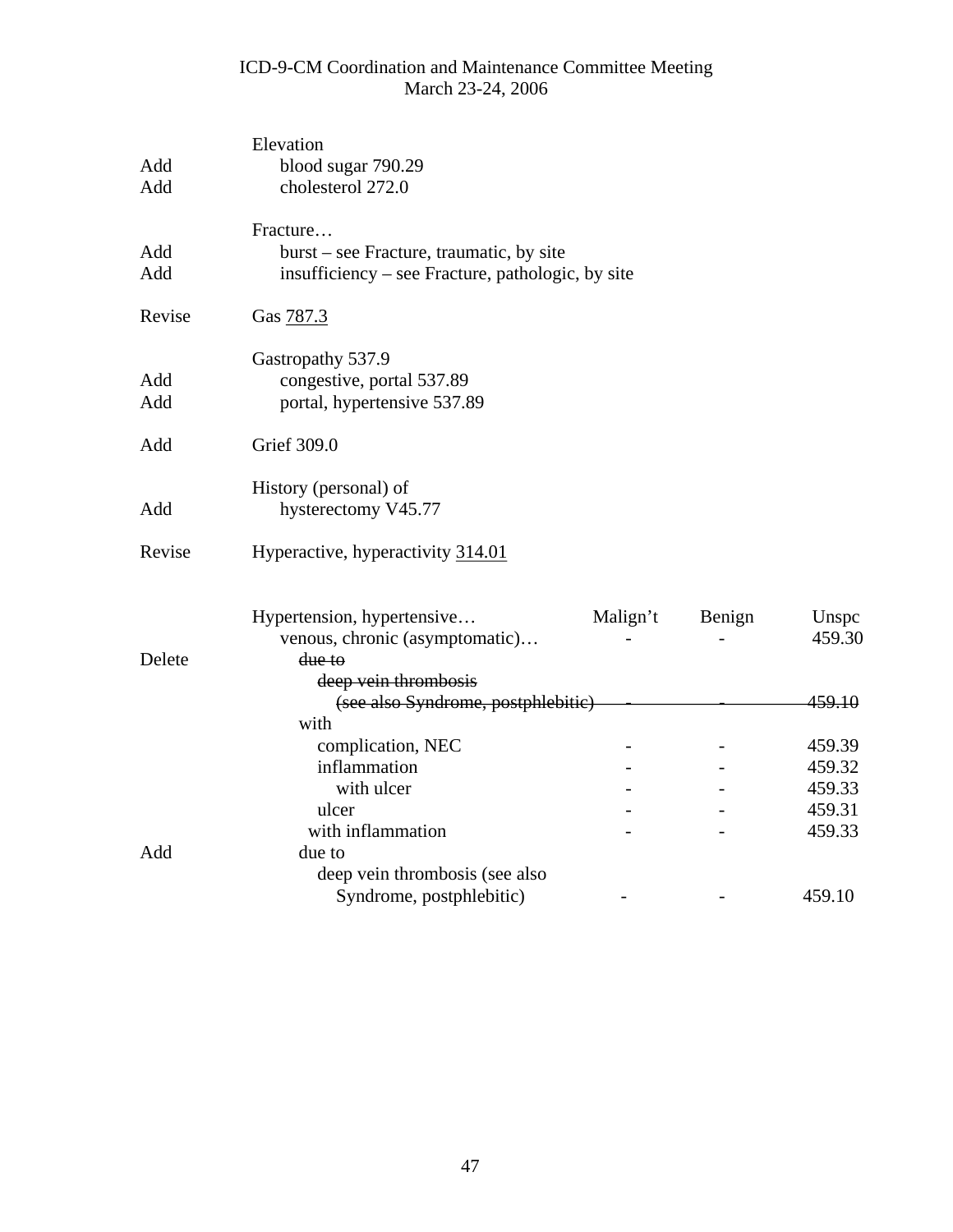|        | Infarct, infarction                                      |
|--------|----------------------------------------------------------|
|        | myocardium                                               |
| Add    | non-Q wave 410.7                                         |
| Add    | Q wave $410.9$ – see also Infarct, myocardium, by site   |
|        | Isoimmunization                                          |
| Add    | anti-E 656.2                                             |
|        | Long-term (current) drug use V58.69                      |
| Add    | pain killers V58.69                                      |
| Add    | anti-inflammatories, non-steroidal (NSAID) V58.64        |
| Add    | aspirin V58.66                                           |
| Add    | selective estrogen receptor modulators (SERM) V07.39     |
|        | Lymphoma                                                 |
|        | diffuse                                                  |
| Add    | large B cell 202.8                                       |
|        | Necrosis, necrotic                                       |
| Add    | colon 557.0                                              |
|        | Neoplasm                                                 |
| Revise | NMackenrodt's ligament                                   |
|        | Nephrosis                                                |
| Add    | Finnish type (congenital) 759.89                         |
|        | Pain(s)                                                  |
| Add    | menstrual 625.3                                          |
| Add    | premenstrual 625.4                                       |
| Revise | Paraparesis (see also Paralysis Paraplegia) 344.1        |
|        | Person (with)                                            |
| Add    | "worried well" V65.5                                     |
| Delete | "worried well" V65.5                                     |
|        | Personality                                              |
|        | schizoid 301.20                                          |
| Delete | with sexual deviation (see also Deviation, sexual) 302.9 |
| Delete | antisocial 301.7                                         |
| Delete | dyssocial 301.7                                          |
| Add    | Poison ivy, oak, sumac or other plant dermatitis 692.6   |
|        | Poisoned - see Poisoning                                 |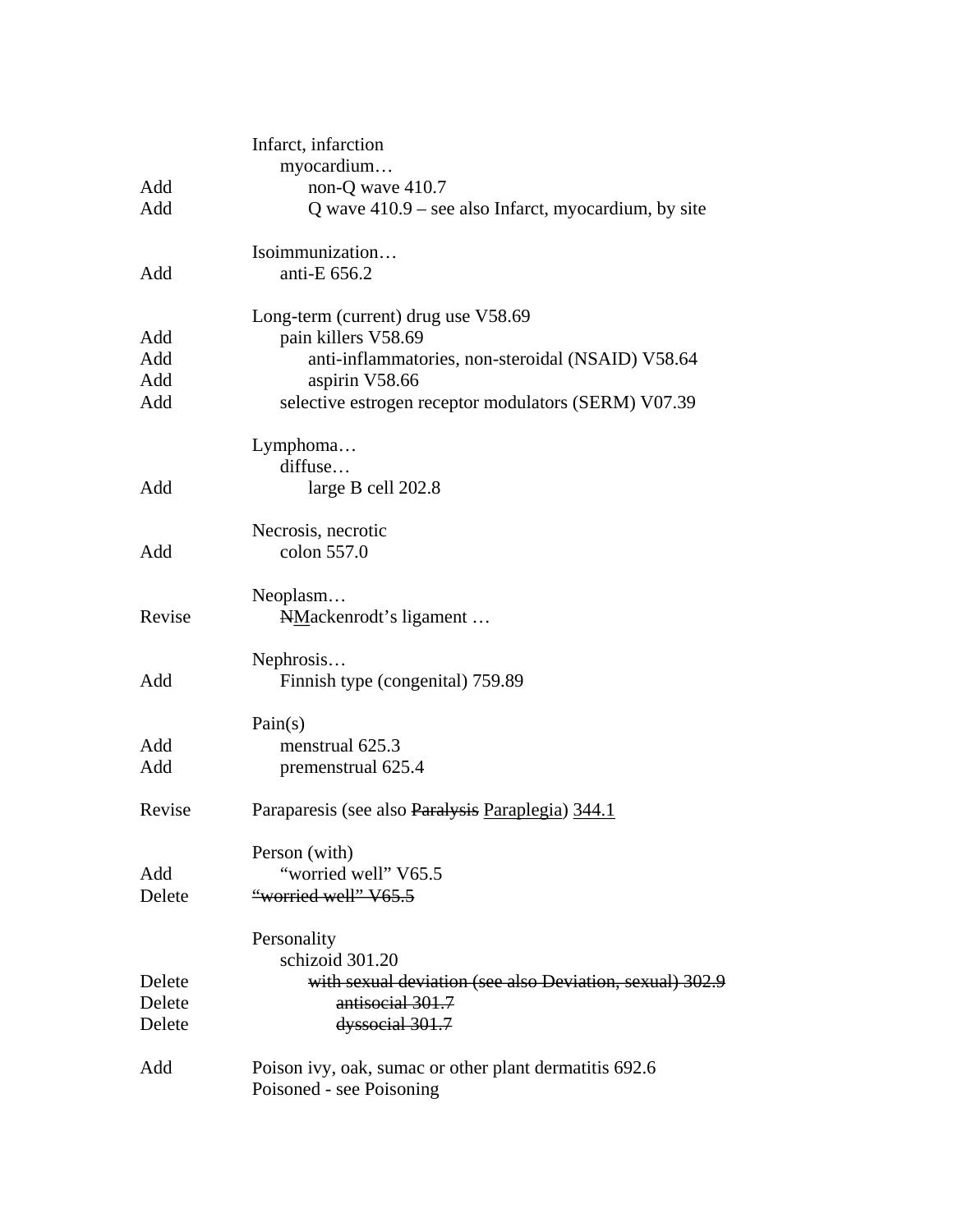|               | ICD-9-CM Coordination and Maintenance Committee Meeting<br>March 23-24, 2006              |
|---------------|-------------------------------------------------------------------------------------------|
| Add           | Poisoning (acute) - see also Table of Drugs and Chemicals<br>water 276.6                  |
| Delete        | Poison ivy, oak, sumae or other plant dermatitis 692.6                                    |
| Add           | Pregnancy<br>complicated (by)<br>post cesarean uterine artery clot 669.4                  |
| Add<br>Add    | Prophylactic<br>administration of<br>drug V07.39<br>medication V07.39                     |
| Add           | Protection (against) (from) – see Prophylactic                                            |
| Revise        | Regurgitation 787.03                                                                      |
| Add           | Runny nose 784.99                                                                         |
| Add           | Scratchy throat 784.99                                                                    |
| Add           | Seizure 780.39<br>due to stroke 438.89                                                    |
| Revise        | Short, shortening, shortness<br>stature, constitutional, (hereditary) (idiopathic) 783.43 |
| Revise<br>Add | Stenosis<br>artery (see also Arteriosclerosis) 447.1<br>extremities 440.20                |
| Revise        | Stress 308.9                                                                              |
| Revise        | Swelling 782.3                                                                            |
| Add<br>Add    | Syndrome<br>hyperperfusion 997.01<br>hypothenar hammer 443.89                             |
| Add           | Tear<br>dural 998.2                                                                       |